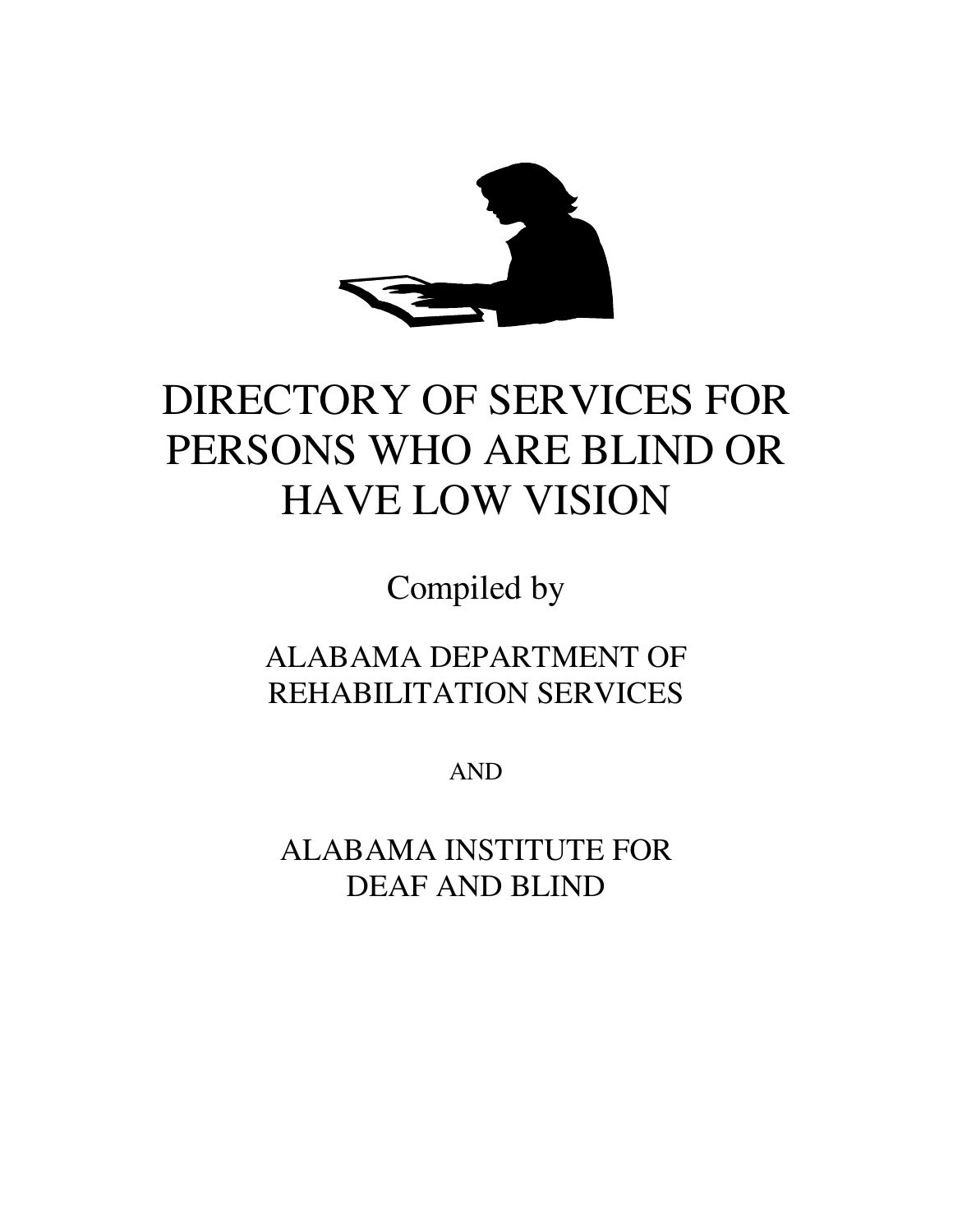#### PREFACE

## **DIRECTORY OF SERVICES FOR PERSONS WHO ARE BLIND OR HAVE LOW VISION**

This directory is a collaborative endeavor between the Alabama Department of Rehabilitation Services and the Alabama Institute for the Deaf and Blind to ensure that persons who are blind or have low vision are aware and have access to resources which will enable them to achieve independence and employment. Additional copies of this directory are available in large print, braille and e-file from the Alabama Instructional Resource Center for the Blind. Every attempt was made to insure the accuracy of the information given in this directory at the time it went to press. Please call Teresa Lacy at the Alabama Instructional Resource Center with comments or informational changes to the directory.

> Printed by Alabama Instructional Resource Center for the Blind P.O. Box 698 Talladega, AL 35161 (256) 761-3237 (800) 848-4722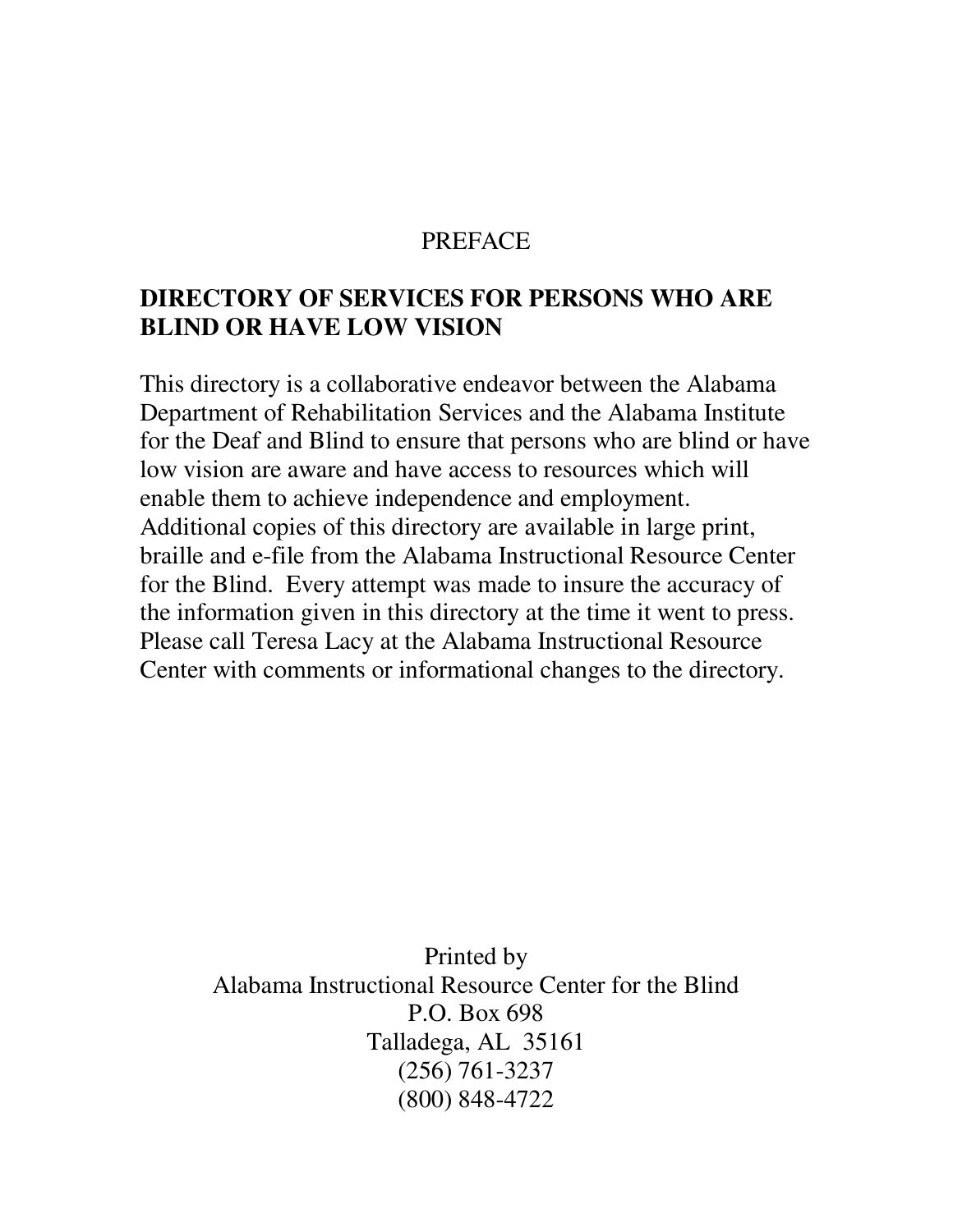# **DIRECTORY OF SERVICES FOR PERSONS WHO ARE BLIND OR HAVE LOW VISION**

# **Table of Contents**

| Alabama Department of Rehabilitation Services (ADRS)1        |  |
|--------------------------------------------------------------|--|
|                                                              |  |
|                                                              |  |
|                                                              |  |
|                                                              |  |
|                                                              |  |
|                                                              |  |
| Libraries for the Blind and Physically Handicapped and other |  |
| Low Vision and Assistive Computer Technology Resources45     |  |
| Parent and Teacher Guide to Resources and Services55         |  |
|                                                              |  |
| Recreation and Leisure Activity Resources79                  |  |
|                                                              |  |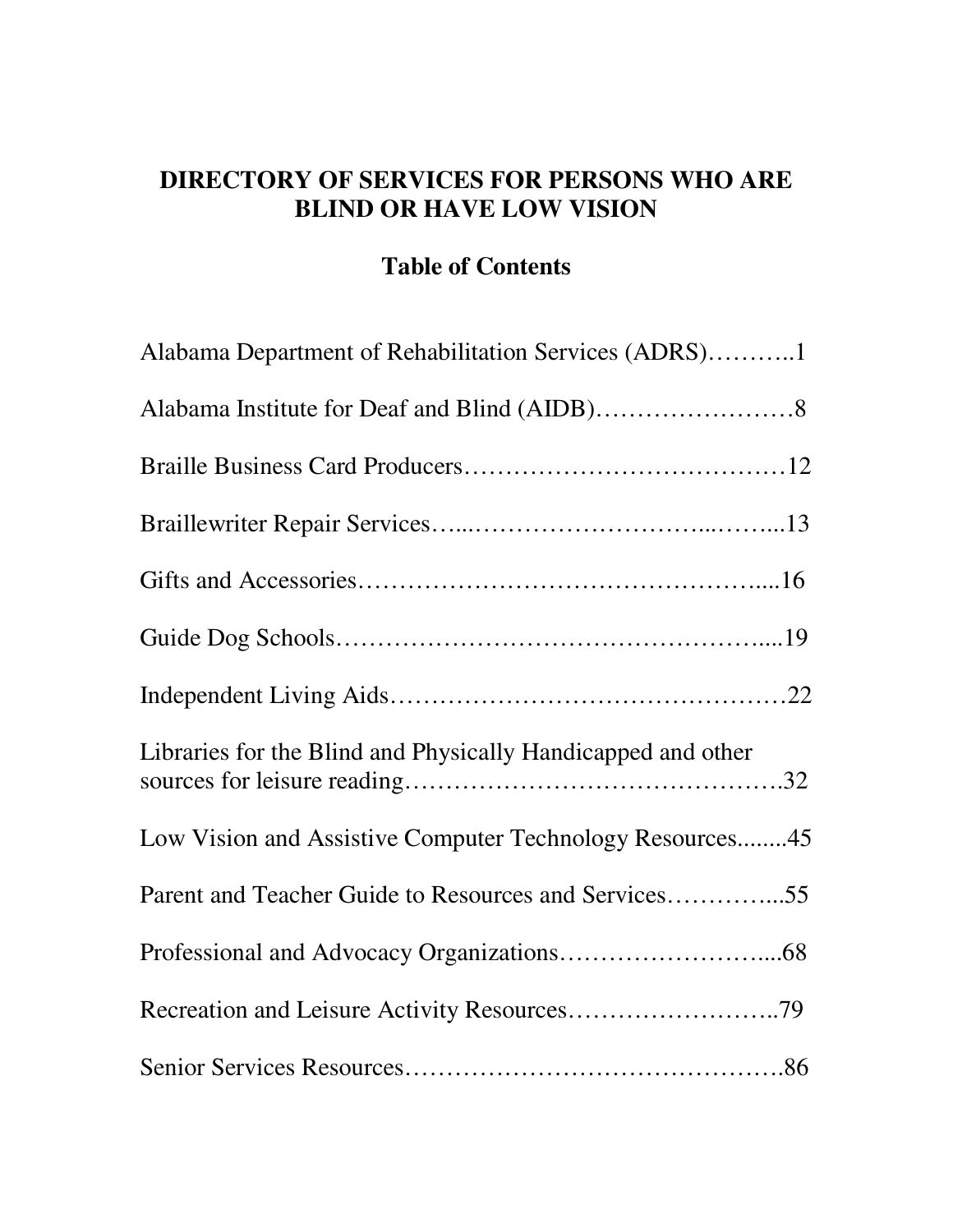# **ALABAMA DEPARTMENT OF REHABILITATION SERVICES (ADRS)**

# *Blind Services*

The Alabama Department of Rehabilitation Services assists eligible Alabamians who are blind or visually impaired in making informed choices to achieve full inclusion in society through employment, independent living, and social self-sufficiency.

Services provided:

- a continuum of services from youth transition to older blind services, including skills training that enables people to remain independent in their home communities.
- individual and group counseling addressing adjustment to blindness
- employment counseling, training, and job placement
- resources for employers interested in hiring or retaining visually impaired employees
- training in adaptive skills for reading, computer use, traveling, job seeking, and other skills which increase independence and work readiness
- public education regarding the abilities of people who are blind or visually impaired
- supported employment programs for people who have multiple disabilities and who are blind
- a clearing house for Alabamians seeking information and referral regarding blindness and visual impairment

The customers of Blind Services, Alabama Department of Rehabilitation Services, are:

• blind or visually impaired Alabamians who require rehabilitation services to become employed or to live independently in their communities (The majority of these individuals lose their sight as adults due to a variety of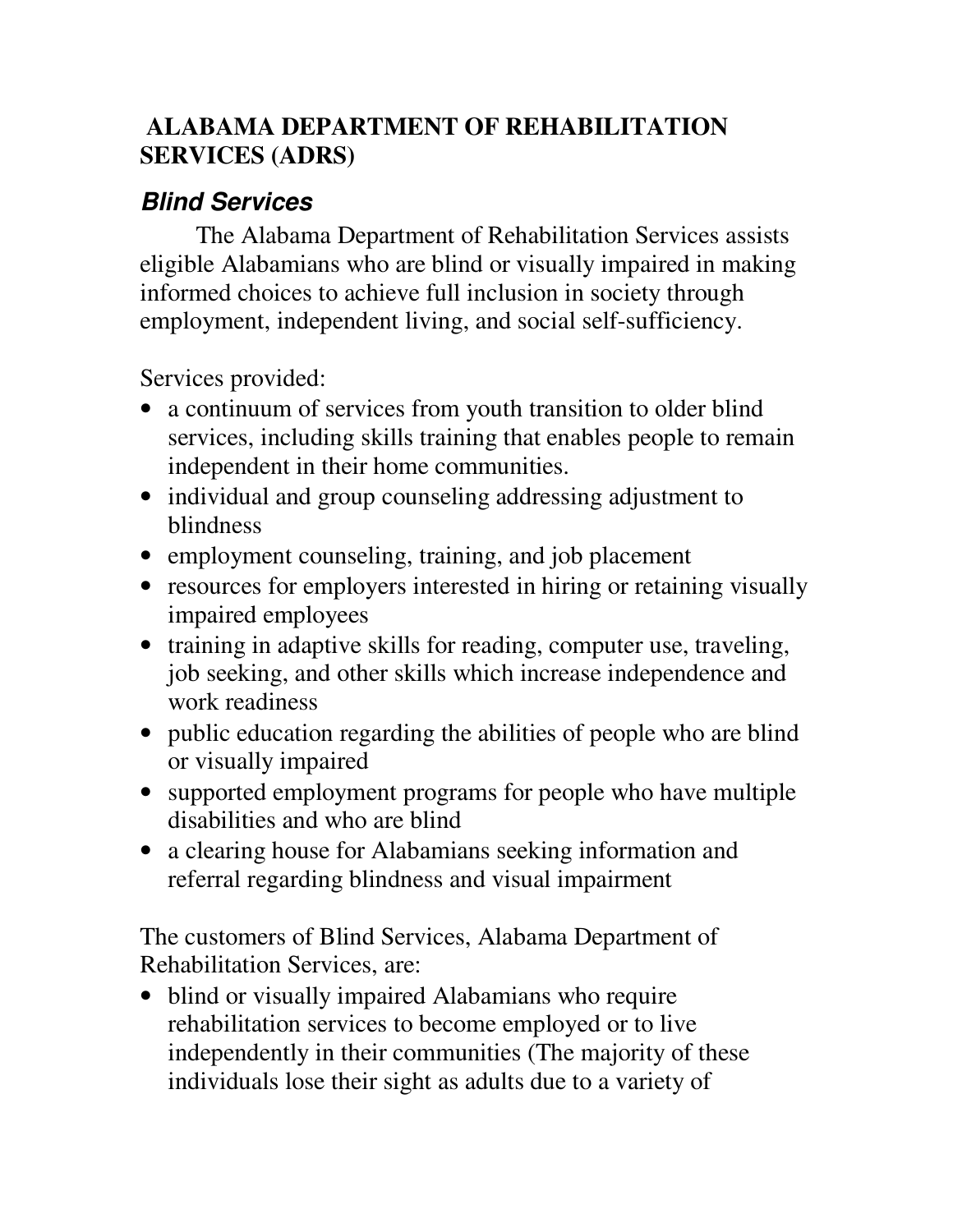conditions including diabetes, macular degeneration, injury, glaucoma and retinitis pigmentosa.)

- businesses in Alabama which have hired or are considering hiring employees who are blind or visually impaired
- the taxpayers of Alabama who benefit from people who are blind or visually impaired being fully integrated into their communities (Taxpayers also benefit from blind individuals entering employment and paying taxes while decreasing their dependence on public assistance, including premature nursing home care.)

**ADRS** has four major programs:

## **Alabama's Early Intervention System (AEIS)**

EI coordinates services statewide for infants and toddlers with disabilities and developmental delays from birth to age 3, preparing them and their families for the transition to the State Department of Education's preschool program for 3-to-5-year-olds or other community programs. EI provides financial and technical support to the more than 60 community programs that provide early intervention services and expertise to eligible families.

## **Children's Rehabilitation Service (CRS)**

CRS provides services to children with special health-care needs from birth to age 21 and their families. CRS provides disability services, expertise and adaptive technology to local school systems, assisting teachers and school nurses in the education of children with special health-care needs. CRS also administers the statewide Hemophilia Program, which serves Alabama's children and adults who have this life-threatening blood disorder.

## **Vocational Rehabilitation Service (VRS)**

VRS, the department's largest division, provides rehabilitation, education and employment-related services to more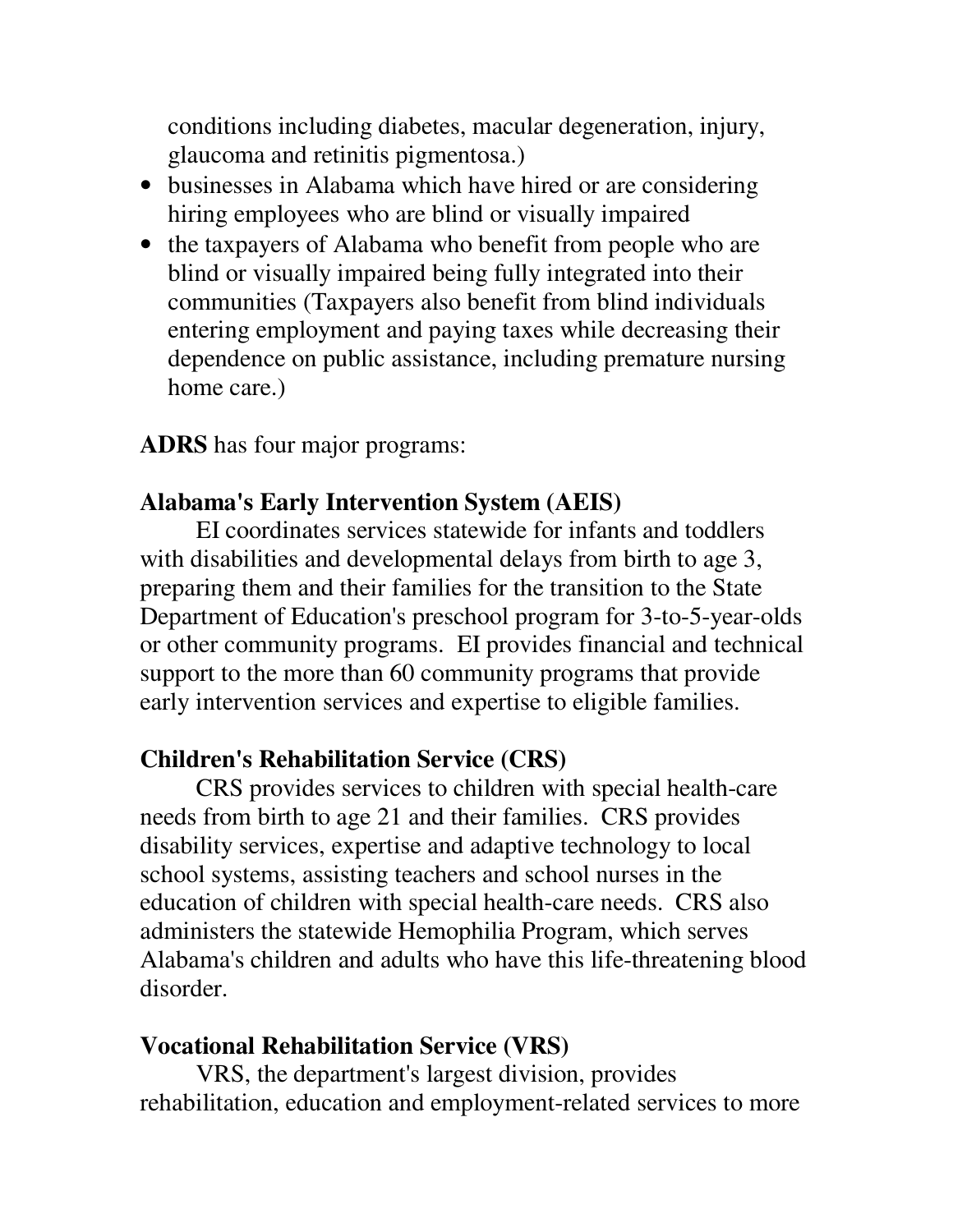than 43,000 adolescents and adults with disabilities through longstanding partnerships with local school systems, colleges and universities, junior colleges, vocational technical schools and community rehabilitation programs. VRS also provides more than 5,100 disability management and employee placement services to Alabama businesses each year.

# **State of Alabama Independent Living / Homebound Service (SAIL)**

SAIL provides services to Alabamians who have the severest disabilities resulting from spinal cord or head injuries. Seven SAIL teams located statewide and serving all 67 counties provide services to consumers and families. SAIL program assists Alabamians with the severest disabilities in remaining in their homes and communities rather than in nursing homes or other institutions.

# **ADRS State Office**

2129 East South Boulevard Montgomery, AL 36116-2455 (334) 281-8780 (800) 441-7607 Fax: (334) 281-1973 Web site: www.rehab.state.al.us

# **Andalusia**

1082 Village Square Drive Suite 1 36420 (334) 222-4114 (800) 671-6833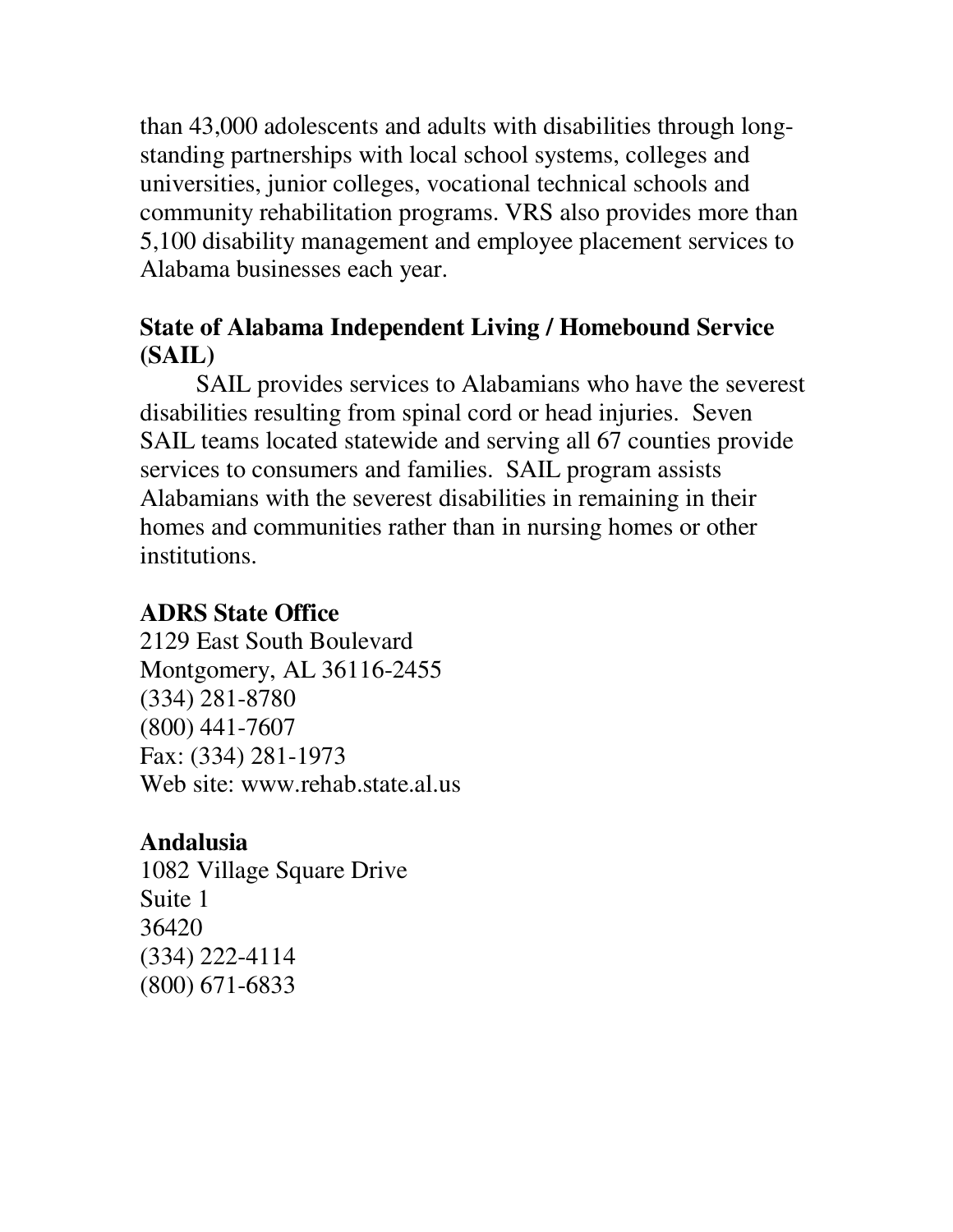#### **Anniston**

1105 Woodstock Avenue 36207 (256) 238-9300 (800) 671-6834

#### **Birmingham (Homewood)**

P.O. Box 19888 236 Goodwin Crest Drive 35209 (205) 290-4400 (800) 671-6837

#### **Birmingham**

Lakeshore Rehabilitation Facility P.O. Box 59127 3830 Ridgeway Drive 35209 (800) 441-7609

## **Columbiana**

Community Services Building P.O. Box 856 108 West College Street 35051 (205) 669-3829

## **Decatur**

621 Cherry Street, NE 35601 (256) 353-2754 (800) 671-6838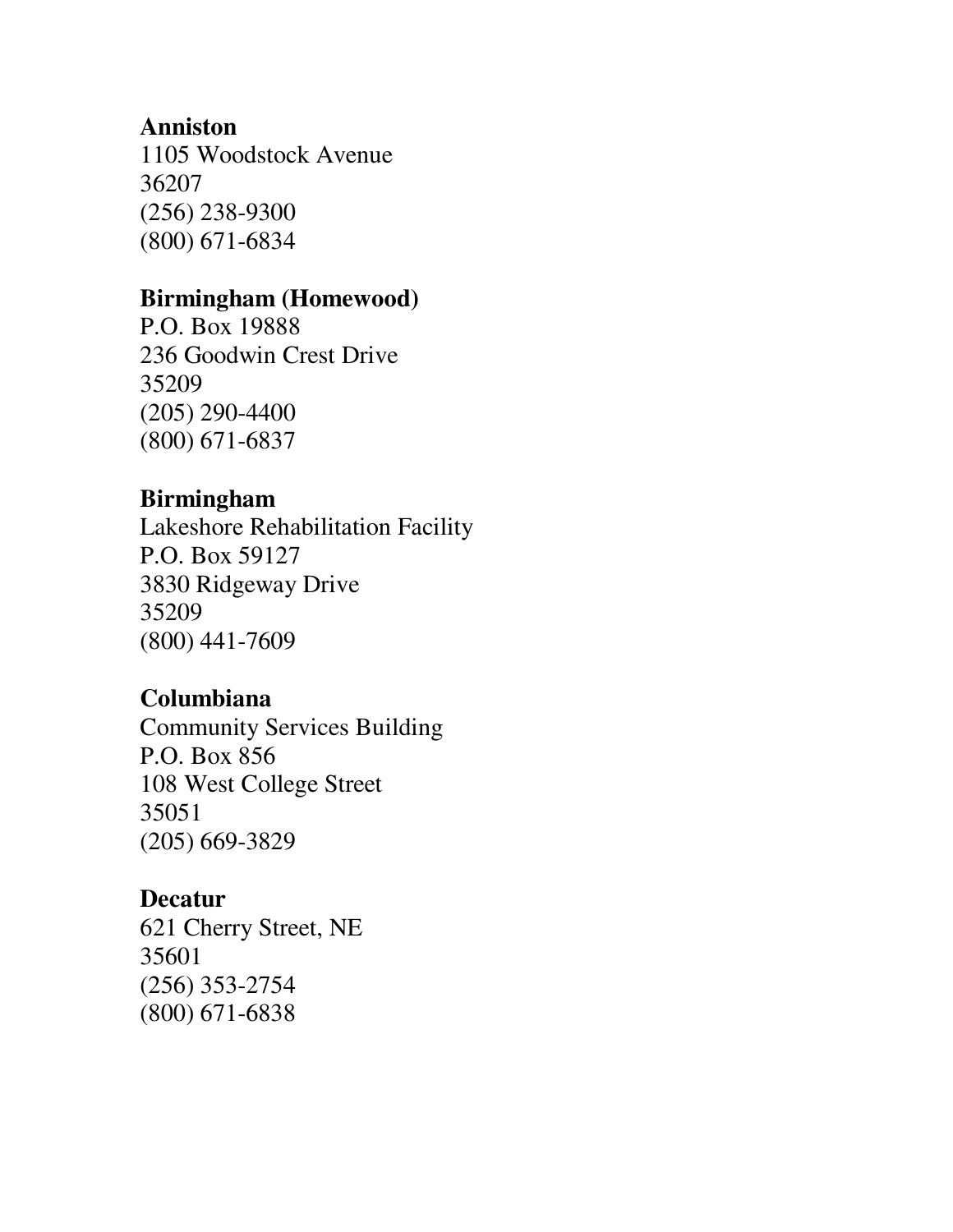#### **Dothan**

795 Ross Clark Circle, NE 36303 (334) 792-0022 (800) 275-0132

# **Gadsden**

1100 George Wallace Drive 35903 (256) 547-6974 (800) 671-6839

# **Huntsville**

2939 Johnson Rd., SW 35805 (256) 650-8219 (800) 671-6840

# **Jackson**

1401 Forest Avenue P.O. Box 1005 36545 (251) 246-5708 (800) 671-6836

# **Jasper**

301 N. Walston Bridge Road Suite 116 35504 (205) 221-7840 (800) 671-6841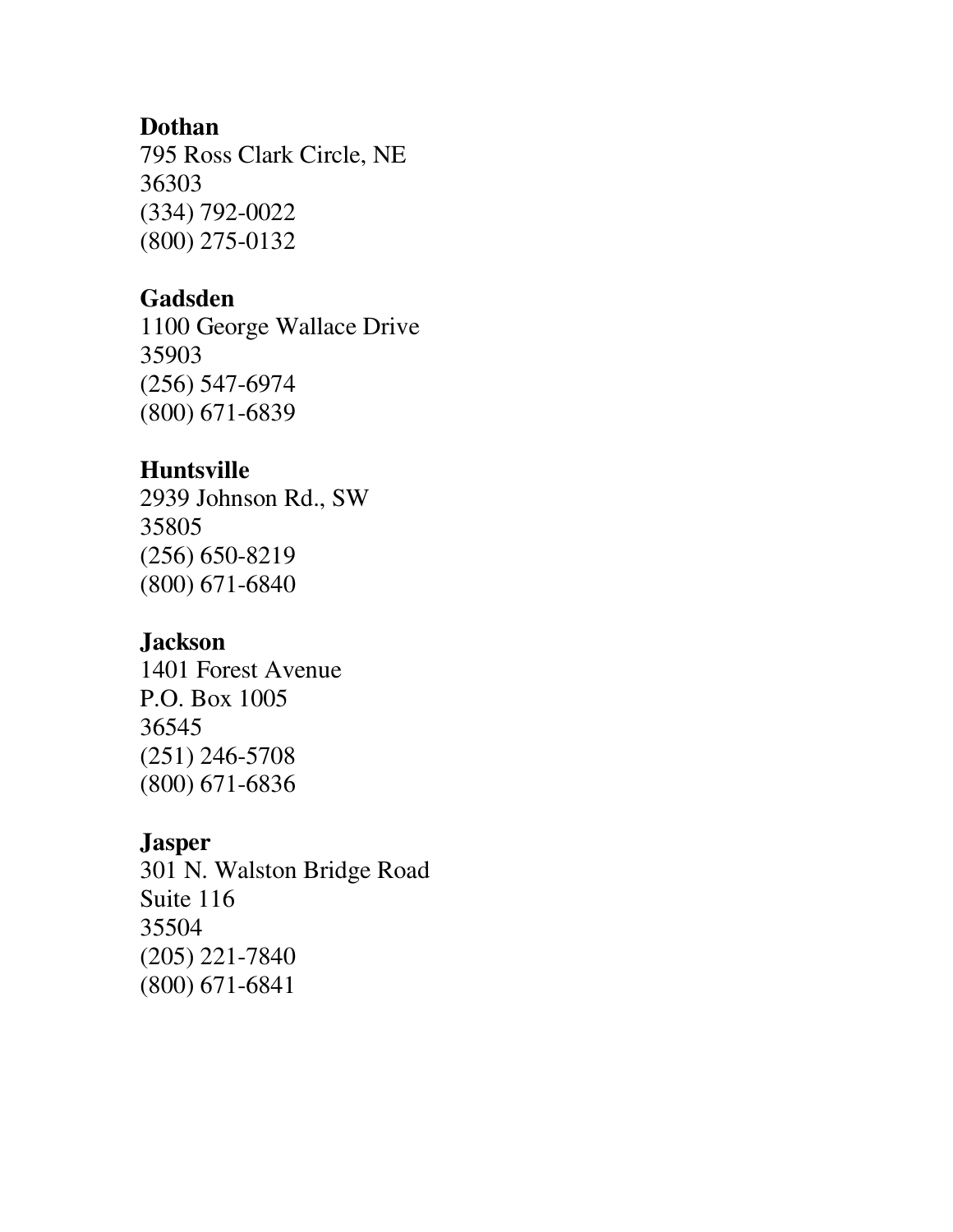#### **Mobile**

2419 Gordon Smith Drive 36617 (251) 479-8611 (800) 671-6842

#### **Montgomery**

2127 East South Boulevard 36116 (334) 288-0220 (800) 441-7578

## **Muscle Shoals**

1450 East Avalon Avenue 35661 (256) 381-1110 (800) 275-0166

## **Opelika**

520 West Thomason Circle 36801 (334) 749-1259 (800) 671-6835

## **Scottsboro**

203 South Market Street P.O. Box 296 35768-0296 (256) 574-5813 (800) 418-8823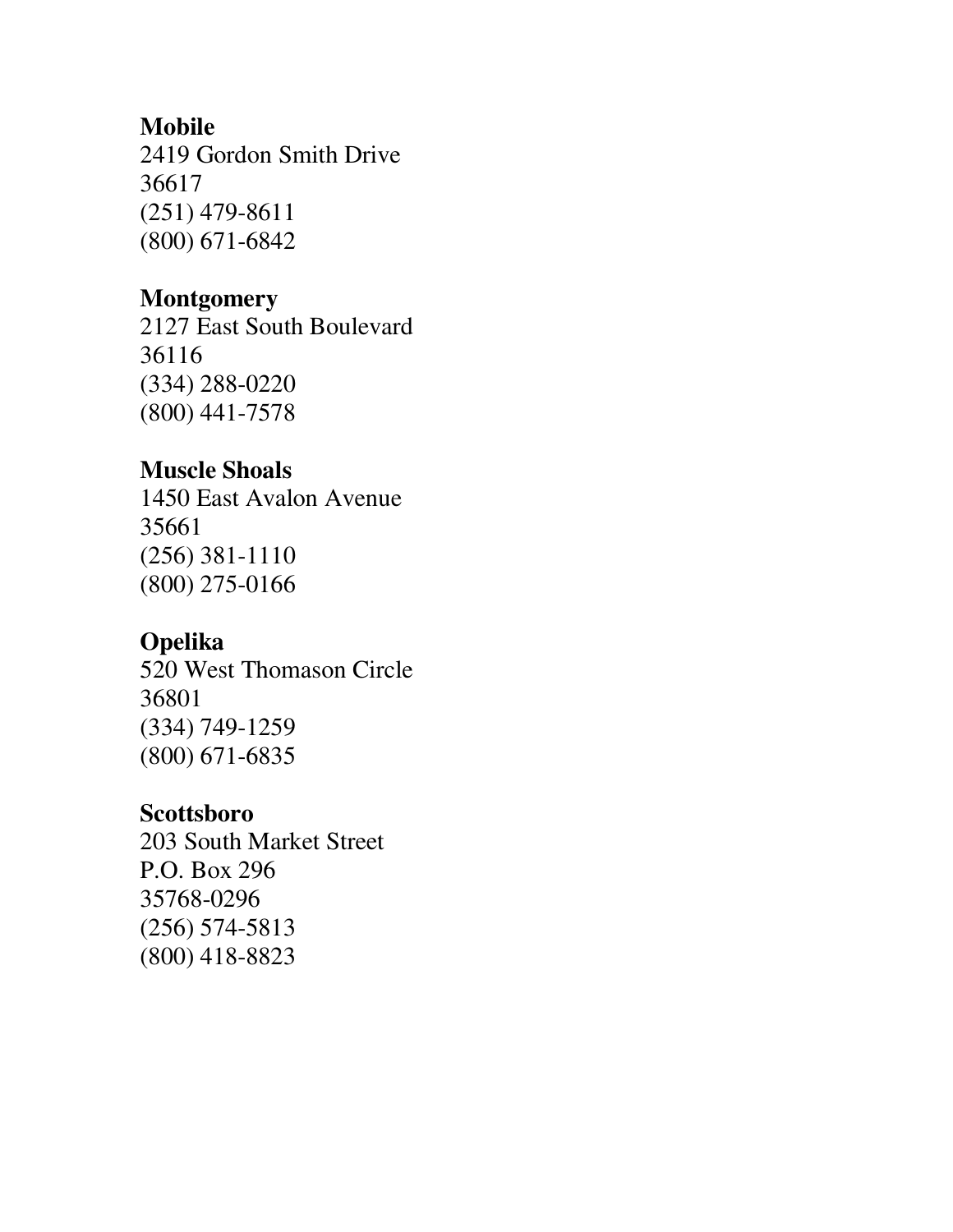#### **Selma**

2906 Citizens Parkway 36701 (334) 872-8422 (888) 761-5995

#### **Talladega**

#4 Medical Office Park 35160 (256) 362-1300 (800) 441-7592

#### **Thomasville**

Thomasville Rehabilitation Center P.O. Box 1006 Adams Building, Bashi Road 36784-1006 (334) 636-5421 (800) 335-3237

## **Troy**

518 S. Brundidge Street 36081 (334) 566-2491 (800) 441-7608

#### **Tuscaloosa**

1305 37th Street, East P.O. Drawer 1610 35403-1610 (205) 554-1300 (800) 331-5562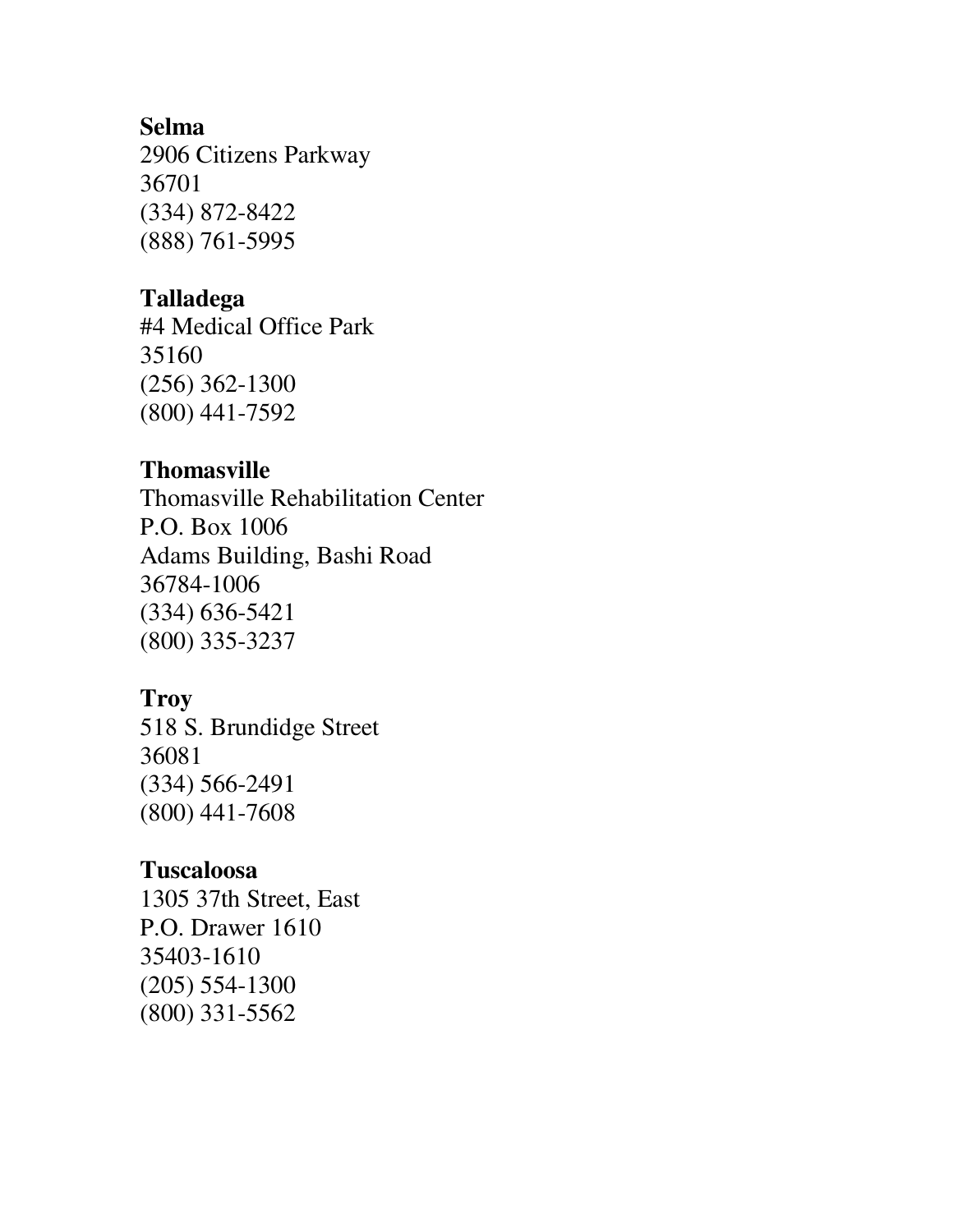# **ALABAMA INSTITUTE FOR DEAF AND BLIND (AIDB)**

**Alabama Institute for Deaf and Blind** is the world's most comprehensive education and rehabilitation system serving children and adults who are deaf, blind and multi-disabled. Children ages 3 to 21 are served through **Alabama School for the Deaf**, the **Alabama School for the Blind** and the **Helen Keller School of Alabama**, accredited residential and day programs**. E.H. Gentry Technical Facility** is an accredited two-year technical school for adults who are deaf or blind or who have multiple disabilities. **Alabama Industries for the Blind** gives meaning and substance to the lives of visually impaired adults through employment opportunities in Talladega and Birmingham. Nine **Regional Centers** throughout Alabama serve people from birth all the way through life, helping them connect with the local resources they need to live a rich, full life.

#### **Alabama Institute for Deaf and Blind**

P.O. Box 698 Talladega, AL 35161 (256) 761-3200 Fax: (256) 761-3344 Web site: www.aidb.org

## **Alabama School for the Blind**

705 South Street Talladega, AL 35160 (256) 761-3259 Fax: (256) 761-3262

## **Helen Keller School**

1101 Ft. Lashley Avenue Talladega, AL 35160 (256) 761-3250 Fax: (256) 761-3344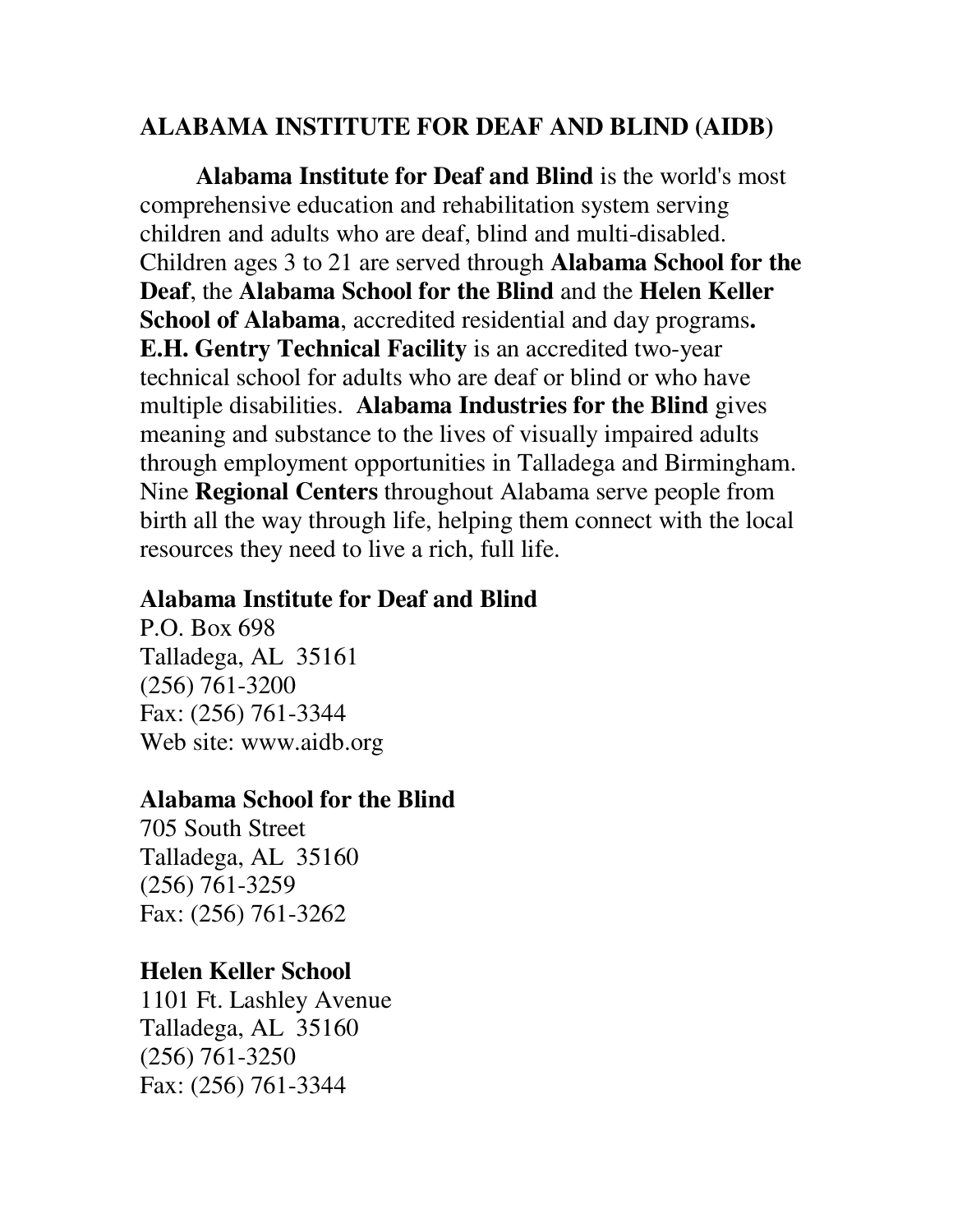# **E. H. Gentry Technical Facility**

1105 Ft. Lashley Avenue Talladega, AL 35160 Sandy Montoya, Director of Blind Services (256) 761-3458 Provides training in orientation and mobility, braille literacy and independent living skills for clients who are blind or low vision and provides personal and work adjustment services, evaluation and training on assistive equipment, career exploration and job coaching and development

# **Alabama Institute for Deaf and Blind Regional Centers**

# **Region I – Shoals**

512 North Main Street Tuscumbia, AL 35674 (256) 383-3503 Fax: (256) 383-3562 Counties served: Colbert, Cullman, Franklin, Lauderdale, Lawrence, Marion, Morgan and Winston

## **Region II – Huntsville**

600 St. Clair Avenue Building 2 Huntsville, AL 35801 (256) 539-7881 Fax: (256) 532-0942 Counties served: Dekalb, Jackson, Limestone, Madison and Marshall

## **Region III – Birmingham**

220 34<sup>th</sup> Street South Birmingham, AL 35222 (205) 328-3989 Fax: (205) 328-3691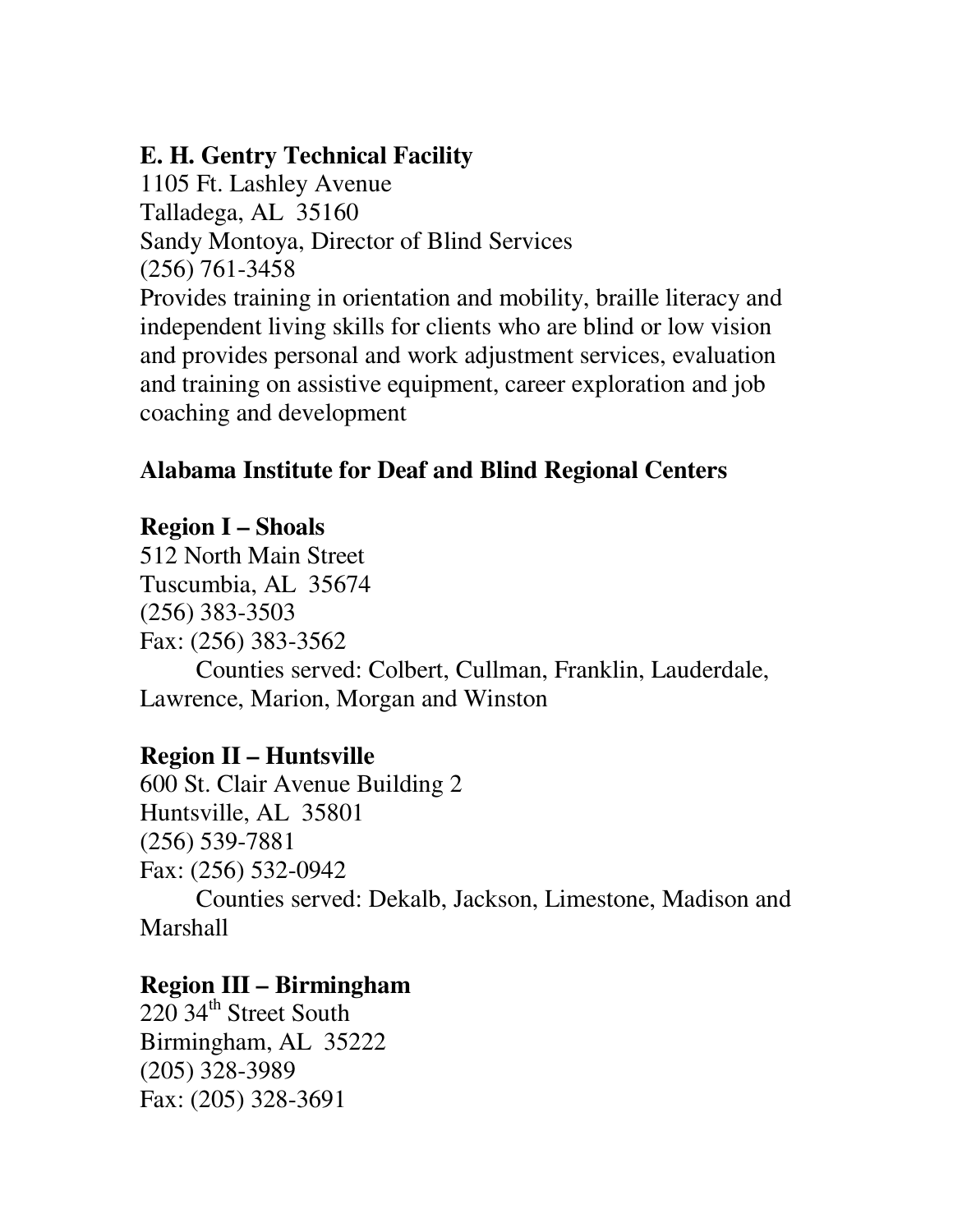Counties served: Jefferson, Shelby, Walker, Blount and Chilton

#### **Region IV – Talladega**

412 Cherry Street Talladega, AL 35160 (256) 761-3370 Fax: (256) 761-3693 Counties served: Calhoun, Cherokee, Clay, Cleburne, Coosa, Etowah, Randolph, St. Clair and Talladega

#### **Region V – Tuscaloosa**

 $701$   $22<sup>nd</sup>$  Avenue Tuscaloosa, AL 35401 (205) 345-2883 Fax: (205) 345-4883

Counties served: Bibb, Choctaw, Fayette, Greene, Hale, Lamar, Marengo, Perry, Pickens, Sumter and Tuscaloosa

#### **Region VI – Auburn**

600-A North College Street Auburn, AL 36830 (334) 887-3880 Fax: (334) 821-4022 Counties served: Chambers, Lee, Macon, Russell and Tallapoosa

#### **Region VII – Montgomery**

2629-B Eastern Boulevard Montgomery, AL 36117-1509 (334) 273-9200 Fax: (334) 273-9400

Counties served: Autauga, Bullock, Butler, Crenshaw, Dallas, Elmore, Lowndes, Montgomery, Pike and Wilcox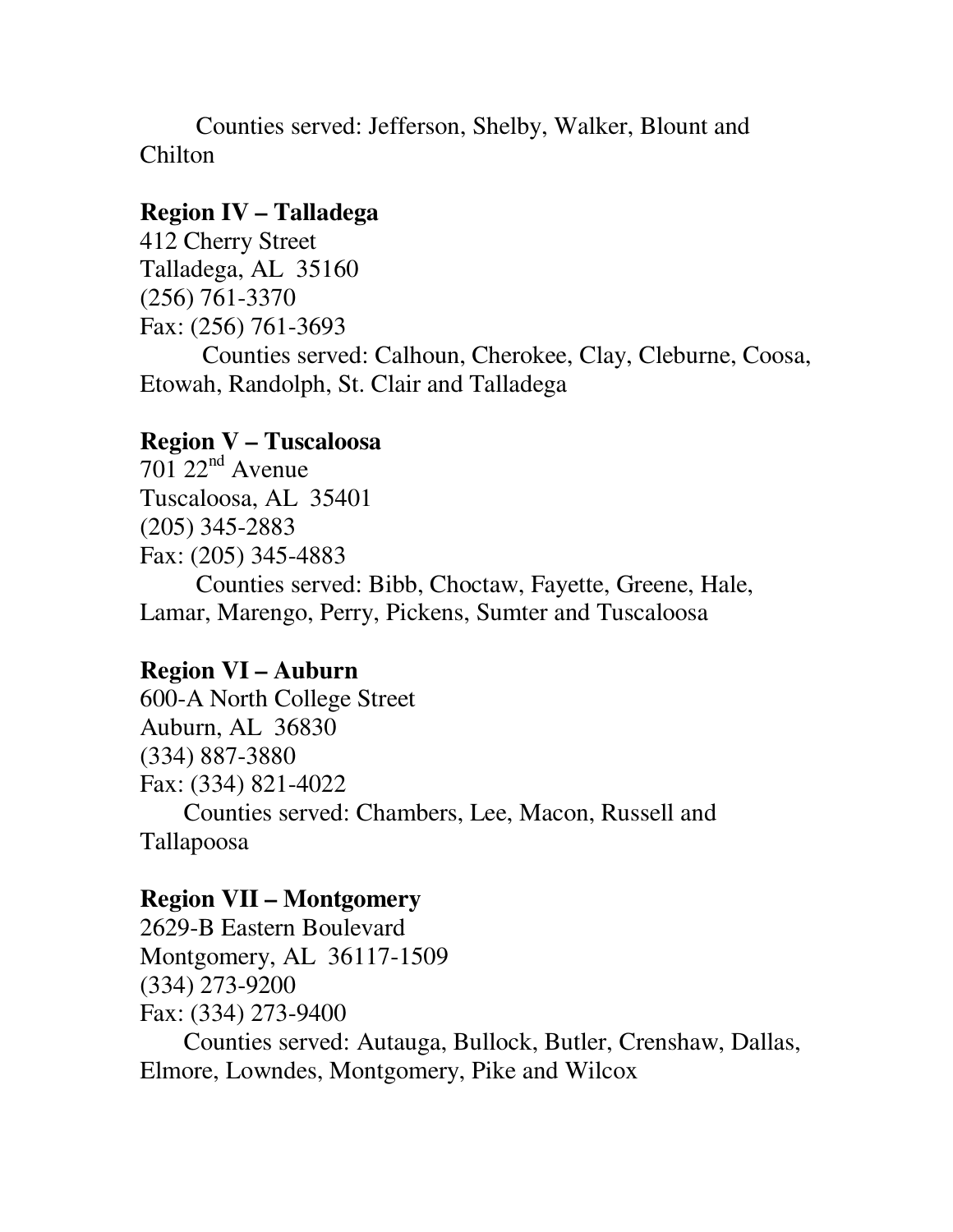#### **Region VIII – Dothan**

111 Medical Drive Dothan, AL 36303 (334) 677-6270 Fax: (334) 793-7044

Counties served: Barbour, Coffee, Covington, Dale, Geneva, Henry and Houston

## **Region IX – Mobile**

1050 Government Street Mobile, AL 36604 (251) 432-7777 Fax: (251) 432-3199 Counties served: Baldwin, Clarke, Conecuh, Escambia, Mobile, Monroe and Washington

# **BRAILLE BUSINESS CARD PRODUCERS**

**Access20/20**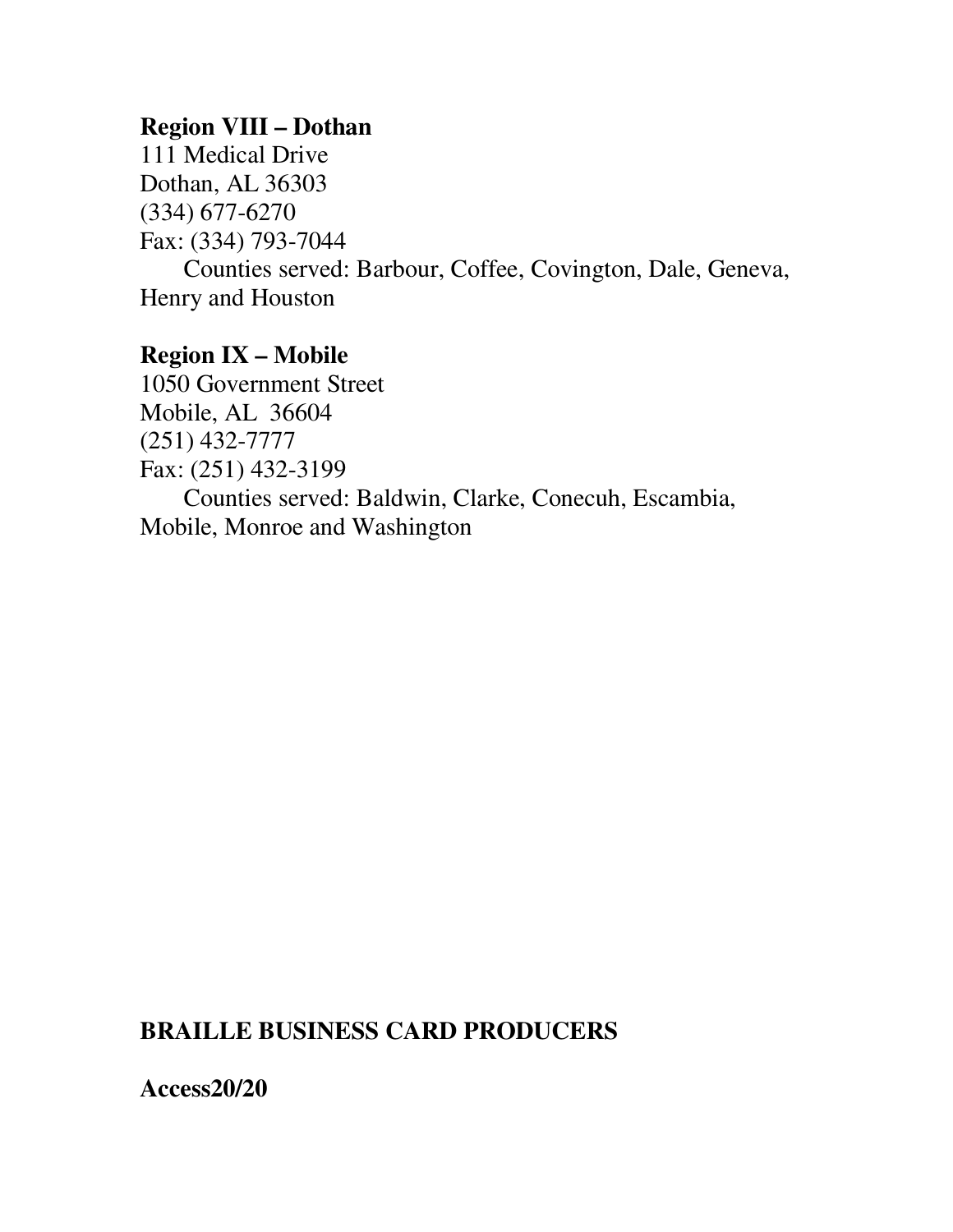19 Main Street Ottawa, ON K1S1A9 Canada (800) 563-0668 E-mail: admin@access2020.com Web site: www.access2020.com Innovative and practical braille products and services for use at school work and home

## **Access-USA**

PO Drawer 160 242 James Street Clayton, NY 13624 (800) 263-2750 Fax: (800) 563-1687 E-mail: info@access-usa.com Web site: www.access-usa.com North America's largest fully integrated production house for all types of alternative format media from braille to captioning

## **National Braille Press**

88 St. Stephen Street Boston, MA 02115 (617) 266-6160 (888) 965-8965 Fax: (617) 437-0456 E-mail: orders@nbp.org Web site. www.nbp.org NBP can emboss your (already printed elsewhere) business cards with basic information, such as name, phone and email address

# **BRAILLEWRITER REPAIR SERVICES**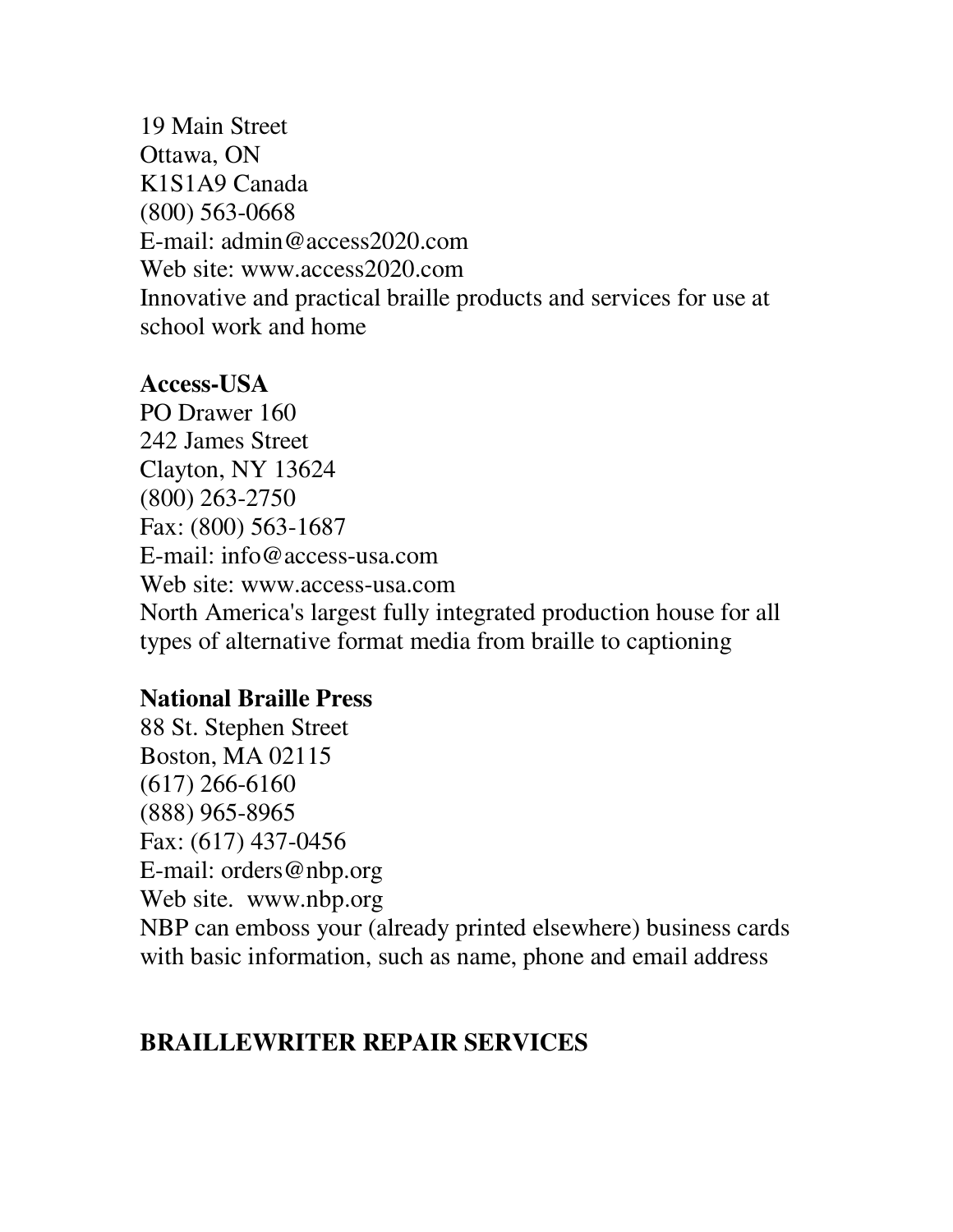The following is a list of people who repair Perkins braillewriters. This list is provided as a public service. No endorsement is suggested or implied as regard to quality of service received.

# **Ackley Appliance Service**

Alan Ackley 4301 Park Avenue #540 Des Moines, IA 50321 (515) 288-3931 E-mail: aackley@braillerman.com Web site: www.braillerman.com Provides complete Perkins brailler repair. For the finest care your braillewriter can receive, let Alan Ackley make it right. He has reconditioned more than 2000 braillers for individuals, schools, and agencies in over forty states. He is Factory Trained. He maintains a complete inventory of Factory Parts. The National Library Service certified him as a Braille Transcriber in 1975. Prompt turnaround, reasonable charges and all work guaranteed.

# **AIRC, The Foundation for Blind Children, Inc.**

1235 E. Harmot Dr. Phoenix, AZ 85020 (602) 331-1470 Web site: www.the-fbc.org Has been repairing braillewriters for many years through a prison in the area, \$30 for cleaning and adjusting, any parts are additional

# **Brailler Repair Service**

Lewis Kryger 338 Moorefield Drive Talladega, AL 35160 (256) 362-5114 E:mail: lkryger@bellsouth.net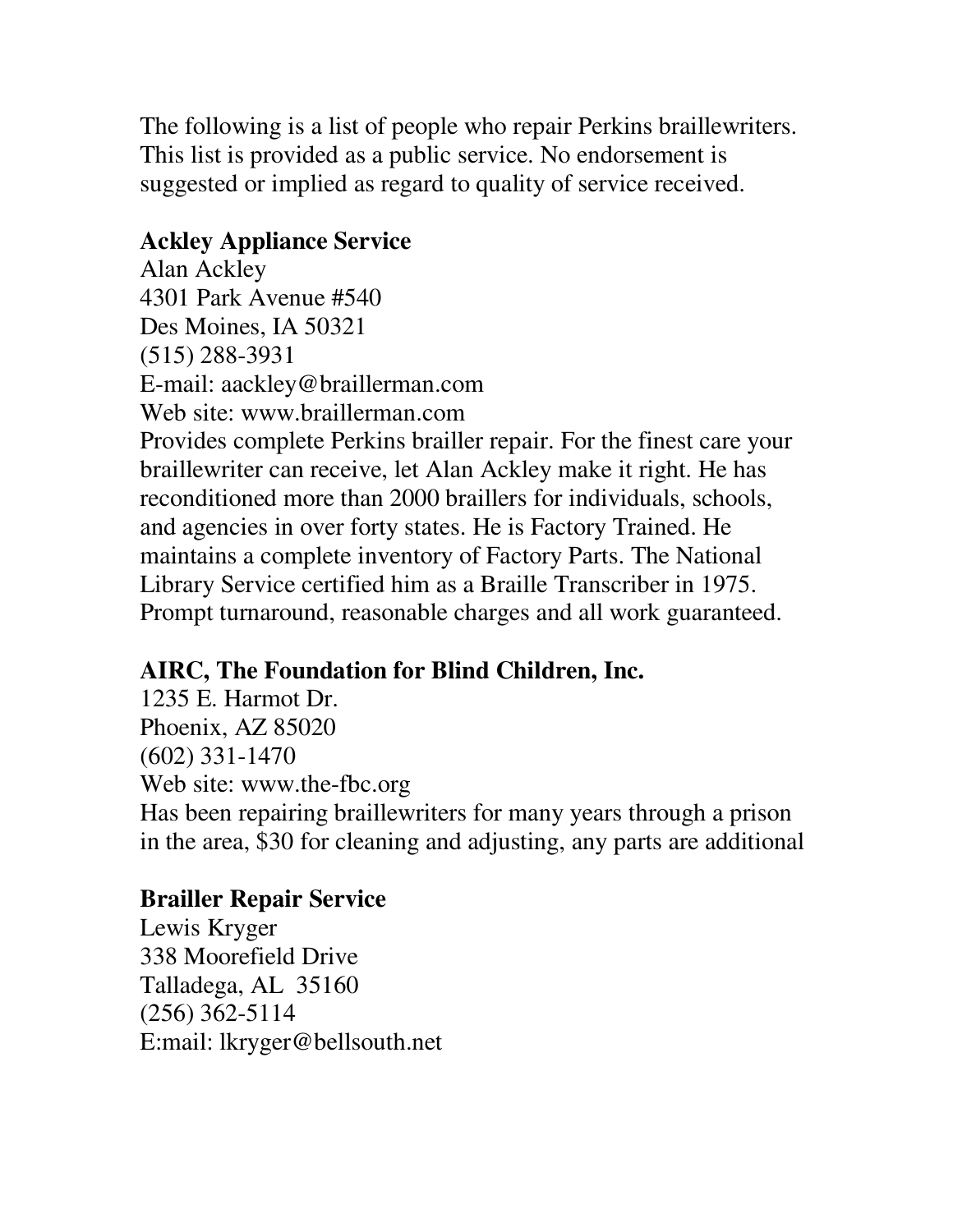## **The Braillery**

5 Cumberland Circle El Paso, TX 79903 (915) 565-0179 E-mail: resimon@the braillery.com Web site: www.braillery.com They provide complete brailler repair service as well as selling reconditioned braillewriters. They recondition foreign, domestic and out-of-production braillewriters.

# **Chuck's Brailler Repair**

12388 Marmont Pl. Moreno Valley, CA 92557 (909) 242-3750 E-mail: kwhiteh453@aol.com Has been repairing Perkins braillers 20 years, \$40 per brailler, clean, lubricate and adjust, plus parts (parts at cost) and a one year warrantee

# **Harris, Wayne**

10807 Cotillion Dr Dallas, TX 75228 phone 972-698-0085 E-mail: wb5tcd@sbcglobal.net Has been repairing braillewriters for 15 years

# **Howe Press**

Perkins School for the Blind 175 North Beacon Street Watertown, MA 02172 (617) 972-7308 E-mail: info@Perkins.org Web site: www.perkings.org

# **Kansas Braille Transcription Institute, Inc.**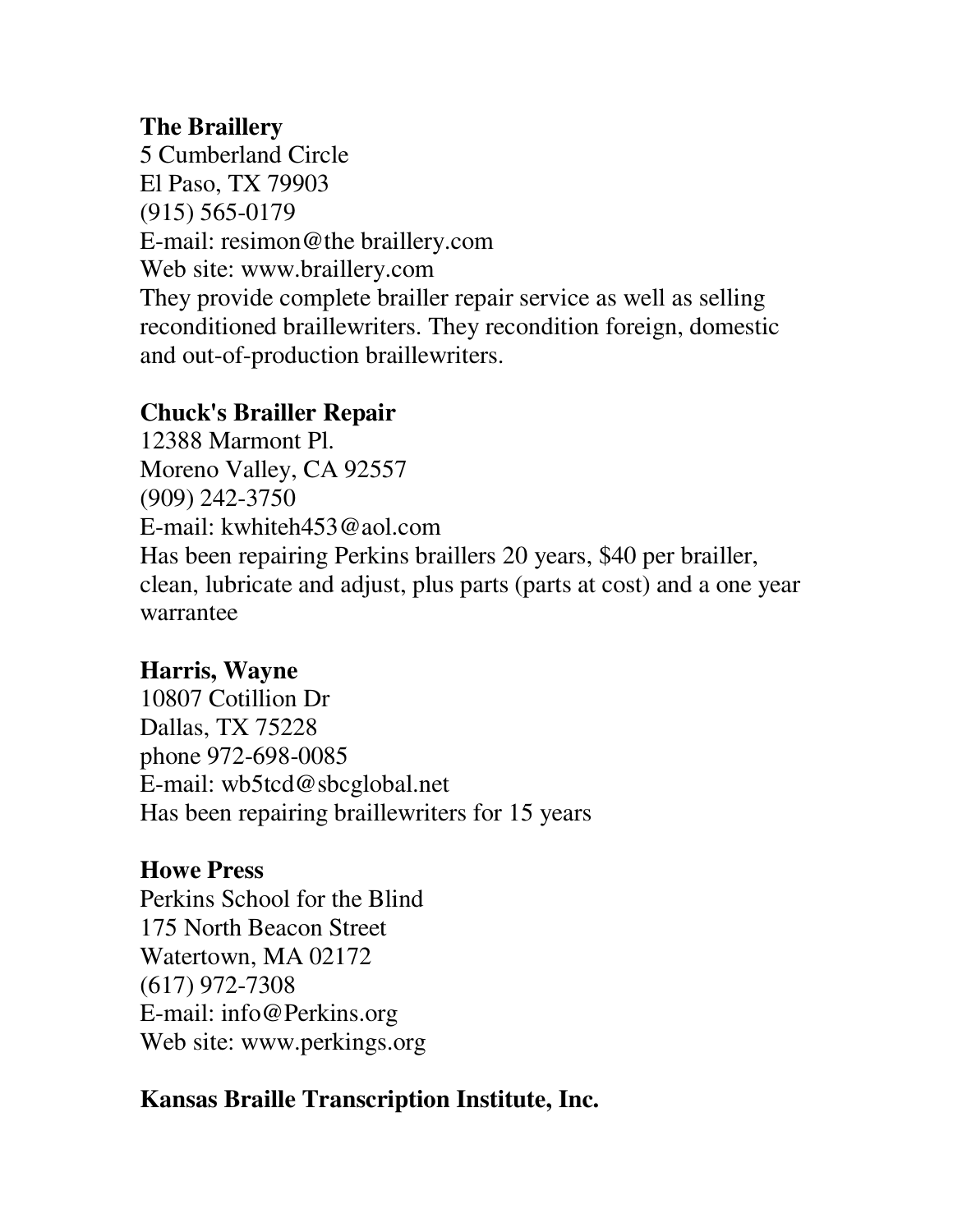Braillewriter Repair Shop 1200 E. Waterman Wichita, KS 67211 (316) 265-9692 Fax: (316) 265-0184 E-Mail: info@kbti.org

# **McDonald, Rudy**

Braille Writer Repair 25 Acorn Way Wetumpka, AL 36093 (334) 514-7126

## **Schnitzer, George**

5506 Cheltenham Houston, TX 77096 (713) 729-2928 E-mail: tutu\_zayde@juno.com Has been repairing Perkins braillers for 20 years

## **The Selective Doctor, Inc.**

PO Box 28432 Baltimore, Maryland 21234 (410) 668-1143 E-mail: braillerrepair@yahoo.com Web site: www.selectivedoctor.net "Bring your brailler back to Life" The Selective Doctor, Inc. was established in 1992, two months after I retired from IBM Corporation. Since then I have repaired approximately 1500 Perkins braillers for numerous individuals in 34 states, several school districts, four state blind schools, and many agencies. Our normal turn around time is less than 4 days. We charge a flat rate for labor, plus parts and shipping insurance.

# **GIFTS AND ACCESSORIES**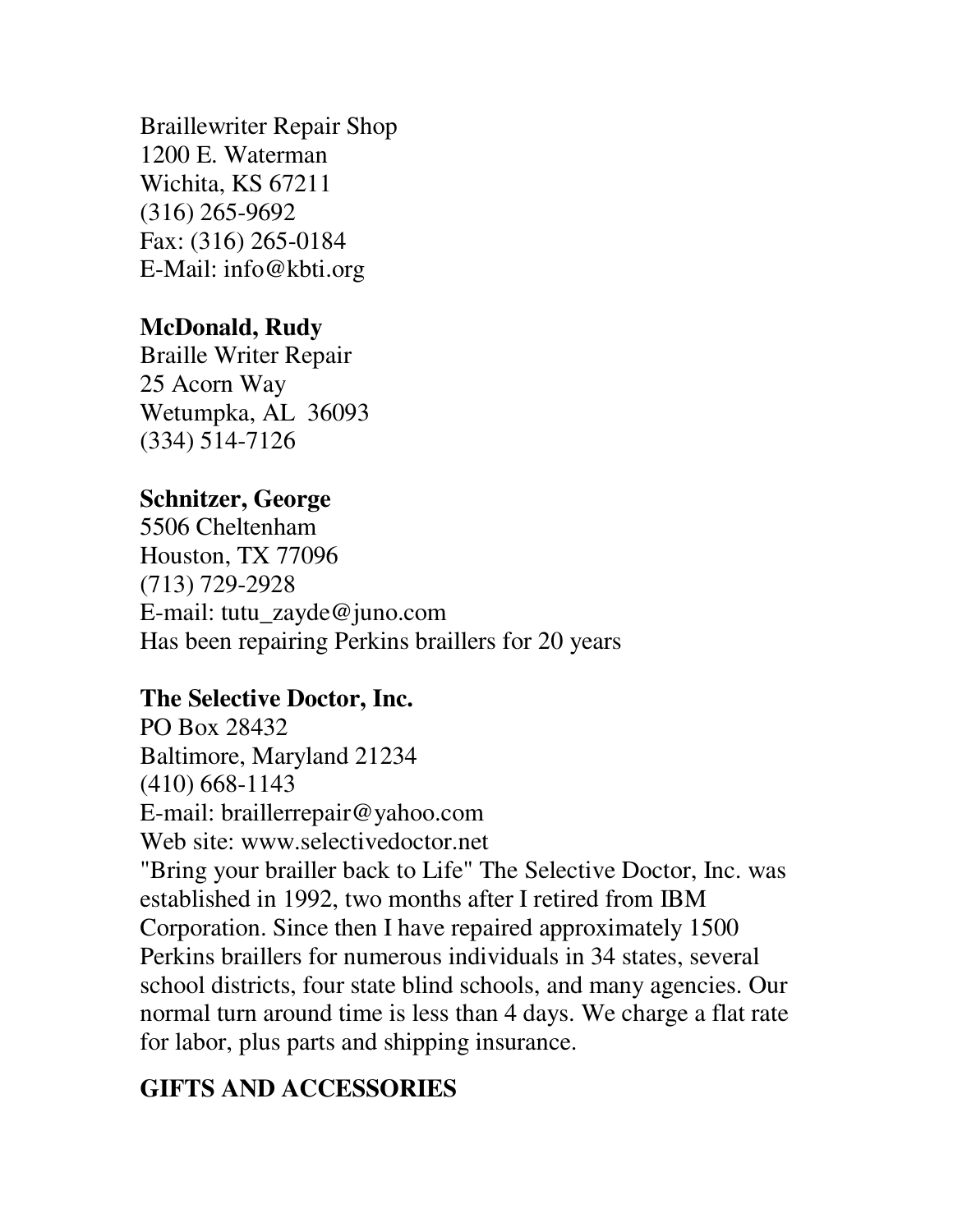# **At First Sight Braille Jewelry**

Contact: Leslie Ann Ligon Denton, TX 76209 (800) 630-6650 E-mail: atfirstsight@ligondesign.com Web site: www.braillestone.com Beautifully designed Braille fashion jewelry

# **Betty Crocker Home Service Department**

1 General Mills Boulevard Golden Valley, MN 55440 (800) 328-6787 Web site: www.bettycrocker.com Offers popular recipes using Betty Crocker products; recipes in large print on 9 x 12 inch cards are free; catalog is available free

# **The Chocolate Experience, Inc.**

Box 540836 Flushing, NY 11354 (718) 461-1873 (888) 568-6665 (outside NY State only) Fax: (718) 321-0217 E-mail: chocomelt@aol.com Web site: www.chocomelt.com Braille chocolate bars are available for gifts, fundraising or resale in a gift box. Messages available on the bar include: Congratulations, Good Luck, Happy Anniversary, Happy Birthday, Happy Chanuka, Happy Easter, Happy Holidays, Happy Retirement, Have a Nice Day, I Love You, Merry Christmas and Thank You. In addition to sugar-free, they do custom orders, braille business cards and a 2 lb. 3D chocolate labrador guide dog with harness with the braille message "best friend."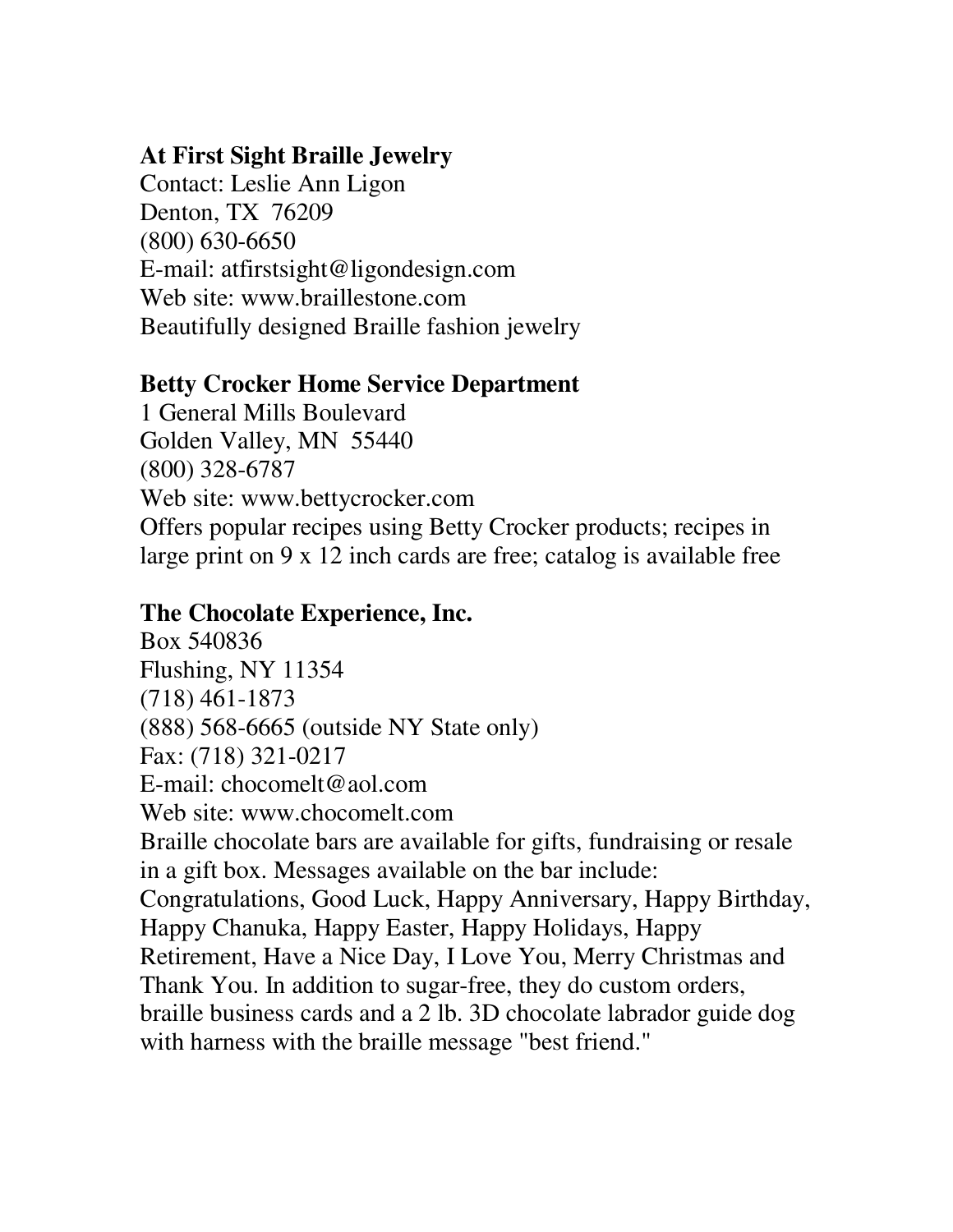# **Chocolates Unlimited**

169-02 Crocheron Ave. Flushing, NY 11358 (718) 359-4466 Fax: (718) 886-2618 E-mail: chocolate1@earthlink.net Web site: www.chocolatesunlimited.bix They have braille chocolate bars with messages including: Happy Birthday, Happy Holidays, Have a Nice Day, I Love You, Merry Christmas, and Thank You. They make custom logos, business cards, trade shows, fundraisers and party favors. Cards are available in milk, dark and white chocolate with or without nuts. They also carry supplies to make your own candy and braille bars. Call them for a braille catalog.

# **Christiansen Designs Braille Jewelry**

11 Bank Street, Studio 310 Lebanon, NH 03766 (802) 738-3846 E-mail: Kim@ChristiansenDesigns.com Web site: www.braillejewelry.com Made of heavy gauge sterling and gold plated, will customize upon request

## **Executive Products Inc.**

12900 Bradley Ave Sylmar Ca, 91342 (866) 833-1444 Web site: www.executiveproductsinc.com Manufacture leather cases for braille units and cell phones

## **Speak To Me**

A Catalog of Talking Products Give the gift that says something .... (800) 248-9965 Web site: www.speaktomecatalog.com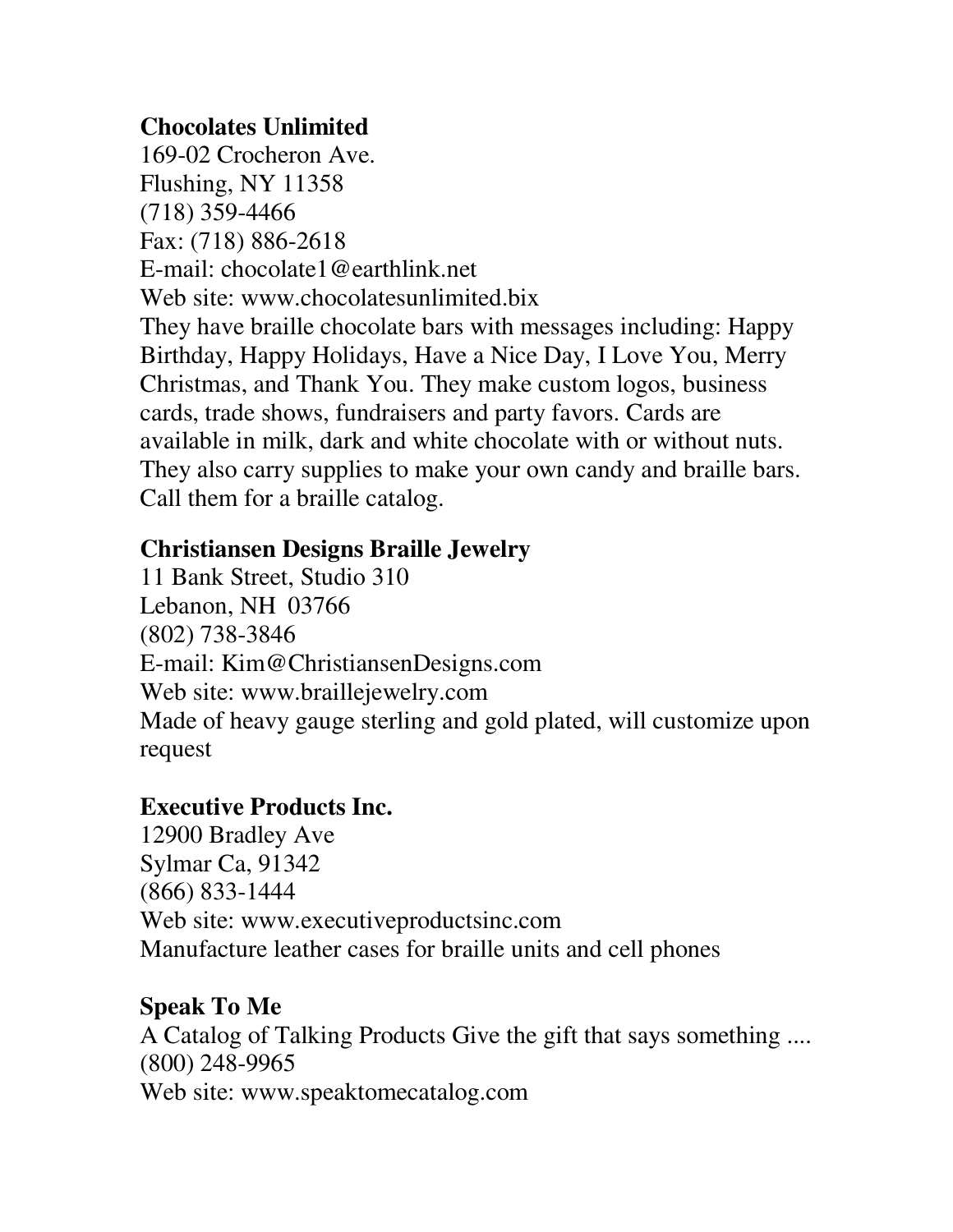Choose from a variety of talking clocks, watches, singing magnets, key chains, teddy bears, greeting cards, music boxes, musical candles, calculators, stuffed animals, novelties, bibles, books on tape, radios, games, toys, talking thermometers and digital recorders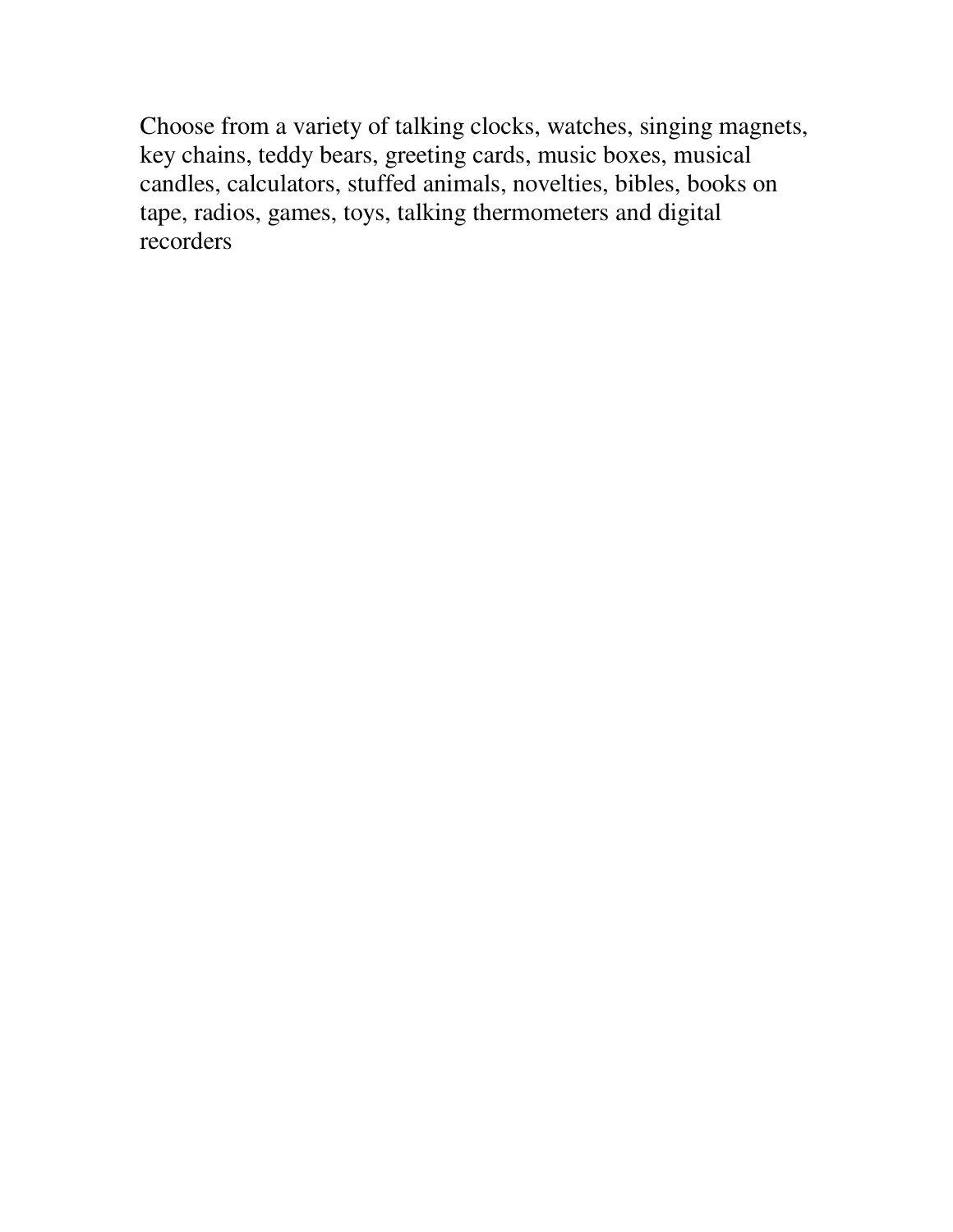# **GUIDE DOG SCHOOLS**

#### **Guide Dogs for the Blind, Inc.**

Box 151200 San Rafael, CA 94915-1200 (415) 499-4000 (800) 295-4050 E-mail: iadmissions@guidedogs.com Web site: www.guidedogs.com Area Served: US & Canada Has "At A Glance - An Educational Resource Guide" on their website. In addition, their application for admission and state access laws are available on their web site

## **Guide Dogs of America**

13445 Glenoaks Blvd. Sylmar, CA 91342 (818) 362-5834 (800) 459-4843 Fax: (818) 362-6870 E-mail: mail@guidedogsofamerica.org Web site: www.guidedogsofamerica.org Area Served: US & Canada

## **Guiding Eyes for the Blind**

611 Granite Springs Road Yorktown Heights, NY 10598 (914) 245-4024 (800) 942-0149 Fax: (914) 962-1403 E-mail: webmaster@guidingeyes.org or admissions@guidingeyes.org Web site: www.guidingeyes.org Area Served: Unlimited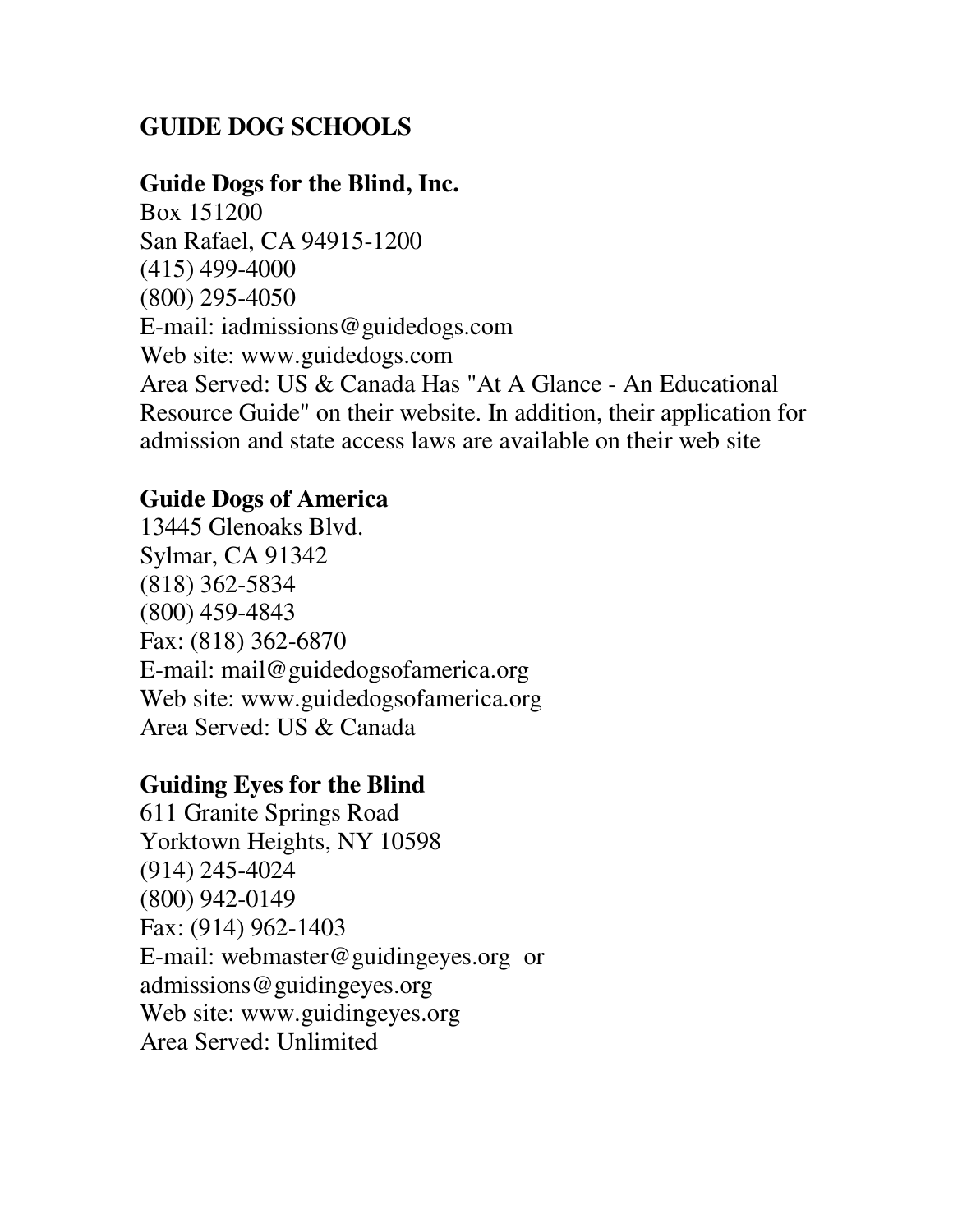## **Leader Dogs for the Blind**

Box 5000 Rochester, MI 48308 (248) 651-9011 (888) 777-5332 Fax: (248) 651-5812 E-mail: leaderdog@leaderdog.org Web site: www.leaderdog.org Area Served: Unlimited Leader Dogs can offer a variety of information pertaining to their program. braille, audio, large print and video are all available. A new offering, Accelerated Mobility Program (A.M.P.) offers brush-up Orientation and Mobility training for potential students. Leader Dogs continues to offer training to university O&M programs as well as seminars for O&M professionals in the field.

## **The Seeing Eye, Inc.**

P.O. Box 375 Morristown, NJ 07963-0375 (973) 539-4425 Fax: (973) 539-0922 E-mail: info@seeingeye.org Web site: www.seeingeye.org

Area Served: US, Canada & Puerto Rico The Seeing Eye breeds, raises and trains dogs as guides for people who are blind and provides qualified people who are blind with specialized instruction in the use and care of Seeing Eye dogs. Videos about using a dog guide, The Seeing Eye program and adjusting to blindness are available upon request. Also publishes a passportsized booklet, "Access Laws: A Handbook for Dog Guide Users" covering the U.S., Canada, Bermuda and the Virgin Islands. It is searchable online for laws in your state or province and the full document can be downloaded.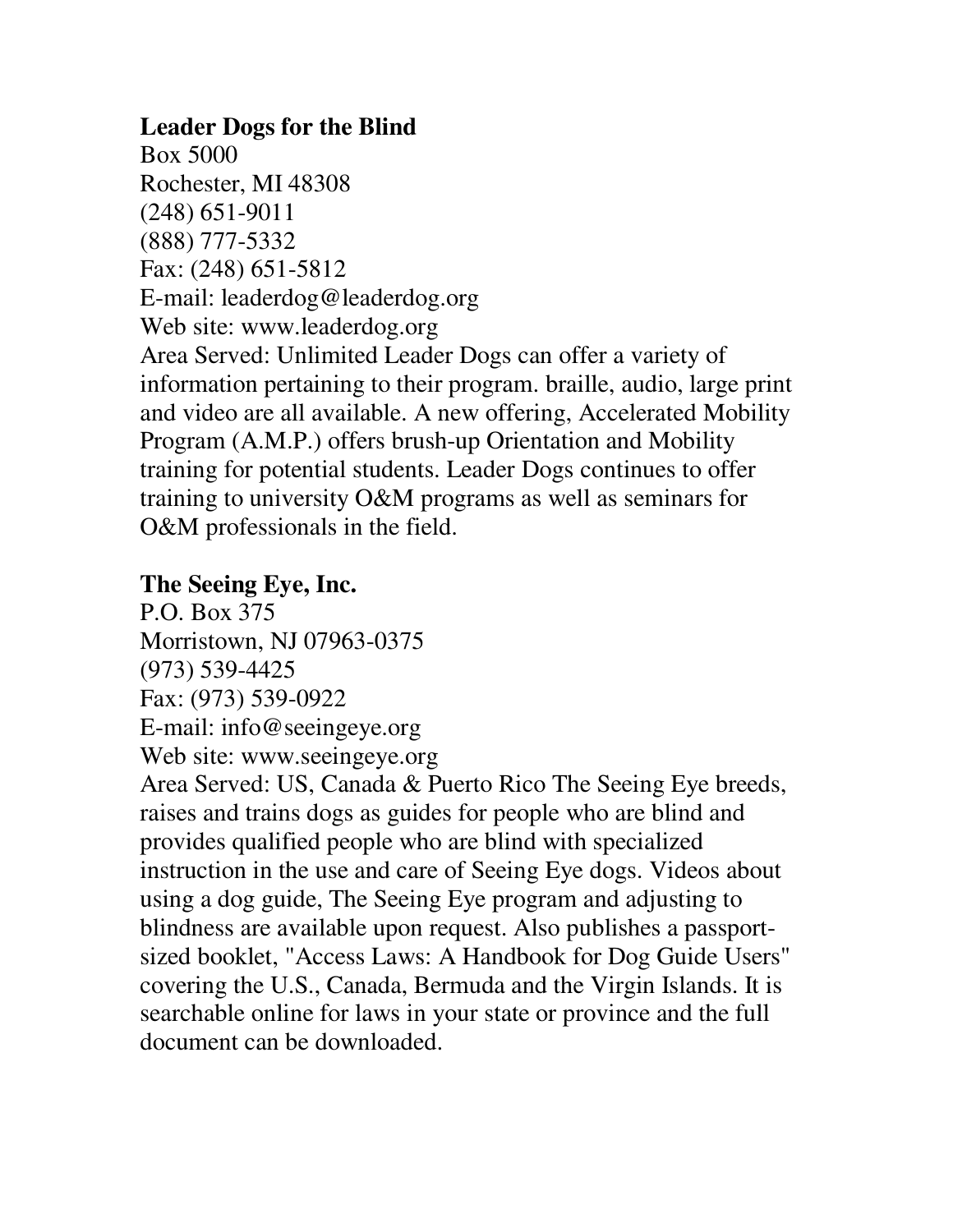#### **Southeastern Guide Dogs**

4210 77th Street East Palmetto, FL 34221 (941) 729-5665 (800) 944-3647 Fax: (941) 729-6646 E-mail: info@guidedogs.org Web site: www.guidedogs.org

## **Pilot Dogs, Inc.**

625 West Town Street Columbus, OH 43215-4496 (614) 221-6367 Fax: (614) 221-1577 Web site: www.pilotdogs.org Area Served: US, Canada, Mexico & Other Countries

#### **Guide Dog Users, Inc. (GDUI)**

14311 Astrodome Dr. Silver Spring, MD 20906-2245 (301) 598-5771 (888) 858-1008 E-mail: info@gdui.org Web site: www.gdui.org

GDUI is a peer support network and membership organization which promotes acceptance of blind people and their guide dogs, works for enforcement, expansion and standardization of laws admitting guide dogs into public places, advocates for quality training and follow-up services, publishes an audio magazine, "Pawtracks". GDUI's free product catalog, which lists items available for sale, is available in braille, large print, cassette and IBM disk. Making Impressions: A Handbook for the Prospective Guide Dog Handler is available in alternative formats and is available free of charge.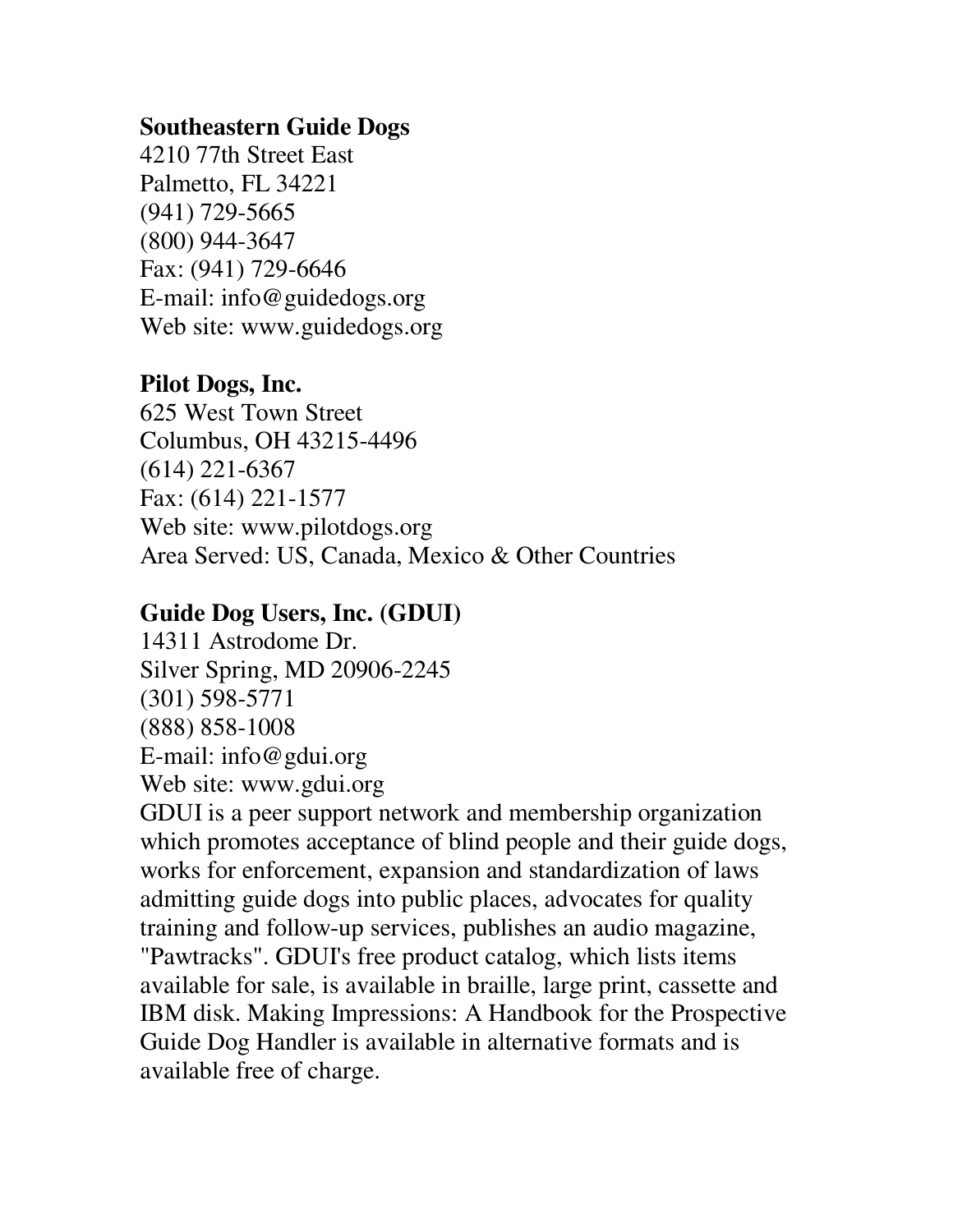# **INDEPENDENT LIVING AIDS**

The following companies and organizations distribute catalogues and sell products useful for blind and visually impaired persons. This list is not intended to be a complete listing of all organizations which sell such products, nor is it intended to be an endorsement of the actual products.

# **Active and Able: Daily Living Made Easier**

333 Lexington Drive Buffalo Grove, IL 60089 (877) 229-9993 Web site: www.activeandable.com Offers a catalog of new and innovative products for improved daily living

# **Alabama Institute for Deaf and Blind Birmingham Regional Center**

220 34<sup>th</sup> Street South Birmingham, AL 35222 (205) 328-3989 Web site: www.aidb.org Offers low vision magnification devices, recreational and household items

# **Ambutech**

34 DeBaets St. Winnipeg, Manitoba R2J 3S9 Canada (800) 561-3340 (204) 663-3340 Fax: (800) 267-5059 or (204) 663-9345 E-mail: pales2@mb.sympatico.ca Web site: www.ambutech.com Manufacturers of aluminum folding and rigid mobility and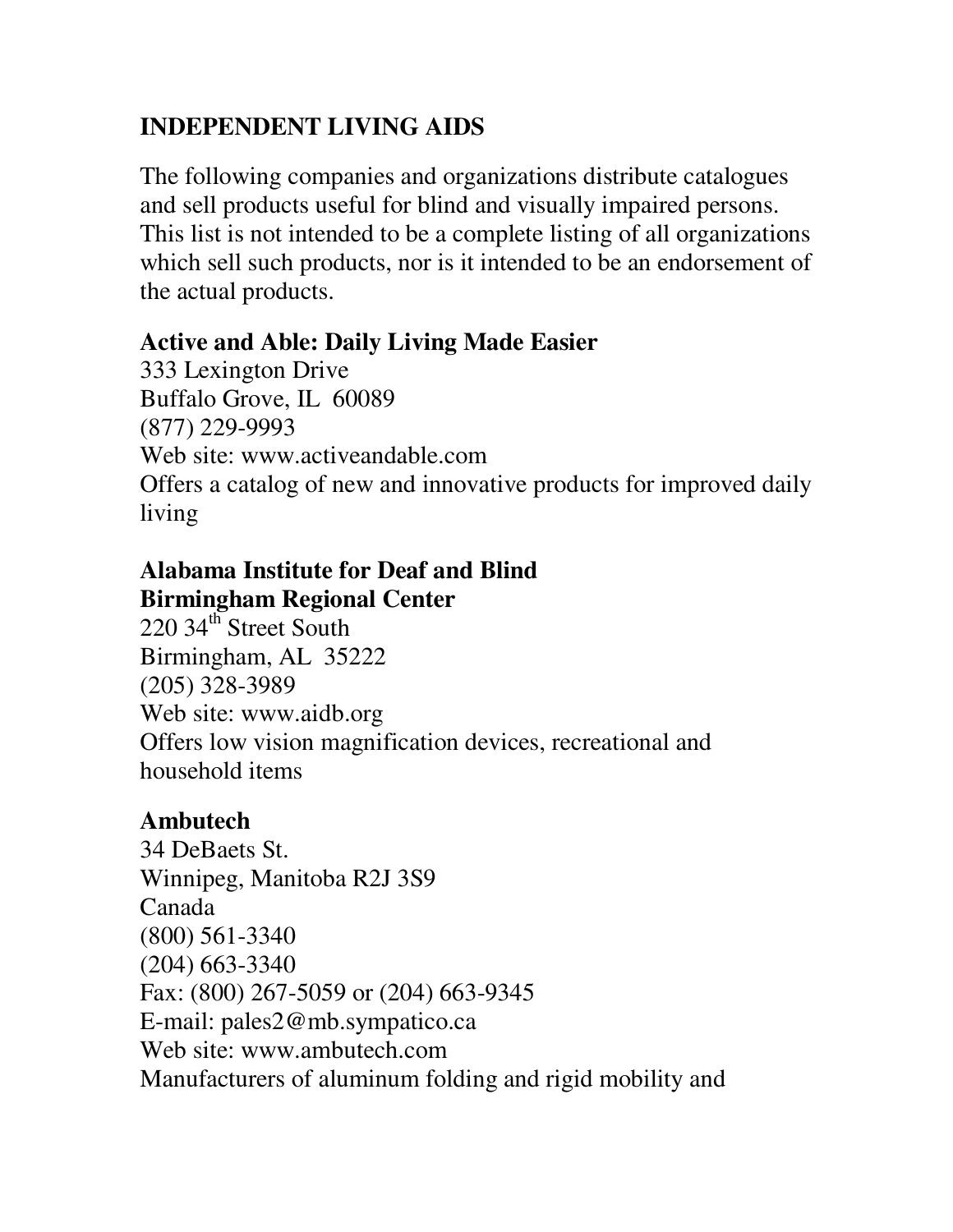identification canes available in a variety of sizes and custom sizes, with a variety of tip styles

# **American Printing House for the Blind**

1839 Frankfort Avenue Box 6085 Louisville, KY 40206 (800) 223-1839 or (502) 895-2405 Fax: (502) 899-2363 E-mail: info@aph.org Web site: www.aph.org Has electronic book reading machines, a talking typing tutor program, a math drill program, computer training programs, talking color identifiers, bold line paper, braille maps, 4-track recorders, braille equipment, abacuses and many more other educational aids, catalog available on request

# **Beyond Sight**

5650 South Windermere Street Littleton, CO 80120 (303) 795-6455 Fax: (303) 795-6425 E-mail: support@beyondsight.com Web site: www.beyondsight.com Super store for the blind and partially sighted

## **Bossert Specialties Company**

3620 East Thomas Rd., Suite D-124 Phoenix, AZ 85018 (800) 776-5885 (602) 956-6637 Fax: (602) 956-1008 E-mail: info@wemagnify.com Web site: www.wemagnify.com Products include CCTVs, a wide variety of magnifiers,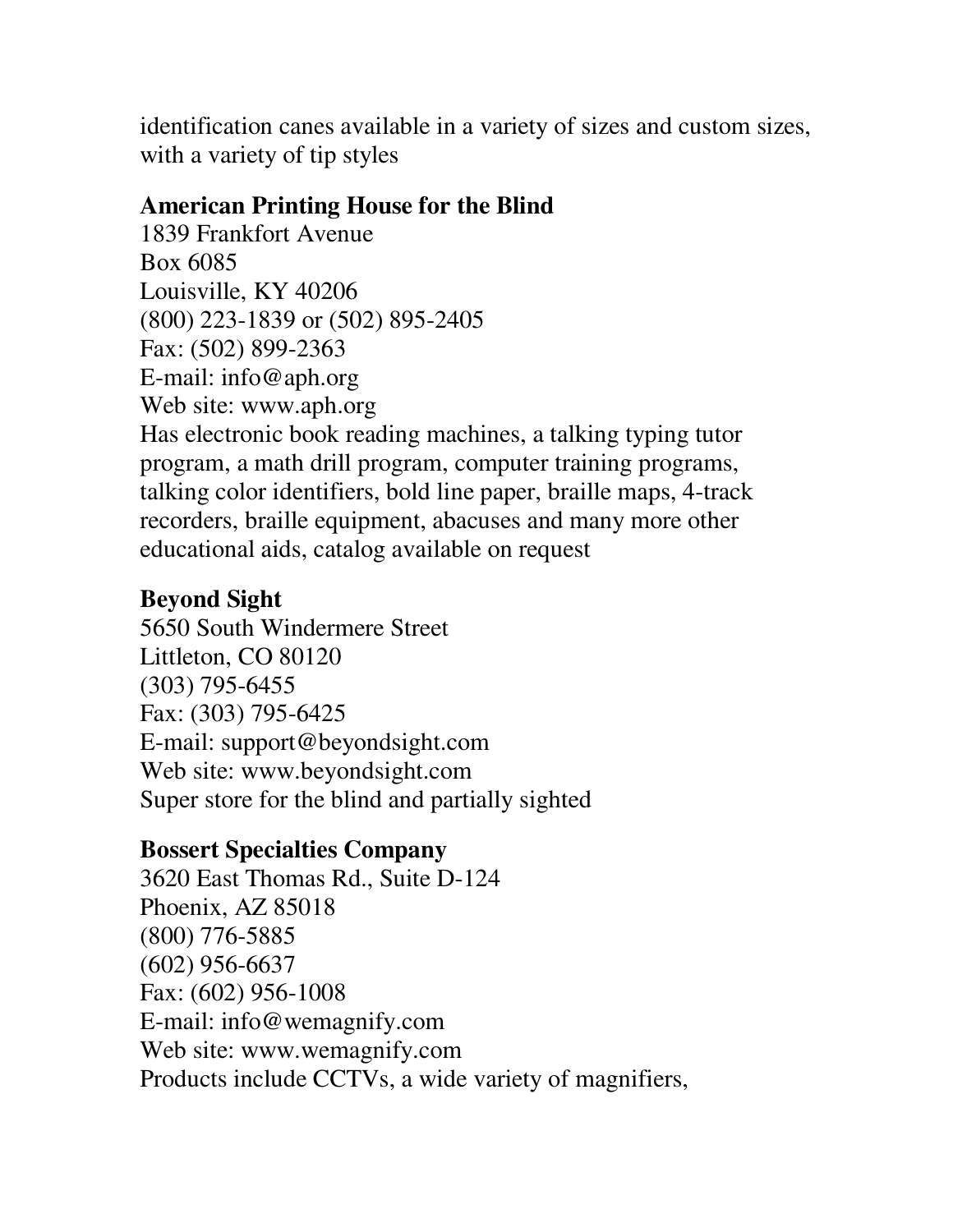monoculars, canes, playing cards talking items and other helpful items

# **California Canes**

16263 Walnut Street Hesperia, CA 92345 (760) 956-5265 Fax: (760) 956-7477 E-mail: califcanes@cox.net Web site: www.californiacanes.com Makers of 100% carbon fiber folding and rigid canes, in a variety of sizes and custom sizes, light, sensitive and very resistant to bending

# **The Carroll Store**

770 Centre St., Newton, MA 02458 (617) 969-6200 (800) 852-3131 Fax: (617) 969-6204 Web site: www.carroll.org Located on the campus of the Carroll Center, sells a variety of adaptive devices for blind and visually–impaired persons. Among the items included are: canes, talking watches, sunglasses, writing

# **Energy Dimensions Lights & Magnification**

guides, and kitchen, and household items.

4025 E. Chandler Blvd. #70 B -14 Phoenix, AZ 85048 (800) 600-3070 Fax: (480) 704-2336 E-mail: info@EnergyDimensions.com Web site: www.energydimensions.com Distributes Total Spectrum daylight quality light bulbs, lamps and magnifiers which are non-glaring, energy efficient and low-heat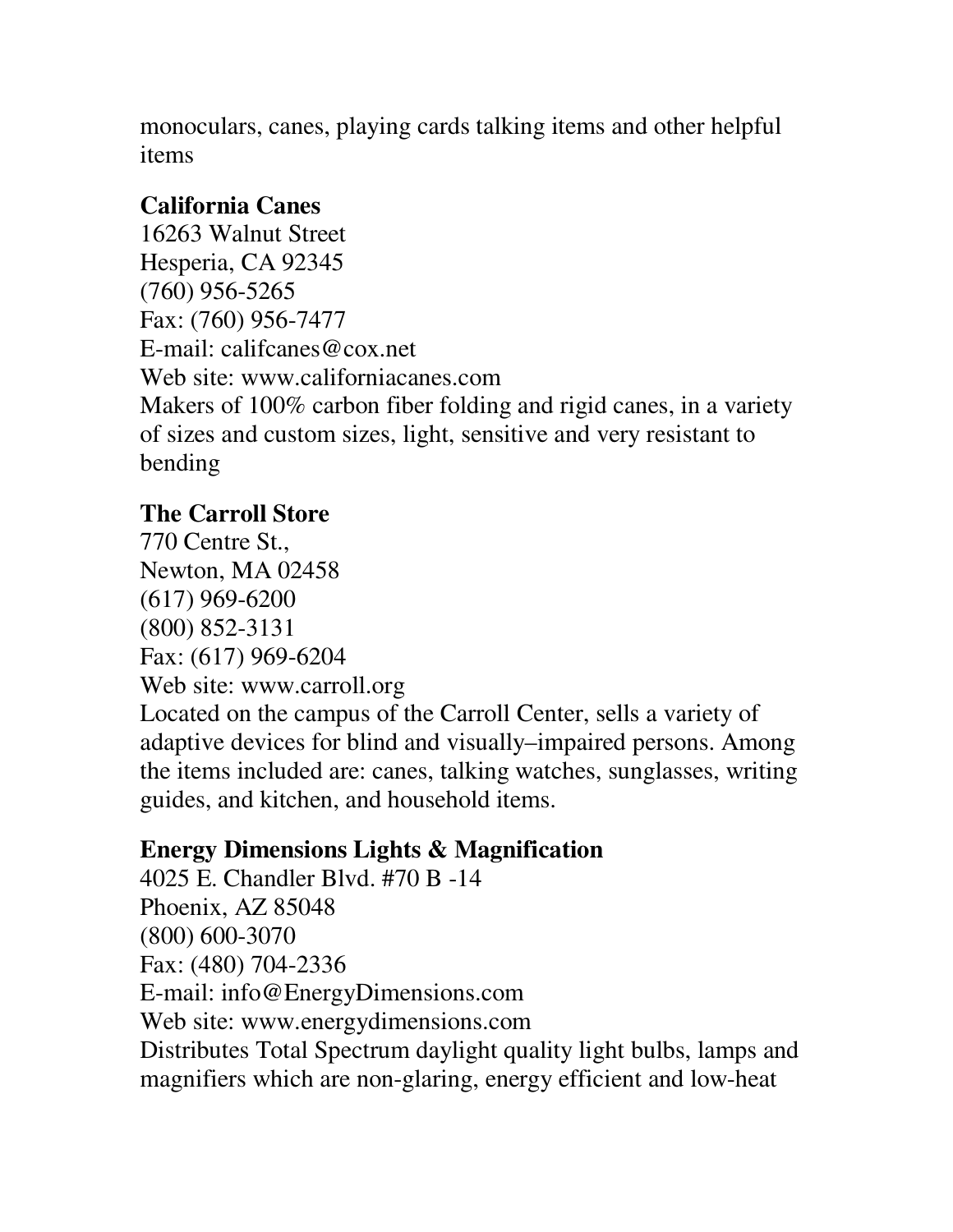## **En-vision America**

1013 Porter Lane Normal, IL 61761 (309) 452-3088 (800) 890-1180 Fax: (309) 452-3643 E-mail: envision@envisionamerica.com Web site: www.envisionamerica.com Sells a talking bar code scanner to read bar-coded items and items that you might bar code in order to identify

# **Future Forms**

P.O. Box 2808 903 Chicago Drive Grand Rapids, MI 49501 (800) 748-0235 (616) 475-1216 Fax: (616) 475-1208 Web site: www.futureforms.com Sells braille paper, bursters, cutters and automated business equipment

## **GE Answer Center**

307 N. Hurstbourne Pkwy Second Floor Louisville, KY 40220 (502) 339-3330 (800) 626-2000 GE produces tactile knobs (rotary controls) for electrical nonelectronic appliances and overlays for microwave and washer/dryer units. They do not have overlays for electronic models of any appliances. Call them before making a purchase to make sure of availability. They do not have any accessible instruction manuals.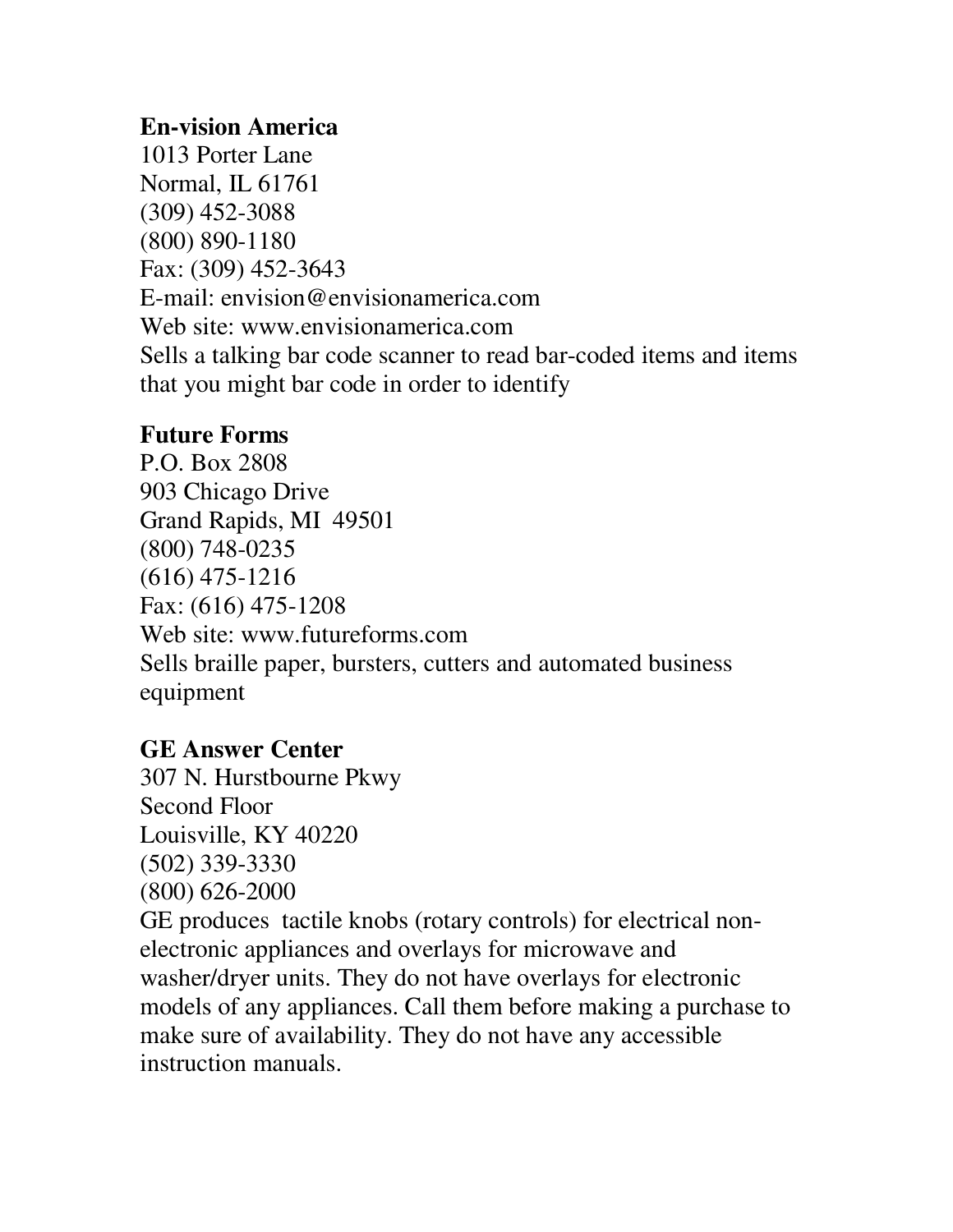## **Gladys E. Loeb Foundation**

2002 Forest Hill Drive Silver Spring, MD 20903 (301) 434-7748 Fax: (301) 434-7748 E-mail: GELFdn@starpower.net Has guard rail rings for electric stoves, food labeling kits and other kitchen items

# **Independent Living Aids, Inc.**

200 Robbins Lane Jericho, NY 11753 (800) 537-2118 Fax: (516) 752-3135 E-mail: can-do@independentliving.com Web site: www.independentliving.com Sells Basic-S, Basic-D, Braille Blazer, Porta-Thiel, magnifiers, CCTVs, household items, large print books, games, watches

# **Innovative Rehabilitation Technology, Inc. (IRTI)**

13453 Colfax Highway Grass Valley, CA 95945 (530) 274-2090 (800) 322-4784 Fax: (530) 274-2093 E-mail: info@IRTI.net Web site: www.irti.net

Distributes 4-track cassette players and recorders; talking watches, clocks, appliances and devices; digital voice recorders and personal organizers, talking scan and read systems, talking computers, screen reading and magnifying software, speech synthesizers, CCTVs and recreational electronics products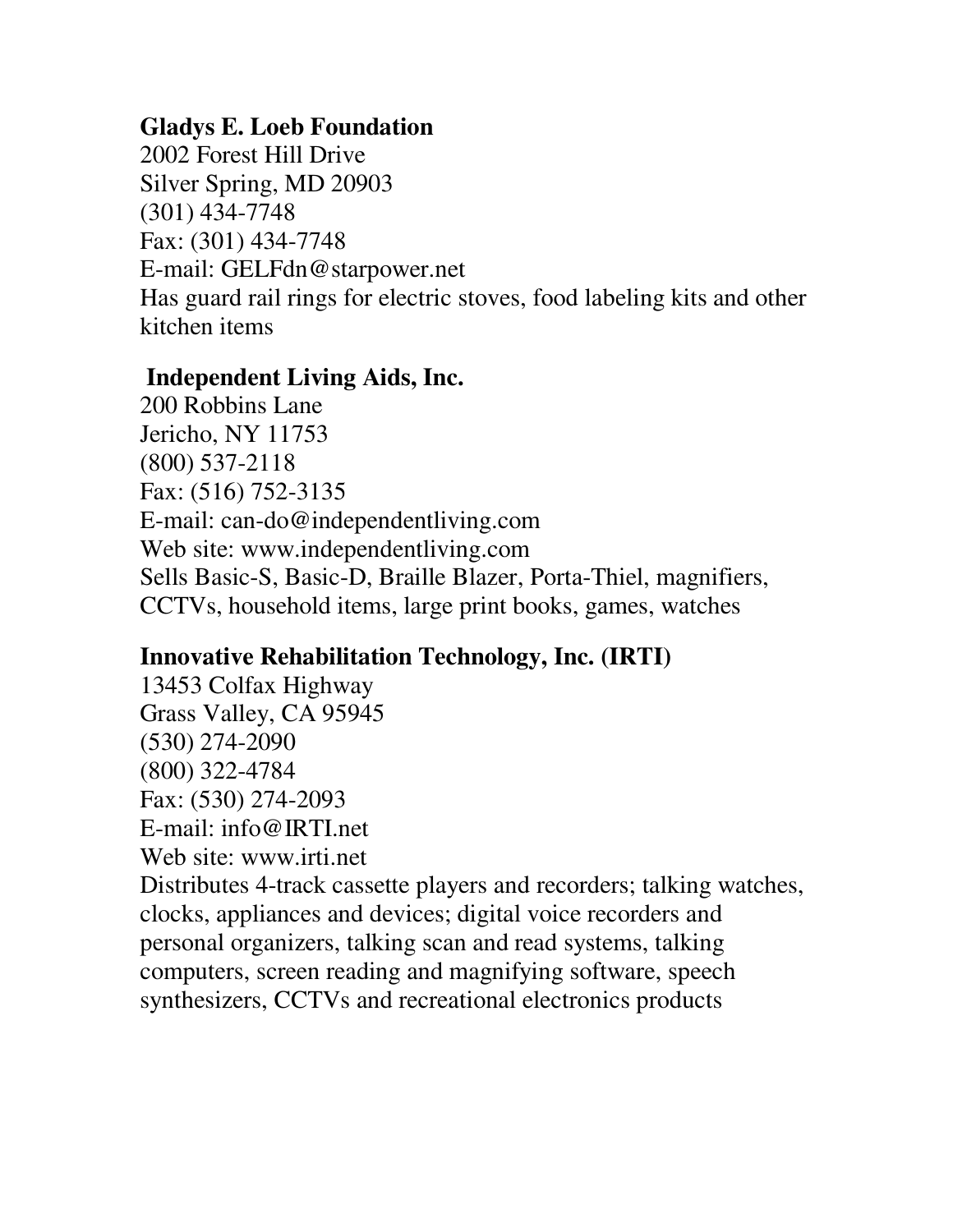# **The Lighthouse International Product & Retail Stores**

111 E 59th St. New York, NY 10022 (800) 829-0500 or (212) 821-9200 Fax: (212) 821-9749 E-mail: retailstore@lighthouse.org Web site: www.lighthouse.org Carries a variety of products: mirrors, magnifiers, lamps, organizer wallets, braille speaker telephones, talking calculators, writing guides, talking pagers, clocks, luggage locators, cards, games, toys, talking scales, medical aids, etc.

# **Low Vision Store**

11440 Lakeland Dr., North, Suite 101 Maple Grove, MN 55369 (800) 267-5350 Fax: (763) 425-9889 E-mail: lowvisionstore@yahoo.com Web site: www.lowvisionstore.com Sells Zoom Text screen magnification software and Kurzweil products, household and recreational items

# **LS&S Group**

Learning, sight and sound made easier. P.O. Box 673 Northbrook, IL 60065 (800) 468-4789 Fax: (847) 498-1482 E-mail: lssgroup@aol.com Web site: www.lssgroup.com Sells Braille Blazer, Braillo Comet, screen magnification software, watches, CCTVs, large display calculators and clocks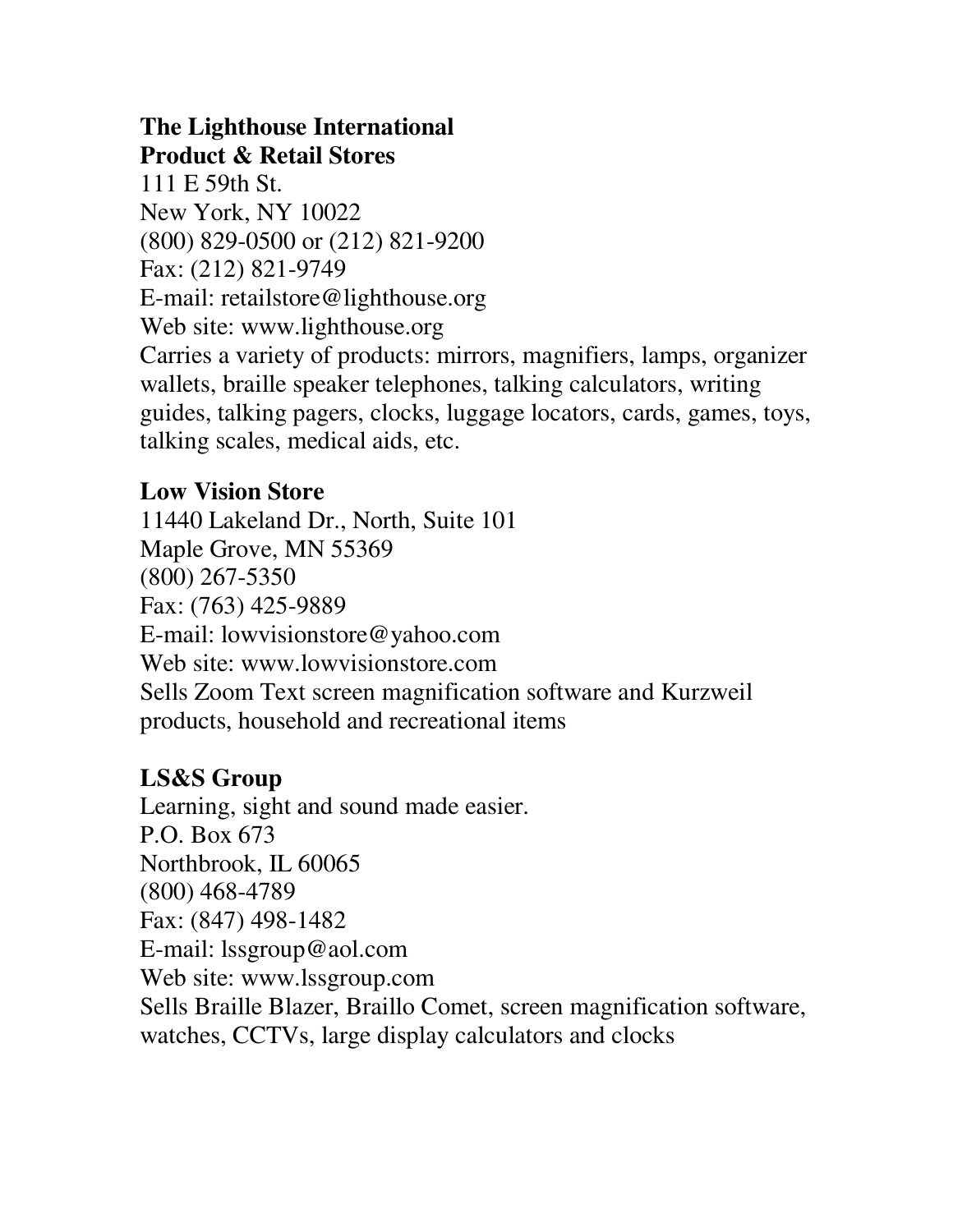# **Magnifying Aids**

 $955\,54^{\text{th}}$  Ave. North St. Petersburg, FL 33703 (727) 526-2020 Fax: (813) 354-3548 E-mail: magnifyingaids@aol.com Web site: www.magnifyingaids.com Sells magnifiers, watches, magnification and speech software, CCTV's, recreational items, clocks, large print and Braille books, mirrors

# **The Magnifying Center/Magnifying America**

10086 W. McNab Rd. Tamarac, FL 33321 (954) 722-1580 (800) 364-1610 Fax: (954) 726-5892 Web site: www.magnifyingcenter.com Sells magnifiers, computer magnifiers, and a variety of talking aids at their several Florida showrooms and by mail order

# **Maxi-Aids**

P.O. Box 3209 Farmingdale, NY 11735 (516) 752-0521 (800) 522-6294 Fax: (516) 752-0689 E-mail: sales@maxiaids.com Web site: www.maxiaids.com Sells Index Basic, Porta-Thiel, Zoom Text, voice activated telephones

**MONS International, Inc. Products for the Visually Impaired**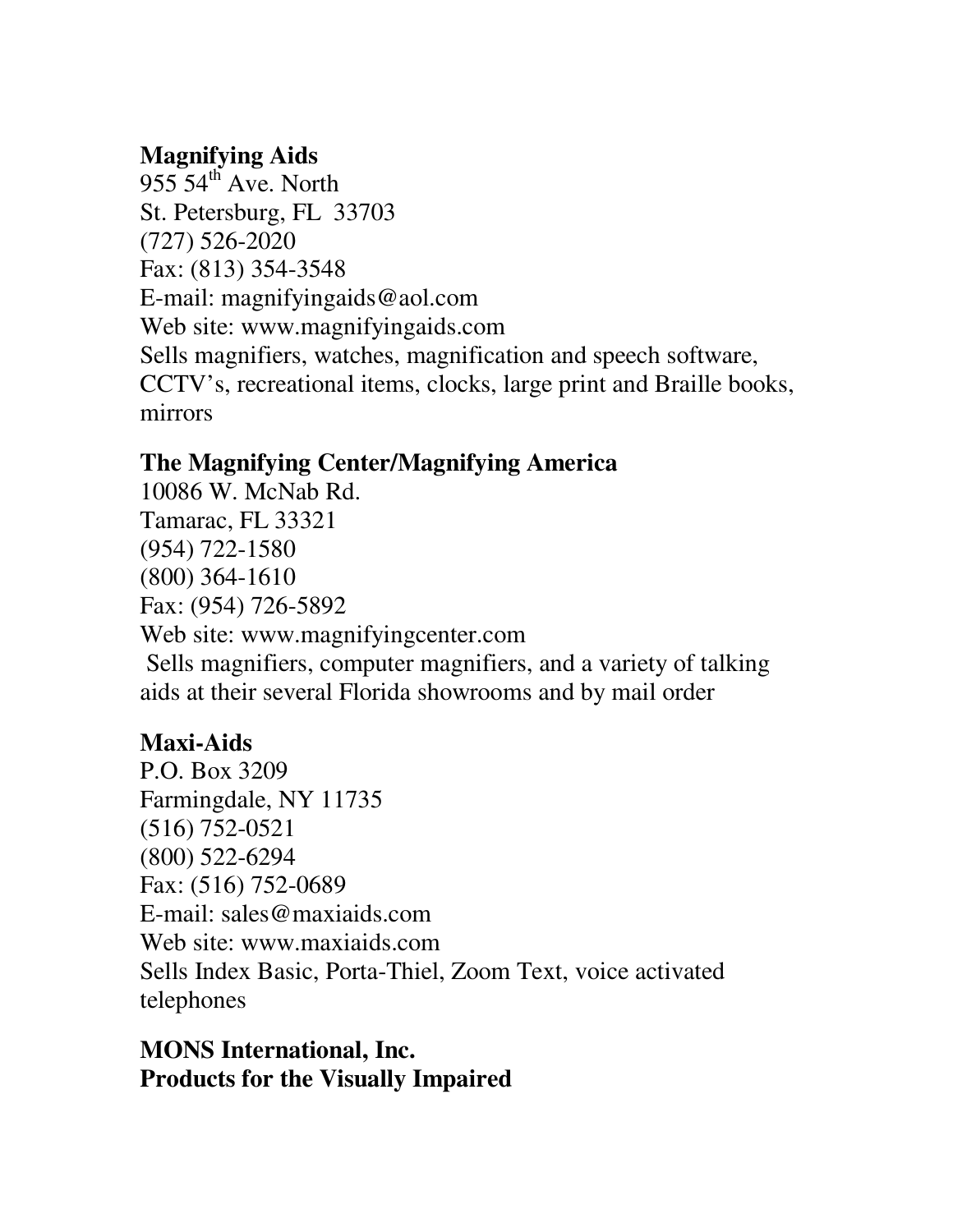6595 Roswell Road #224 Atlanta, GA 30328 (800) 541-7903 (770) 551-8455 Fax: (770) 551-8460 E-mail: mons@negia.net Web site: www.magnifiers.com Sells braille watches, talking calculators, 4-track recorders, kitchen aids, writing guides, computer software and accessories, greeting cards, talking scales, etc.

#### **Montgomery Signs**

Larry Montgomery 559 Clay Street Montgomery, AL 36104 (334) 264-5077 Fax: (334) 264-7294 Produces braille signs

# **National Association for the Visually Handicapped**

22 West 21st Street New York, NY 10010 (212) 889-3141 Fax: (212) 727-2931 E-mail: staff@navh.org Web site: www.navh.org Has a catalog of visual aids and information.

#### **Reizen Products for Easy Living**

P.O. Box 3312 Farmingdale, NY 11735 631-752-2320 Fax: 631-752-3277 E-mail: sales@reizenusa.com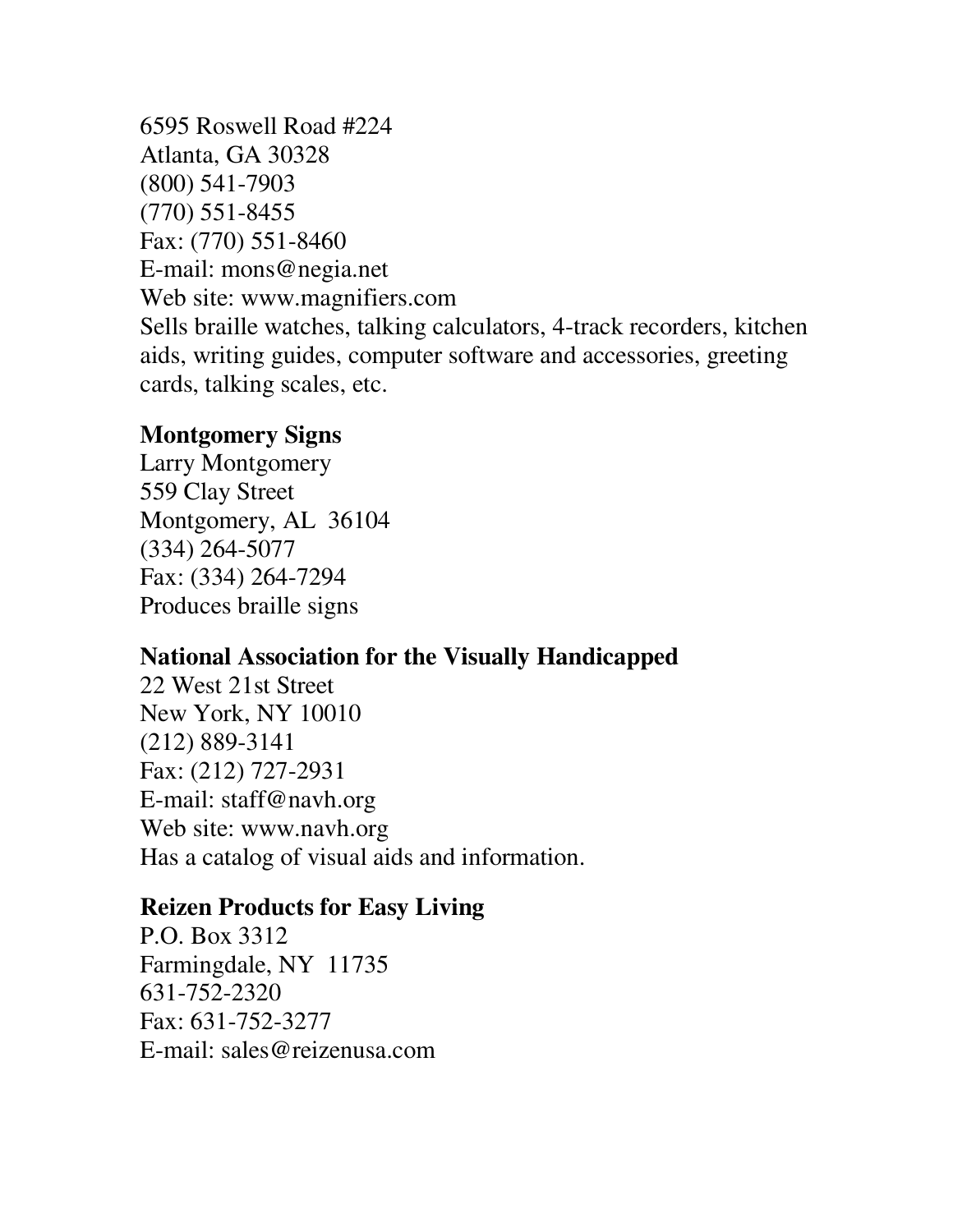Web site: www.reizenusa.com Low vision products for daily independent living

## **Revolution Enterprises, Inc.**

12170 Dearborn Pl. Poway, CA 92064 (800) 382-5132 Fax: (858) 679-5788 E-mail: advantagecanes@aol.com Web site: www.advantagecanes.com Folding and rigid canes made of graphite composites. Light, sensitive and very resistant to bending

# **Science Products for the Blind**

Box 888 Southeastern, PA 19399 (800) 888-7400 Sells magnifiers, recreational items, large print and tactile books, talking professional tools and small business equipment and other useful talking products

# **Stephens Development Company**

3542 Fair Oaks Lane Fair Oaks Lane Longboat Key, FL 34228 (888) 714-4419 (888) 714-4419(941) 383-4398 (941) 383-4398 Fax: (941) 383-5759 E-mail: stevepub@comcast.net Publishes Large Print Music (2.5 times the size of regular music), a series of classical, popular, religious and traditional music printed especially for those with visual impairment

# **Technologies for the Visually Impaired, Inc**.

9 Nolan Ct. Hauppauge, NY 11788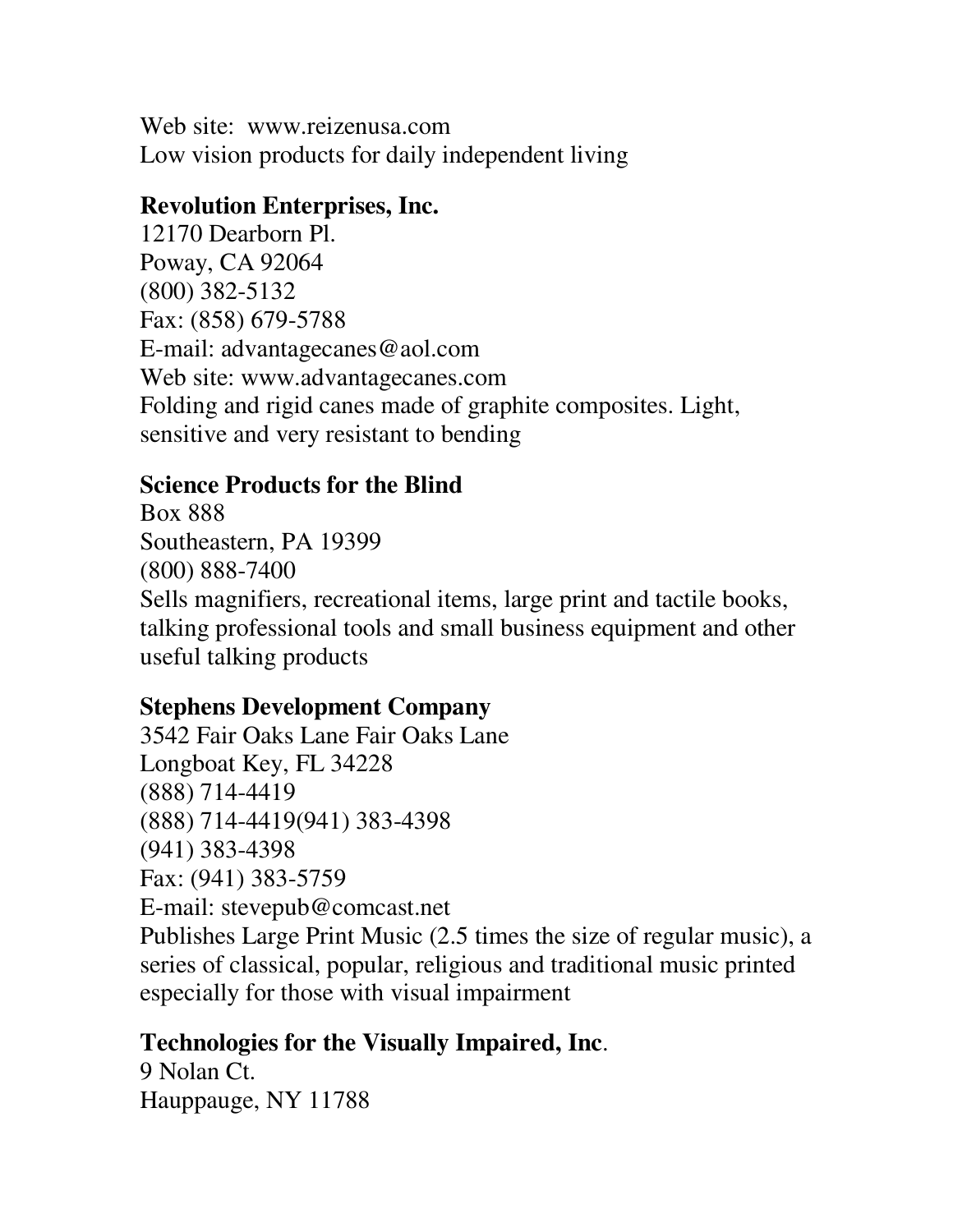(516) 724-4479 E-mail: tvii@concentric.net Web site: www.tvi-web.com Distributes Robotron's Columbus Talking Compass

# **Universal Low Vision Aids, Inc.**

8 E. Long St., Suite 210 Columbus, OH 43215 (800) 369-0347 Fax: (614) 224-2258 E-mail: custserv@ulva.com Web site: www.ulva.com Sells products ranging from handheld magnifying lenses to complete custom computer systems

# **Whirlpool Corporation Consumer Interaction Center (CIC)**

553 Benson Rd. Mail Drop 8020 Benton Harbor, MI 49022 (800) 253-1301 Fax: (616) 923-7829 E-mail: comments@whirlpoolappliance.com Web site: www.whirlpool.com Has use and care guides and overlays for controls on most Whirlpool appliances (contact them before making a purchase to be certain of availability) as well as large print, braille and cassette cookbooks available with purchase of appliances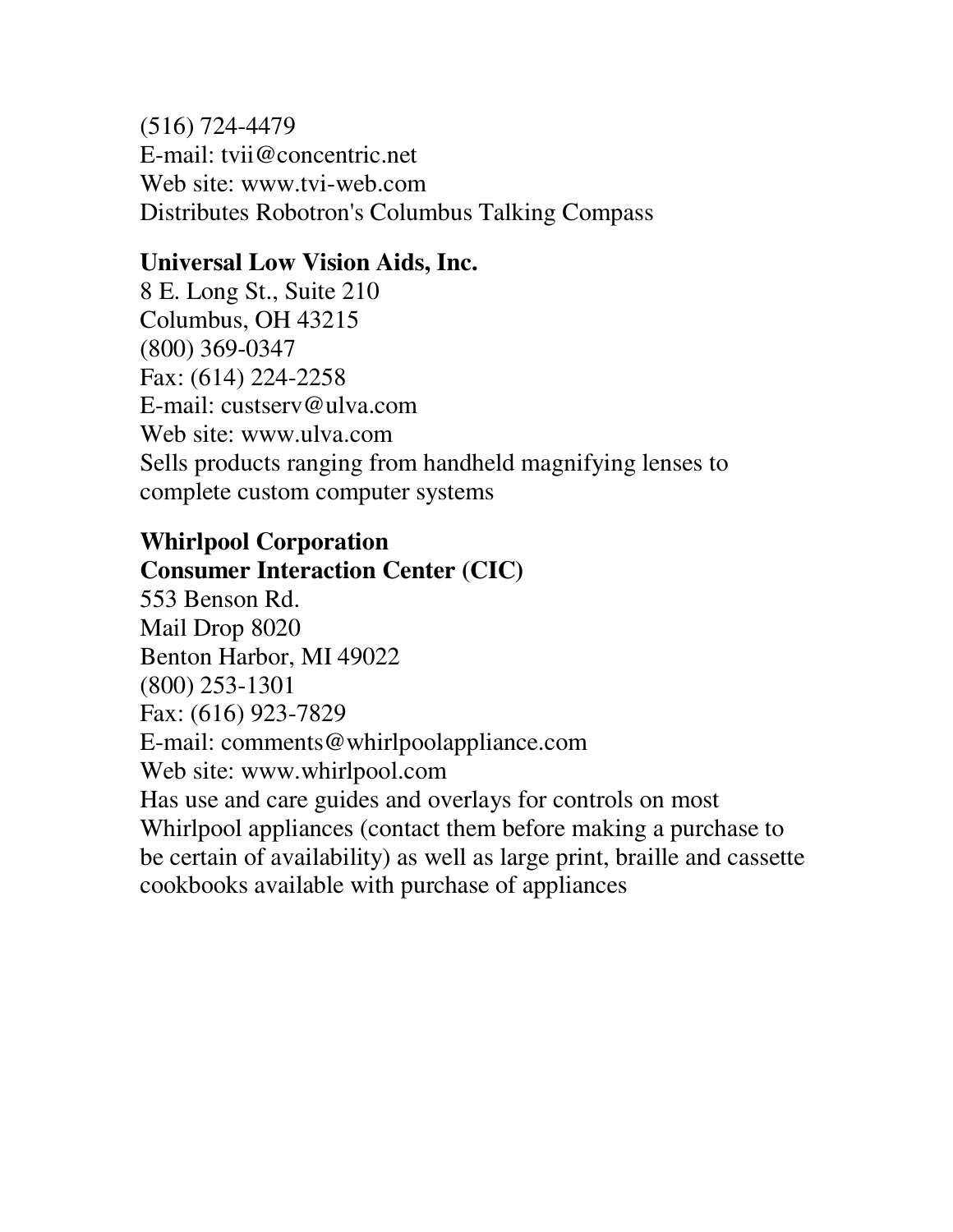# **LIBRARIES FOR THE BLIND AND PHYSICALLY HANDICAPPED AND OTHER SOURCES FOR LEISURE READING**

These organizations distribute reading materials in accessible formats to blind and visually impaired persons. Some of the organizations sell the books or magazines, some lend them and some rent and/or sell them.

# **Alabama Regional Library for the Blind and Physically Handicapped**

6030 Monticello Drive Montgomery, AL 36130-6000 (334) 213-3906 and (334) 213-3921 (800) 392-5671 Fax: (334) 213-3993 E-mail: fzaleski@apls.state.al.us Web site: www.apls.state.al.us Serves: Alabama (60 of 67 counties); braille readers receive service from Utah. Special Collections: braille, local subjects and authors, print reference collection, videotapes on disabilities

# **Subregional Libraries**

# **Library for the Blind and Handicapped Public Library of Anniston and Calhoun County**

P.O. Box 308 Anniston, AL 36202-0308 Bulk mail: 108 East 10th Street Anniston, AL 36201 (256) 237-8501 Fax: (256) 238-0474 E-mail: bandph@anniston.lib.al.us Web site: www.anniston.lib.al.us/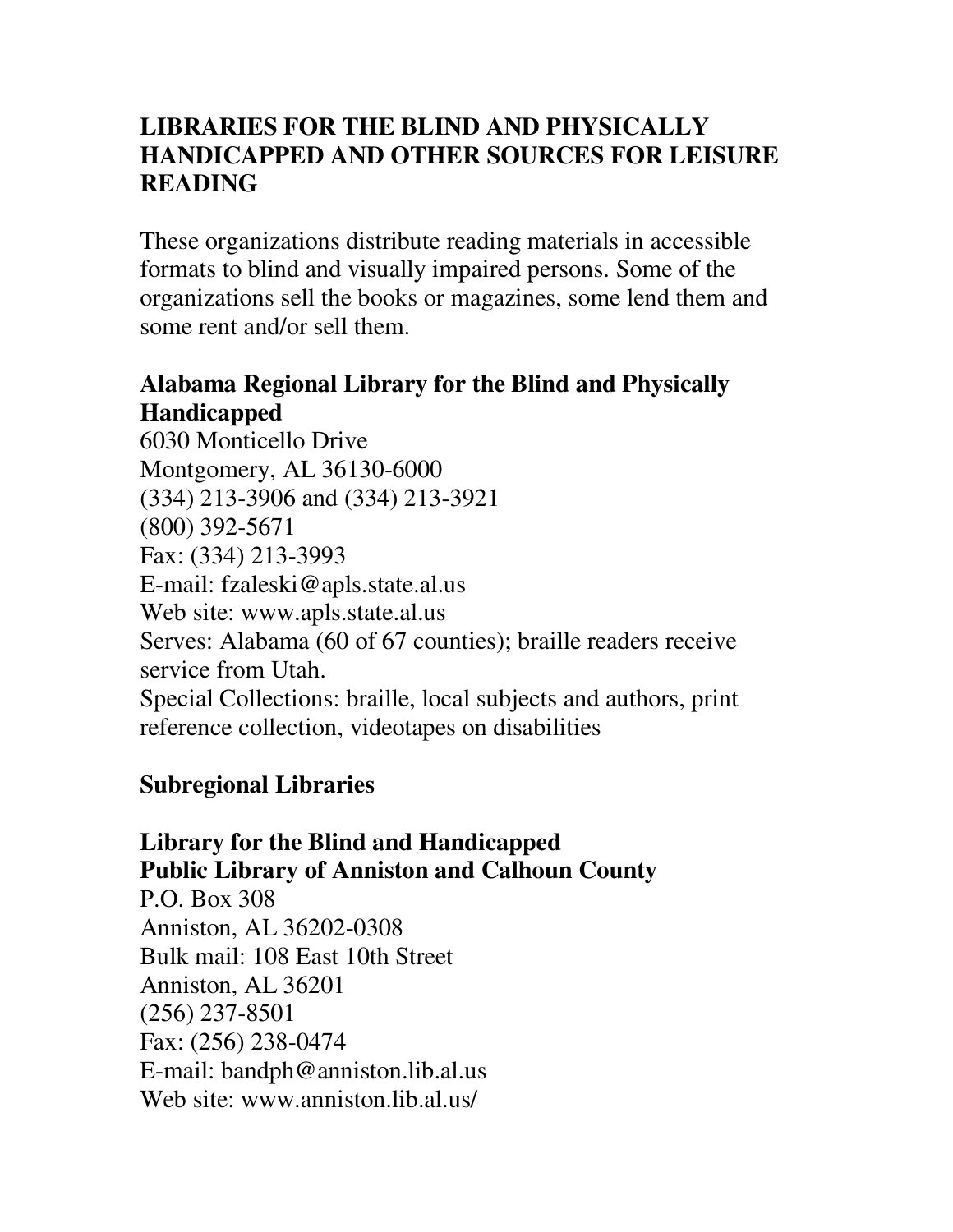Serves: Calhoun County

# **Department for the Blind and Physically Handicapped Houston-Love Memorial Library**

P.O. Box 1369 Dothan, AL 36302 Bulk mail: 212 West Burdeshaw Street Dothan, AL 36302 (334) 793-9767 Fax: (334) 793-6645 E-mail: mmerrow@yahoo.com Serves: Houston County

## **Huntsville Subregional Library for the Blind and Physically Handicapped**

P.O. Box 443 Huntsville, AL 35804 Bulk mail: 915 Monroe Street SW Huntsville, AL 35801 (256) 532-5980 and (256) 532-5981 Fax: (256) 532-5994 E-mail: orbphdept@hpl.lib.al.us Web site: http://www.hpl.lib.al.us/departments/bph/ Serves: Madison County Special Collections: braille, print reference collection, videotapes on disabilities Assistive devices: braille embosser, braille notetaker, braillewriter, closed-circuit TV, hardware-software for hard-copy large print, magnifier, optical character reader, page turner, paperless braille display, screen-enlarging software, speech input or output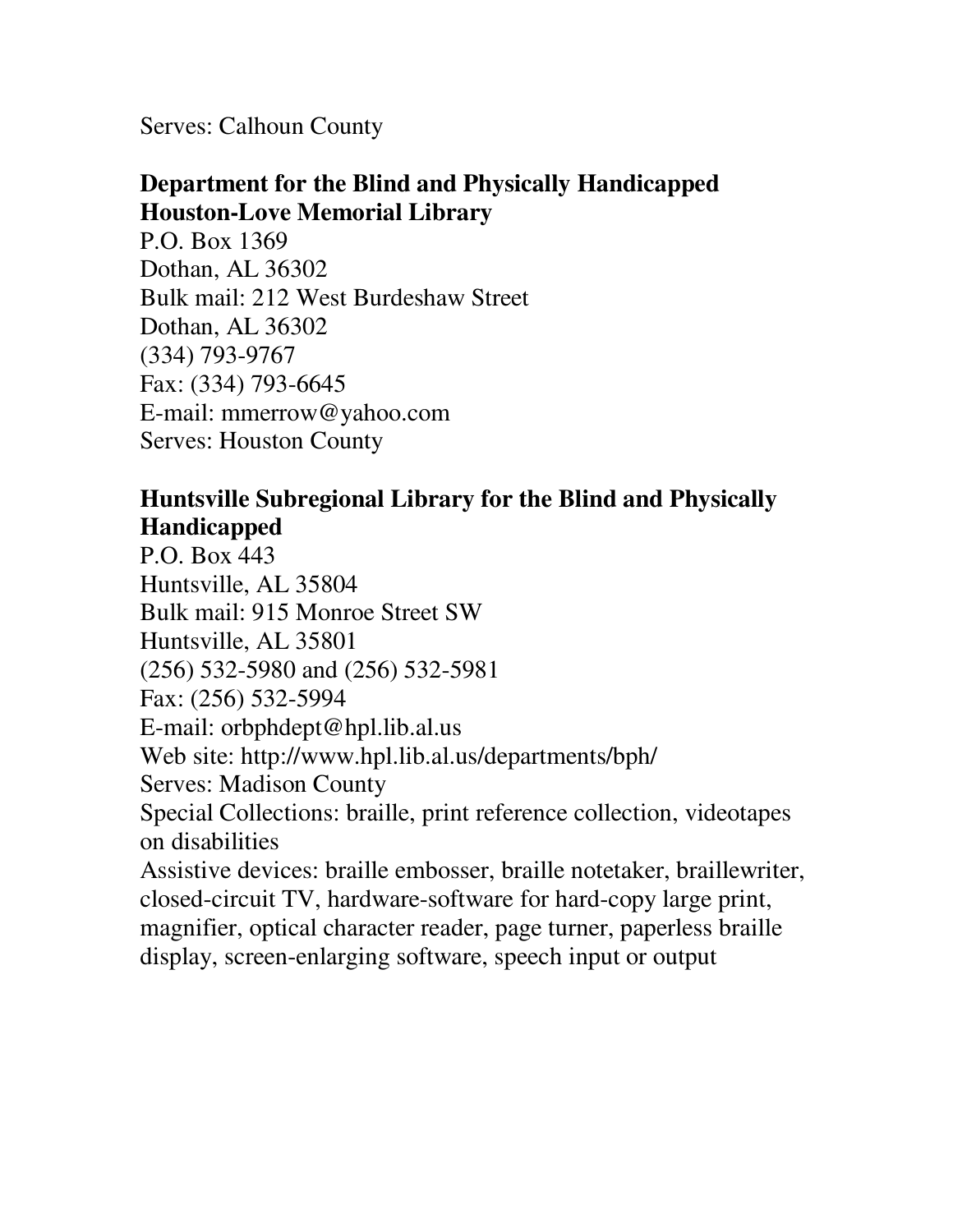# **Library and Resource Center for the Blind and Physically Handicapped**

**Alabama Institute for Deaf and Blind**

705 South Street P.O. Box 698 Talladega, AL 35161 (256) 761-3287 and (256) 761-3288 (800) 848-4722 Fax: (256) 761-3561 E-mail: lacy.teresa@aidb.state.al.us Web site: www.aidb.org/asb/aircb.asp Serves: Coosa, St. Clair and Talladega counties Special Collections: Audio-descriptive videos, print reference collection, textbooks, videotapes on disabilities Assistive devices: braille embosser, braille notetaker, braillewriter, closed-circuit TV, hardware-software for hard-copy large print, magnifier, optical character reader, screen-enlarging software, speech output

# **Tuscaloosa Subregional Library for the Blind and Physically Handicapped**

# **Tuscaloosa Public Library**

1801 Jack Warner Parkway Tuscaloosa, AL 35401 (205) 345-3994 Fax: (205) 752-8300 E-mail: bjbj@tuscaloosa-library.org Web site: www.tuscaloosa-library.org Serves: Tuscaloosa County Special Collections: Print reference collection, tactile maps, videotapes on disabilities Assistive devices: braillewriter, closed circuit TV Special services: Radio reading service, volunteer services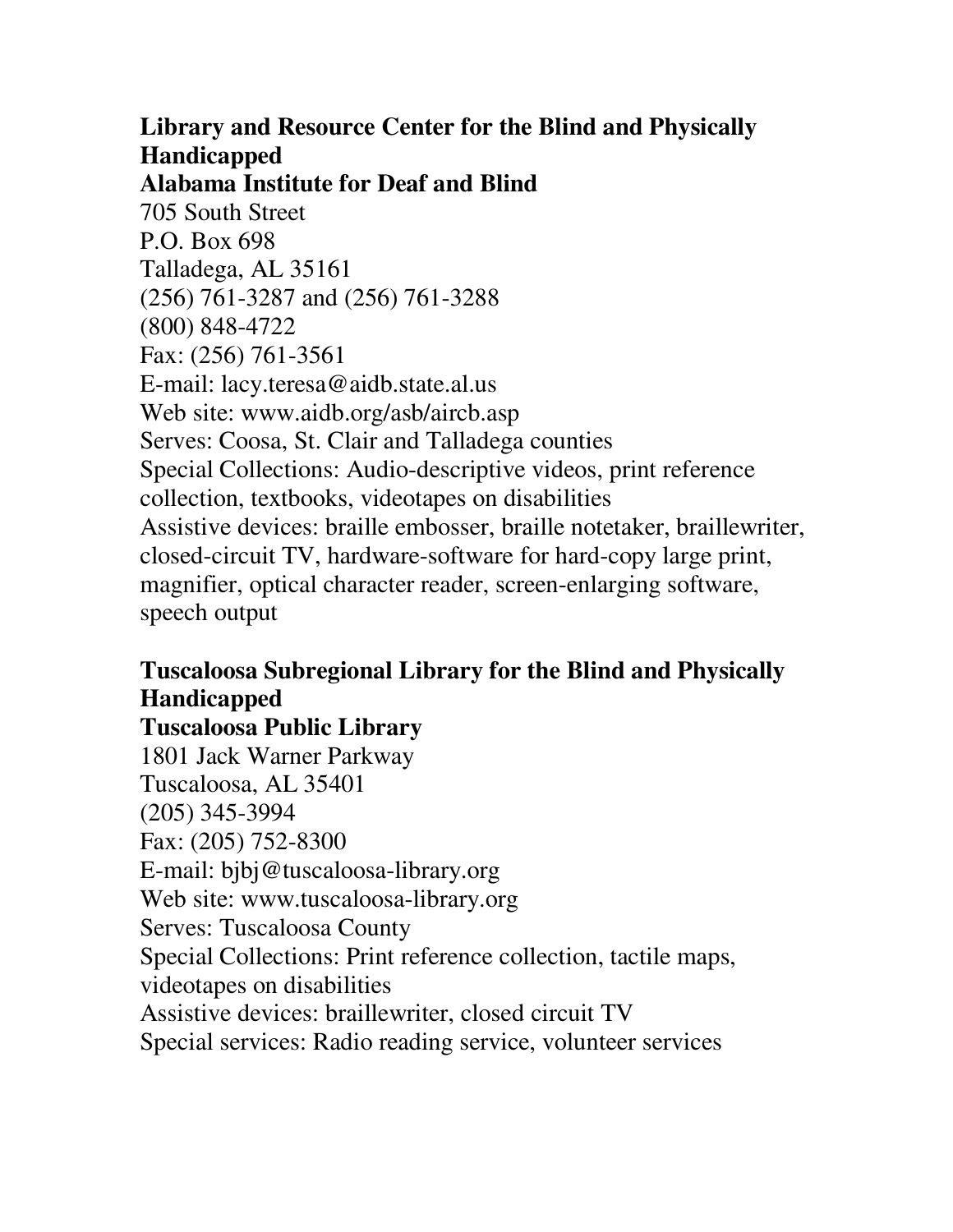## **Library of Congress National Library Service for the Blind and Physically Handicapped**

1291 Taylor Street NW Washington, DC 20542 (202) 707-5100 (800) 424-8567 Fax: (202) 707-0712 E-mail: nls@loc.gov Web site: www.loc.gov/nls Through a national network of cooperating libraries, NLS administers a free library program of braille and audio materials circulated to eligible borrowers in the United States by postagefree mail

# **OTHER LEISURE READING SOURCES**

# **American Printing House for the Blind**

1839 Frankfort Avenue, Box 6085 Louisville, KY 40206-0085 (502) 895-2405 (800) 223-1839 Fax: (502) 899-2274 E-mail: info@aph.org Web site: www.aph.org Produces Reader's Digest on cassette, braille and on computer disk and maintains a database of accessible books and textbooks produced by APH and other organizations

## **Associated Services for the Blind and Visually Impaired Online Braille Bookstore**

919 Walnut Street Philadelphia, PA 19107 (215) 627-0600 Fax: (215) 922-0692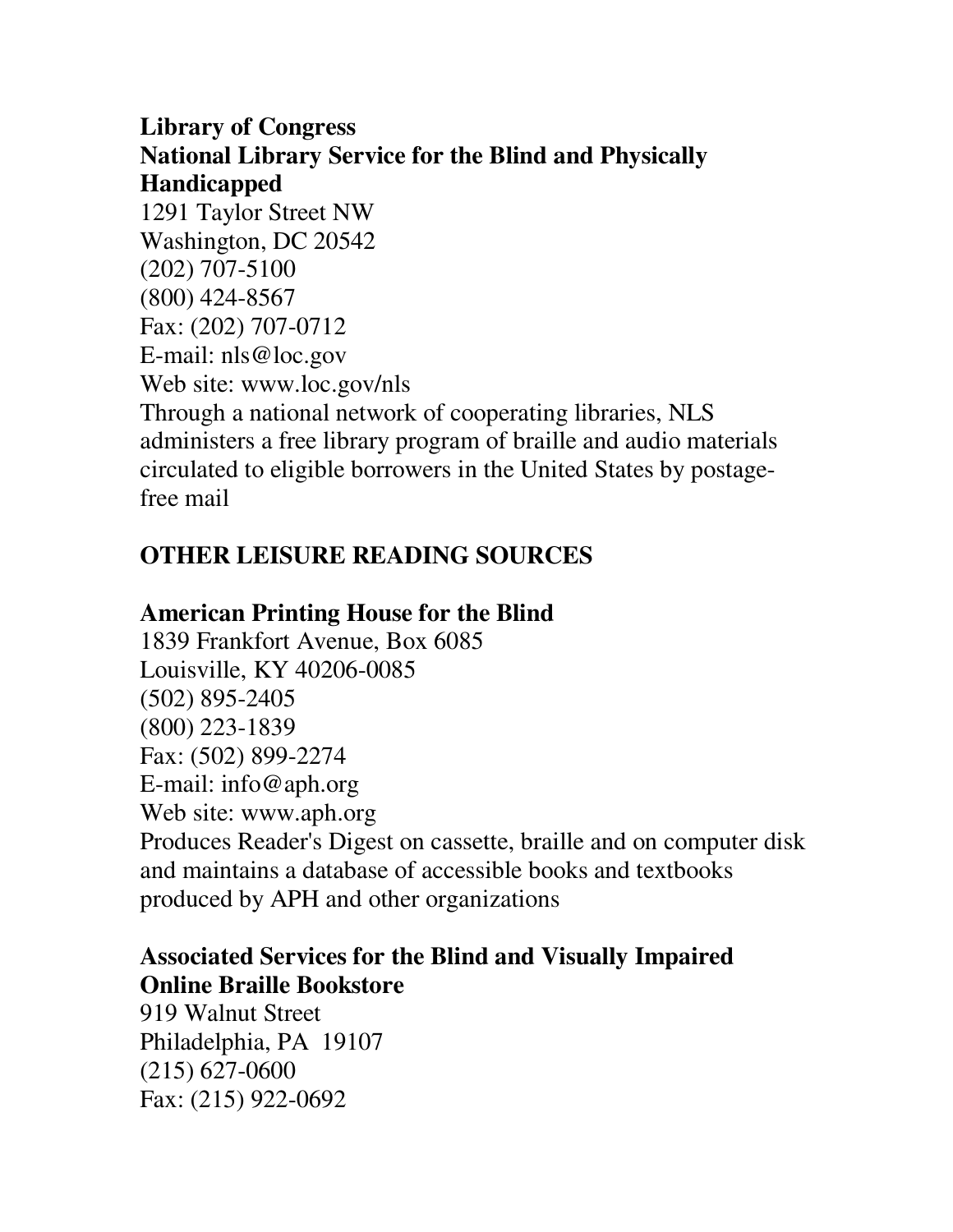Web site: www.asb.org/bookstore.htm Sells braille and audio books by popular authors, classics, nonfiction, children's books and general fiction all reasonably priced between \$6.00 - \$35.00

## **Audio Editions**

Box 6930 Auburn, CA 95604 (800) 231-4261 Fax: (800) 882-1840 or (530) 888-1840 E-mail: info@audioeditions.com Web site: www.audioeditions.com Has over 8000 audio-books encompassing all interests, catalog available upon request

# **Audio Studio for the Reading Impaired**

11403 Park Rd., P.O. Box 23043 Louisville, Ky 40223 (502) 245-5422 Web site: www.audio-studio.org Non-profit agency devoted to producing recordings of printed material for anyone who is physically unable to read standard print or unable to hold a book; our unique focus is a one-on-one relationship with individuals who have special needs for materials not recorded elsewhere; fees are minimal \$10.00 recording fee for up to 500 pages

## **Aurora Ministries**

P.O. Box 621 Bradenton, FL 34206 (941) 748-3031 Fax: (941) 748-2625 E-mail: tapes@auroraministries.org Web site: www.aurora.gospelcom.net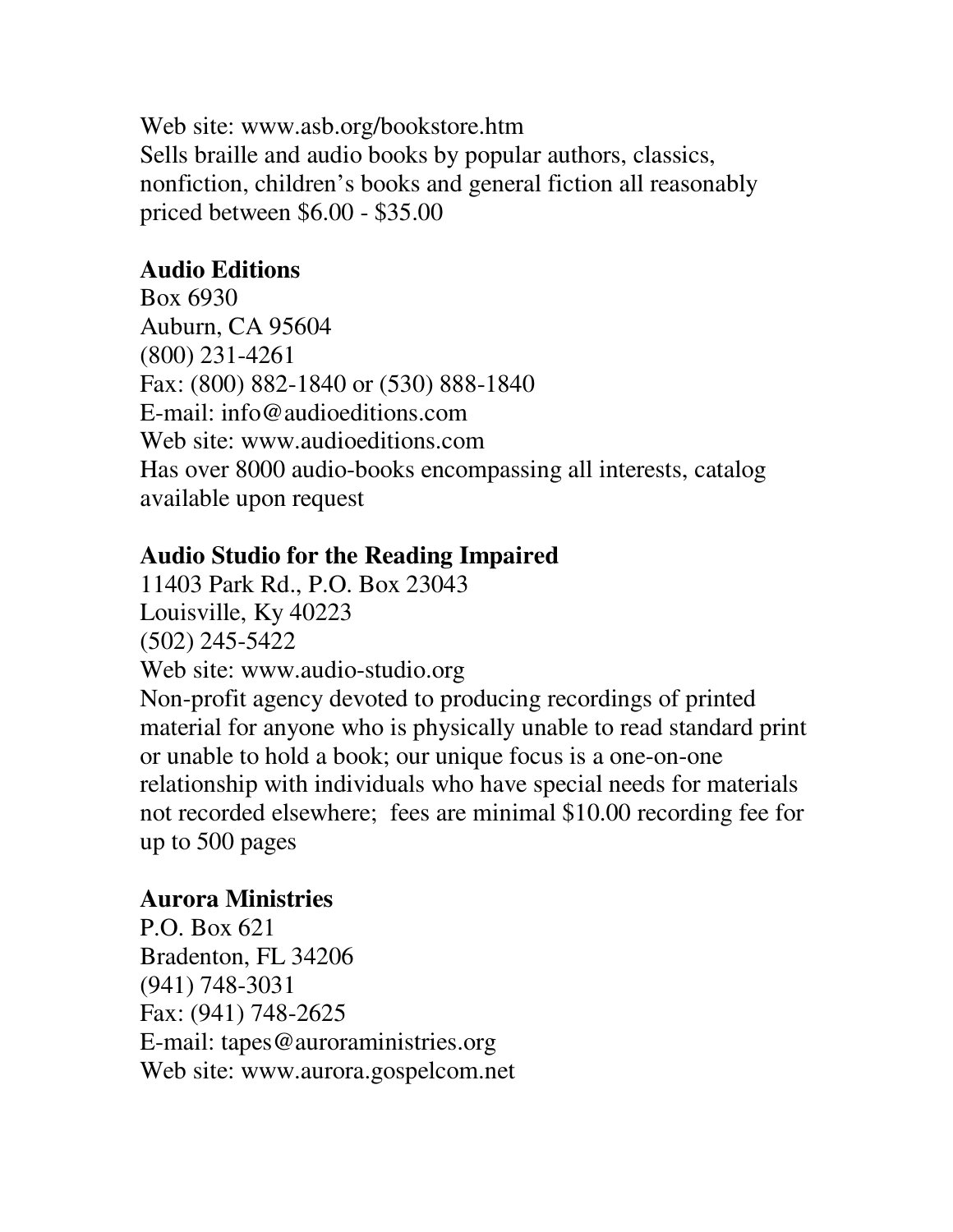They have Bibles and Bible studies on standard speed cassette free of charge in 64 languages to visually impaired persons. (The English language Bible is available in the King James Version, the New King James Version and a Children's Bible.)

## **BBC Audiobooks America**

One Lafayette Road P.O. Box 1450 Hampton, NH 03843-1450 (800) 621-0182 E-mail: CustomerService@BBCAudioBooksAmerica.com Web site: www.bbcaudiobooksamerica.com Complete and unabridged children's audio books and read-alongs featuring popular children's authors

## **Blindskills, Inc.**

Box 5181 Salem, OR 97304-0181 (503) 581-4224 (800) 860-4224 Fax: (503) 581-0178 E-mail: blindskl@teleport.com Web site: www.blindskills.com Publishes *Dialogue*, a quarterly magazine for the visually impaired and a variety of subject matters, i.e., careers, lifestyles, how to, technology, new products, available in braille, 4-track cassette tape, large print and computer disk, annual subscription rates: \$28.00 for blind/legally blind

# **Bolinda Audio Books**

Bolinda Publishing, Inc. Shelton Pointe 2 Trap Falls Road, Suite 113 Shelton, CT 06484 (888) 235-2019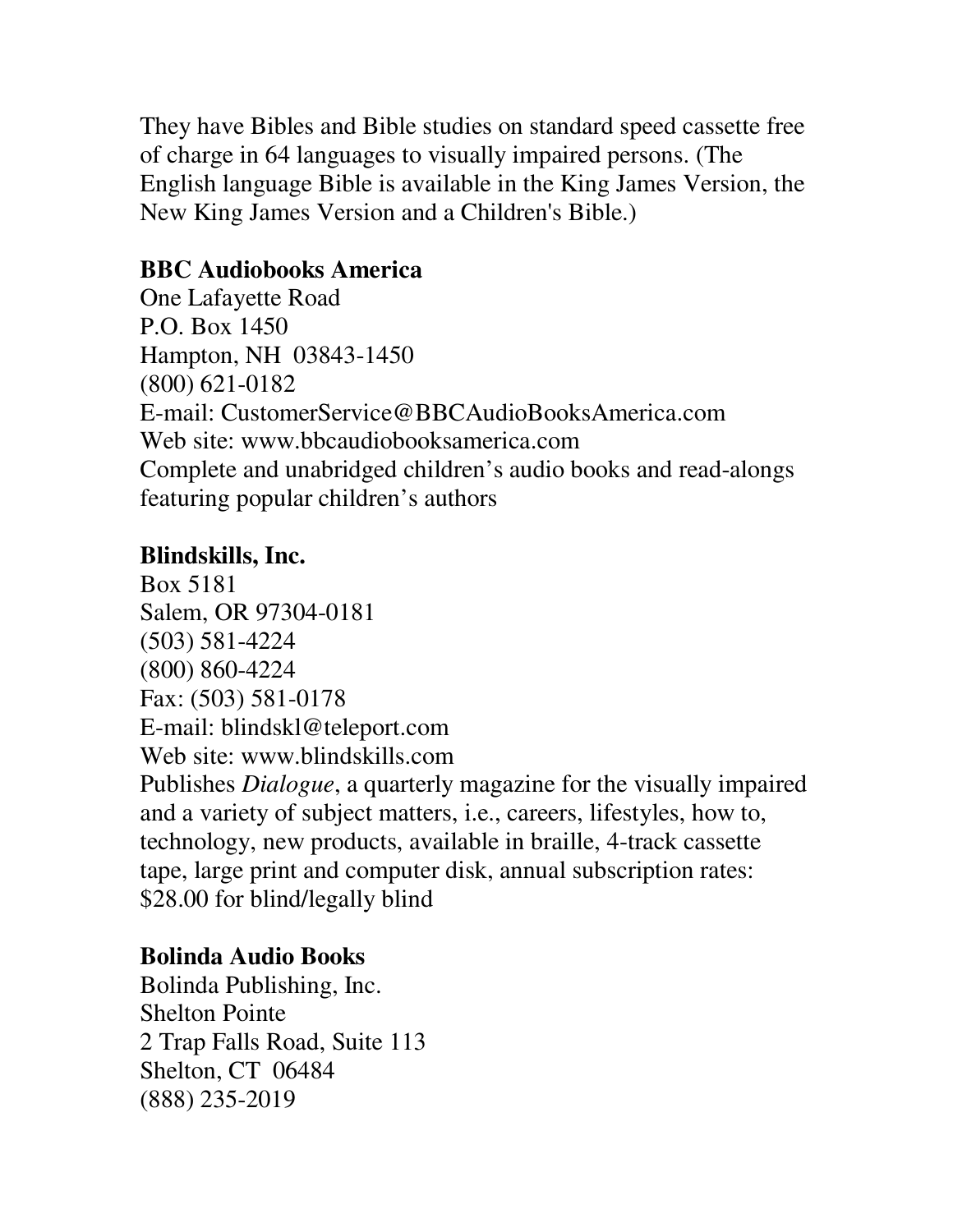Fax: (877) 864-8307 E-mail: usa@bolinda.com Web site: www.bolinda.com Offers complete and unabridged audio books for children, young adults and adults in CD and MP3-CD formats, CDs hold up to 74 minutes and MP3-CD's hold up to 16 hours of sound

## **BrailleInc.**

2401 E. McKinney Street, Ste. 1526 Denton, TX 76209 (940) 483-9343 (800) 324-2919 Fax: (940) 243-8771 E-mail: info@brailleink.org Web site: www.brailleink.org Publishes existing high-quality children's books in our new format that preserves the originals' print and illustration in the top portion of the page and adds braille in the bottom portion, directly above each braille cell is the corresponding print character, enables print and braille readers to share the same book and makes it easy for anyone to teach or learn the braille alphabet

## **Brilliance Audio**

1704 Eaton Dr. Grand Haven, MI 49417 (616) 846-5256 (800) 854-7859 Fax: (616) 846-0630 E-mail: catalogcustomerservice@brillianceaudio.com Web site: www.brillianceaudio.com Sells a wide variety of books on cassette

## **Braille Bibles International**

Box 378 Liberty, MO 64069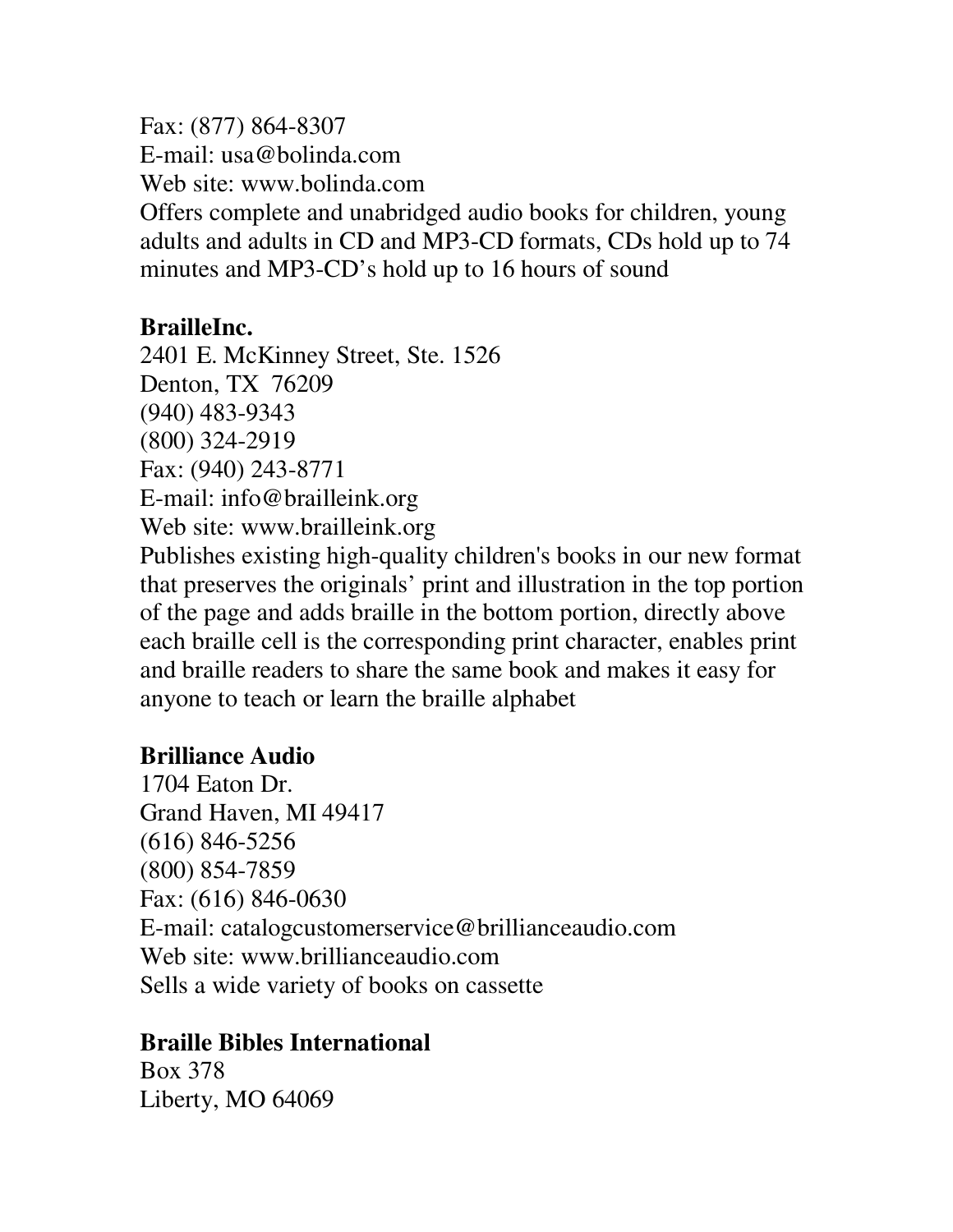(800) 522-4253 E-mail: info@braillebibles.org Web site: www.braillebibles.org Braille Bibles International provides the New King James Version Bible in braille. The New Testament and the first 4 volumes of the Old Testament have been completed and the entire Old Testament should be completed by May 2003. We also provide two children's Bibles in braille. The Beginner's Bible (96 Bible stores in "twinvision") designed for children under the age of 6 and The Children's Bible in 365 Stories is designed for children ages 7-12. All are free to eligible persons.

## **Choice Magazine Listening or CML**

85 Channel Drive Port Washington, NY 11050 (516) 883-8280 (888) 724-6423 Fax: (516) 944-6849 E-mail: choicemag@aol.com Web site: www.choicemagazinelisting.org A free bimonthly collection of articles from popular magazines on 4-track cassettes, apply for a free 4-track cassette player

# **Christian Record Services**

4444 South 52nd Street Lincoln, NE 68506 (402) 488-0981 (866) 488-0981 Fax: (402) 488-7582 E-mail: info@christianrecord.org Web site: www.christianrecord.org Has books to loan and Bible studies and religious periodicals for free for visually impaired persons. They are in large print (22 point), braille, and cassette (not all items available in all formats). They also have a lending library available to members for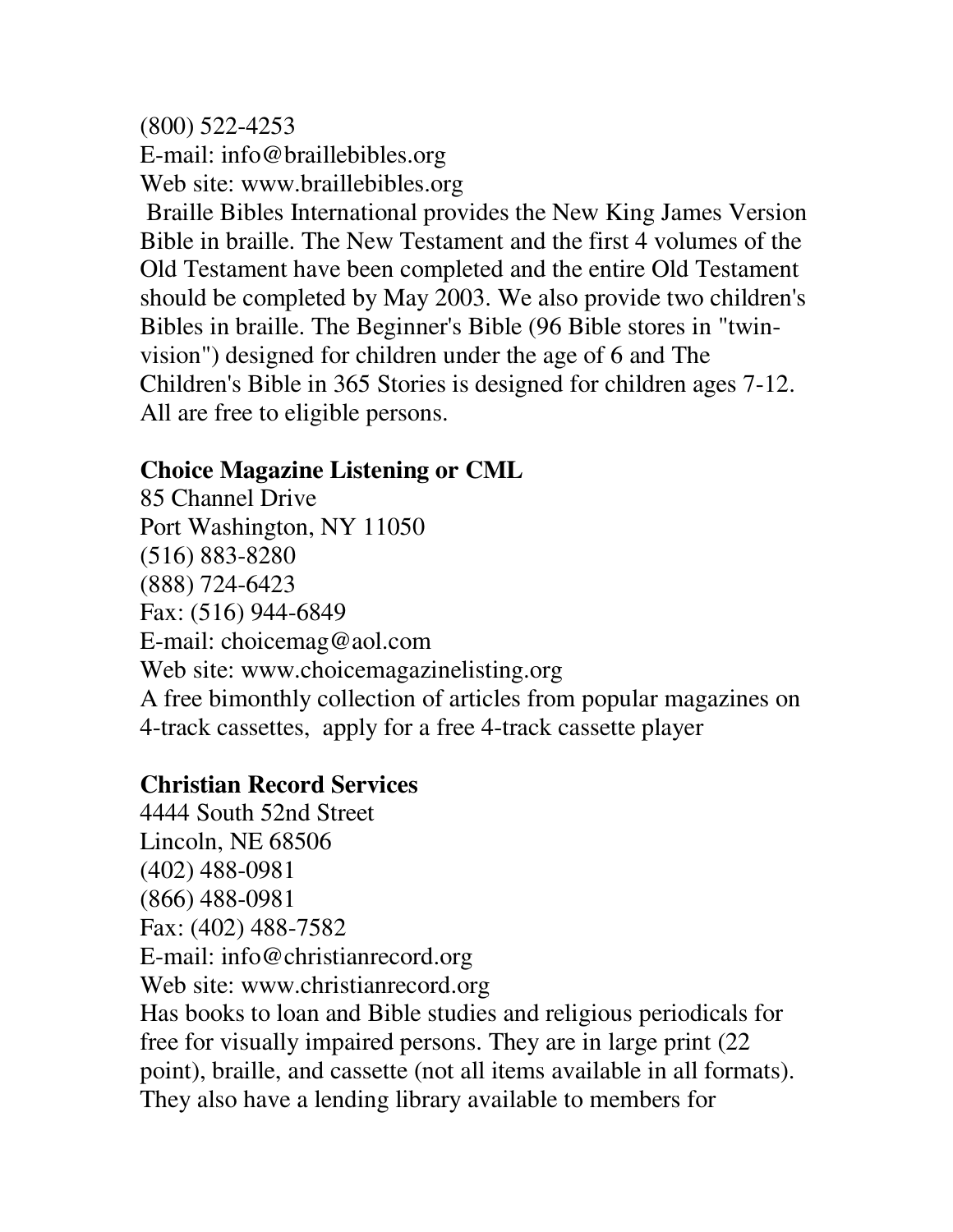individuals of all ages. Their national camp for blind children with camp sites across the U.S. and Canada in winter and summer are free of charge.

### **Doubleday Large Print Customer Service Center**

1225 South Market St. Mechanicsburg, PA 17055 E-mail: service@memberservice.com Web site: www.doubedaylargeprint.com Vast selections of large print best sellers, romance, self-help, health, mysteries and more in easy to read books and large print publications

## **Educational Tape Recording for the Blind and Disabled, Inc.**

3915 West 103<sup>rd</sup> Street Chicago, IL 60655 (773) 445-3533 Fax: (773) 445-3534 Provides textbooks on 2-track cassettes for a small membership fee

# **The Jewish Braille Institute of America**

110 East 30th Street New York, NY 10016 (800) 433-1531 E-mail: admin@jbilibrary.org Web site: www.jbilibrary.org Loans thousands of books of Jewish interest on audio cassette, in braille and in large print free of charge to anyone who is blind, visually impaired, physically or learning disabled

## **Large Print Literary Reader**

Dept. W 955 Massachusetts Avenue #105 Cambridge, MA 02139 (617) 354-5446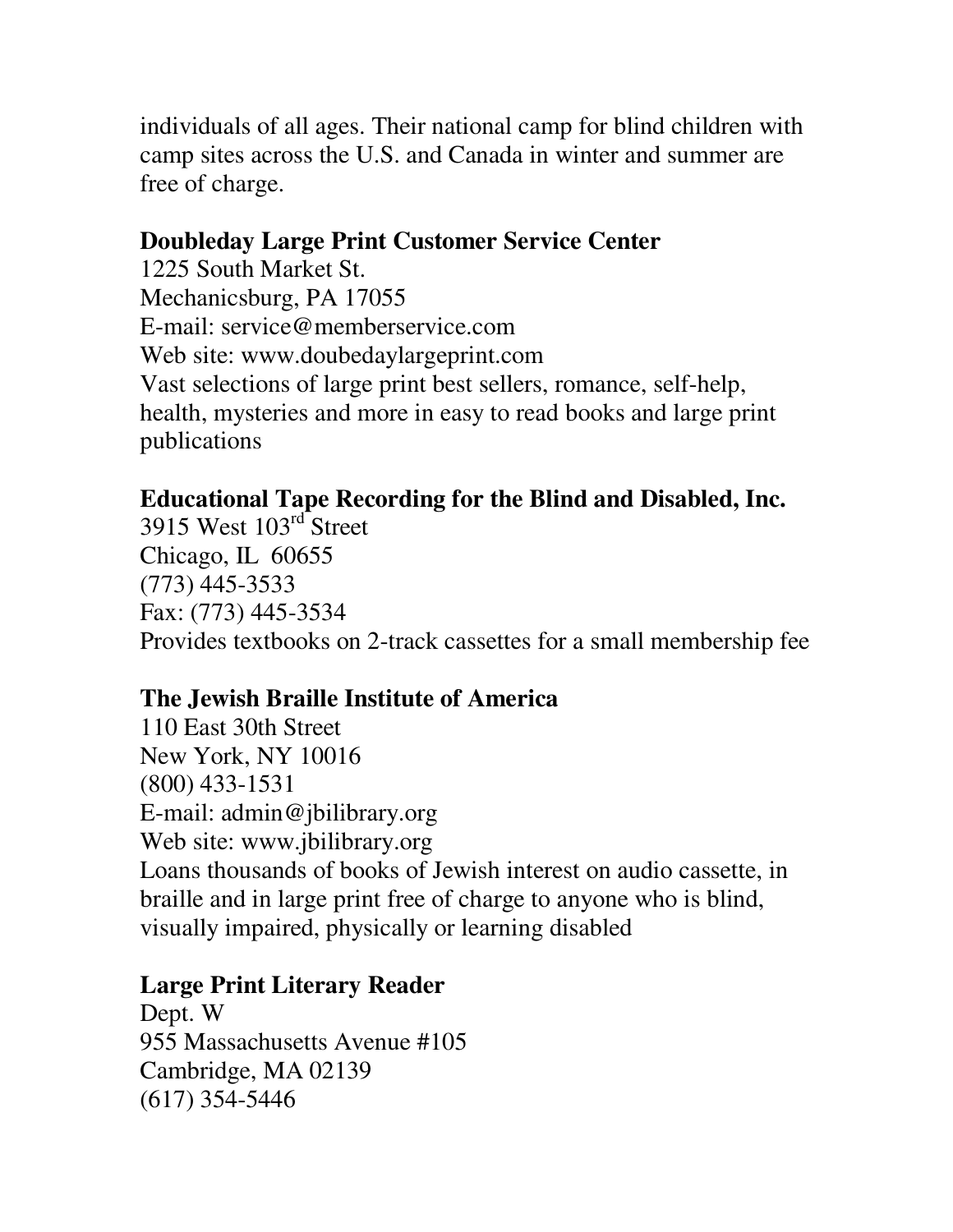(800) 824-3833 E-mail: info@large-print.net Monthly magazine of fiction, essays, and history, including Mark Twain and Nathaniel Hawthorne

#### **LRS Large Print**

14214 S. Figueroa Street Los Angeles, CA 90061 (800) 255-5002 Web site: www.lrs-largeprint.com Produces in large print and color textbooks and award winning and classic novels in large print

#### **Lutheran Braille Workers, Inc.**

P.O. Box 5000 Yucaipa, CA 92399 (909) 795-8977 Fax: (909) 795-8970 E-mail: lbw@lbwinc.org Web site: www.lbwinc.org Provides Bibles (New International Version) and Bible studies in braille and large print (18 point) free to visually impaired persons in 130 countries and over 40 languages. They also provide catalogs in large print and braille.

### **Matilda Ziegler Magazine**

80 8th Ave., Room 1304 New York, NY 10011 (212) 242-0263 Fax: (212) 633-1601 E-mail: blind@bellatlantic.net Web site: www.zeiglermag.org General interest monthly magazine available in braille, 4 track audio cassette, computer disk or email which is free to blind and visually impaired persons; has a variety of articles reprinted from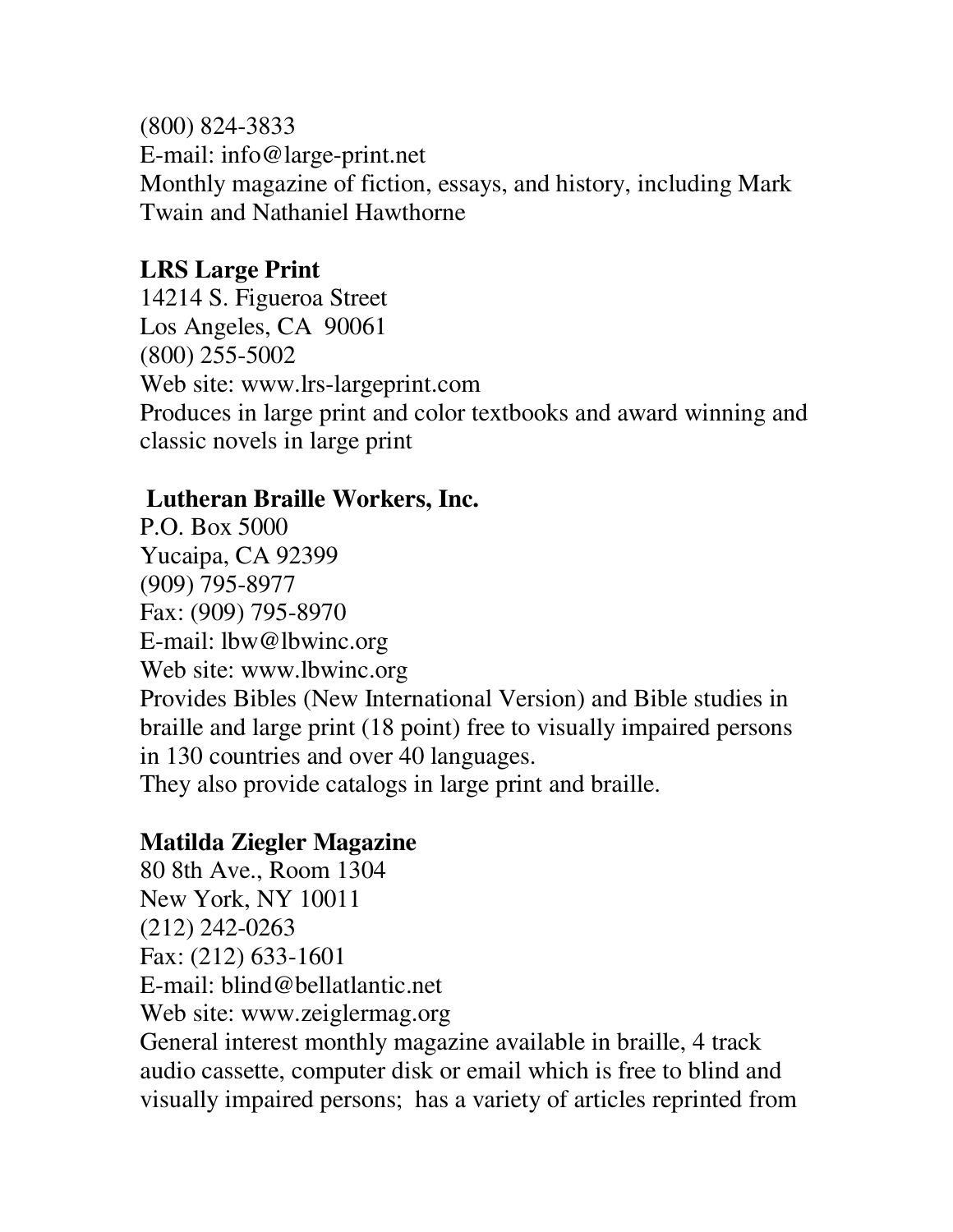magazines and newspapers, many otherwise unavailable other than in print

### **National Braille Press**

88 St. Stephen Street Boston, MA 02115 (617) 266-6160 (800) 548-7323 Fax: (617) 437-0456 E-mail: orders@nbp.org Web site: www.nbp.org Publishers of books on computer use and access, self-help and lifelong learning as well as children's braille literacy, including print/braille books; besides many interesting books, they publish *Our Special Magazine*. 6 issues per year for \$15, written and edited

### **New York Times Large Type Weekly**

Box 220 Northvale, NJ 07647 (800) 631-2580 Fax: (201) 750-5390 Web site: www.nytimes.com Has articles and a full page crossword puzzle from the current week's issues of the New York Times

## **Reader's Digest in Large Print**

Box 8177 Red Oak, IA 51591-1177 (800) 334-9599 Web site: www.rd.com The large print edition is \$27.96 per year. American Printing House for the Blind publishes the cassette and braille editions, for large print Condensed Books call: (800) 877-5293.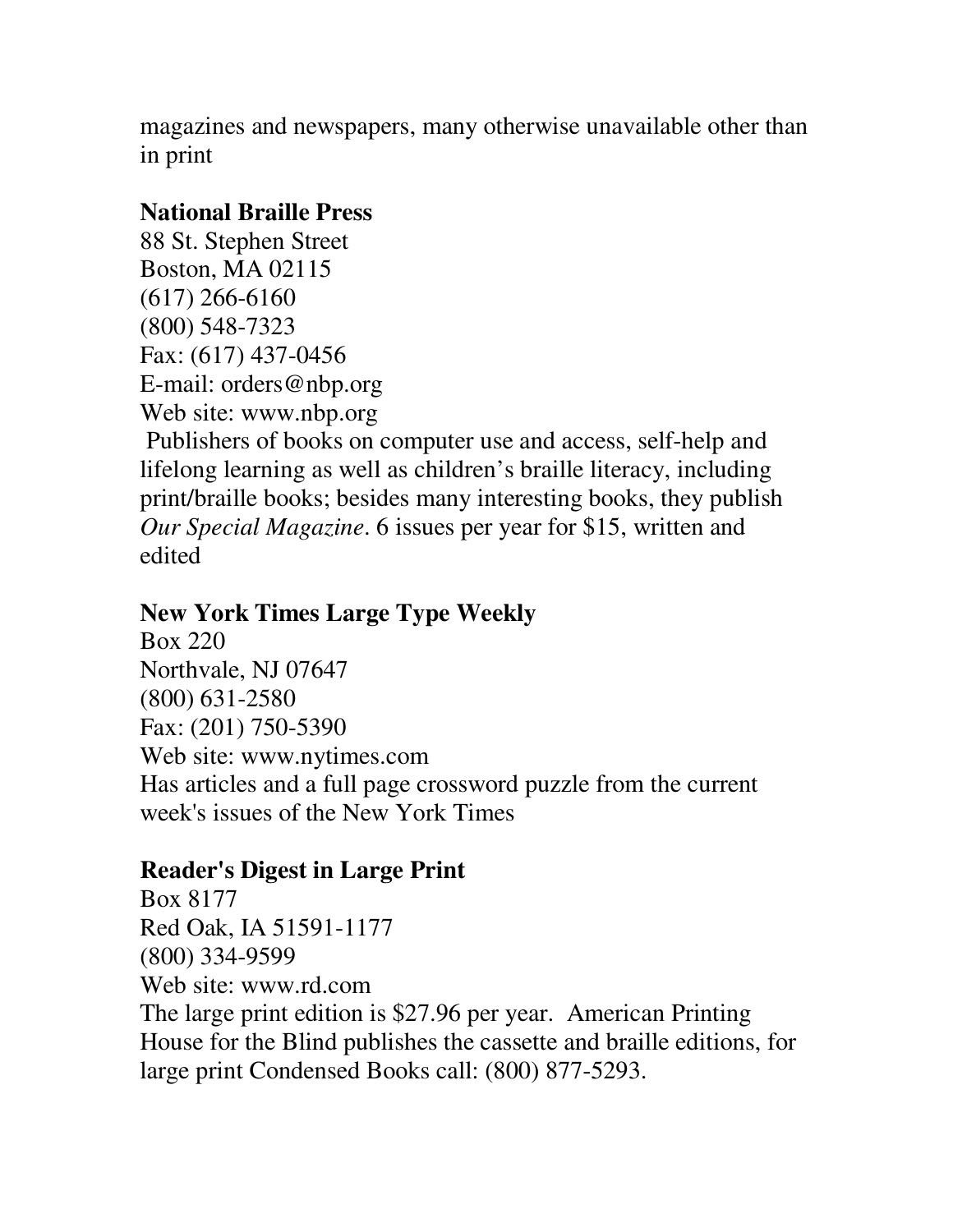### **Recorded Books, Inc.**

270 Skipjack Road Prince Frederick, MD 20678-7802 (410) 535-5590 (800) 638-1304 Fax: (410) 535-5499 E-mail: customerservice@recordedbooks.com Web site: www.recordedbooks.com Rents and sells over 3,000 unabridged books for all ages

### **Thorndike Press**

295 Kennedy Memorial Drive Waterville, ME 04901 (207) 859-1000 (800) 223-1244 Fax: (800) 558-4676 Web site: www.galegroup.com/thorndike Produces fiction and non-fiction books in large print for children and adults

## **Ulverscroft Large Print USA, Inc.**

914 Union Road West Seneca, NY 14224 (716) 674-4270 (800) 955-9659 Fax: (716) 674-4195 E-mail: jmcgowan@ulverscroftusa.com Web site: www.ulverscroft.com Produces fiction and non-fiction books in large print; produces audio books on CD and cassette

### **ZBS Foundation**

174 North River Rd Fort Edward, NY 12828 (800) 662-3345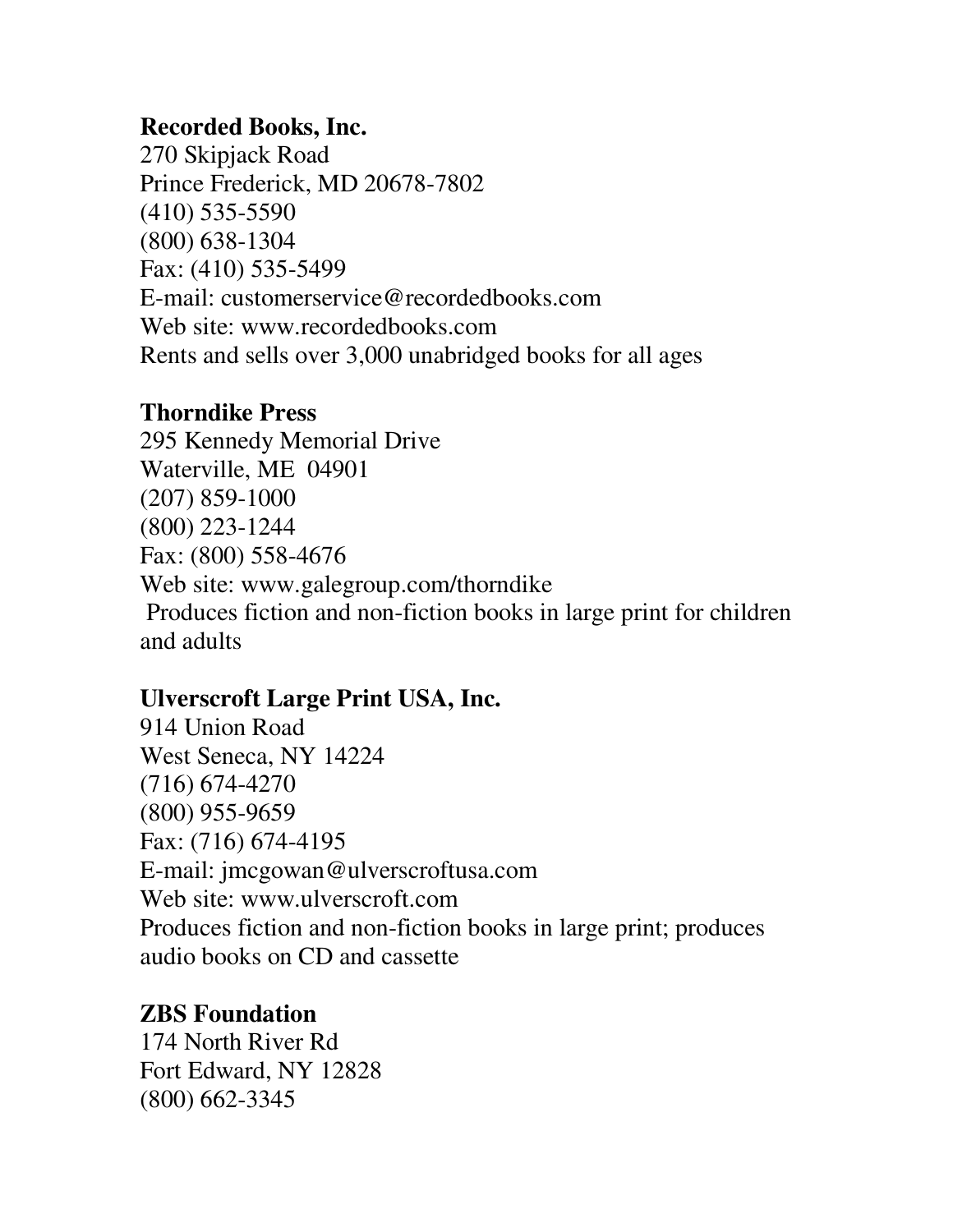Fax: (518) 695-4041 E-mail: info@zbs.org Web site: www.zbs.org Science fiction and adventure on cassette for the whole family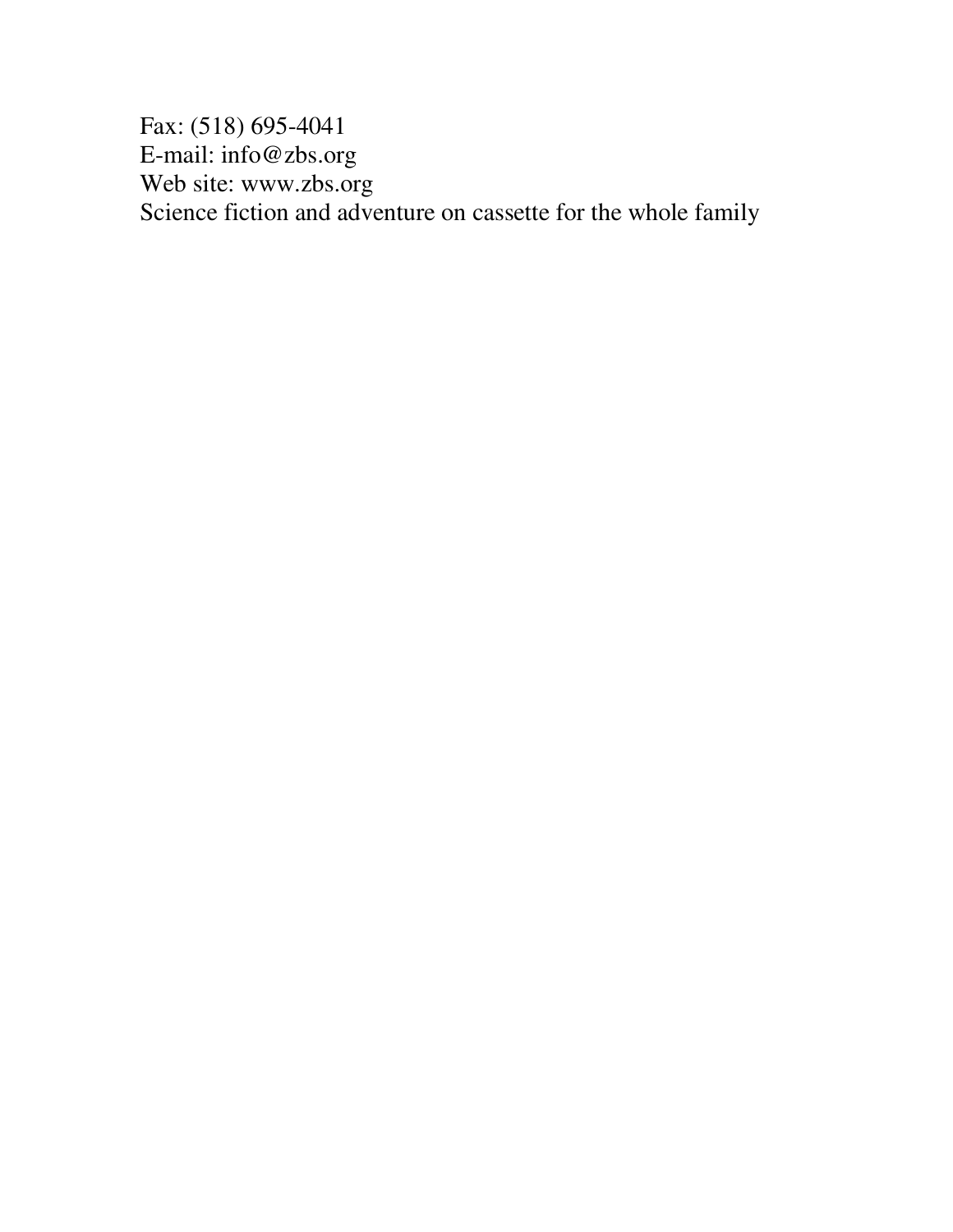## **LOW VISION AND ASSISTIVE COMPUTER TECHNOLOGY RESOURCES**

The following companies and organizations distribute catalogues and sell products useful for blind and visually impaired persons. This list is not intended to be a complete listing of all organizations which sell such products, nor is it intended to be an endorsement of the actual products.

### **Advanced Access Devices**

2066-C Walsh Avenue Santa Clara, CA 95050 (408) 970-9760 Fax: (408) 727-9351 E-mail: inquiry@aadbrl.com Web site: www.aadbrl.com Manufacturer of SuperBraille

# **Ability Computing and Expert Solutions, Inc.**

106 Greenview Circle Dothan, AL 36301 (334) 790-9195 E-mail: ability-computing@comcast.net

## **Adaptive Solutions**

1301 Azalea Road, Suite 102 P. O. 191087 Mobile, AL 36619 (251) 666-3045 (800) 299-3045 Fax: (251) 660-1788 Web site: www.talksight.com

# **Ai Squared**

PO Box 669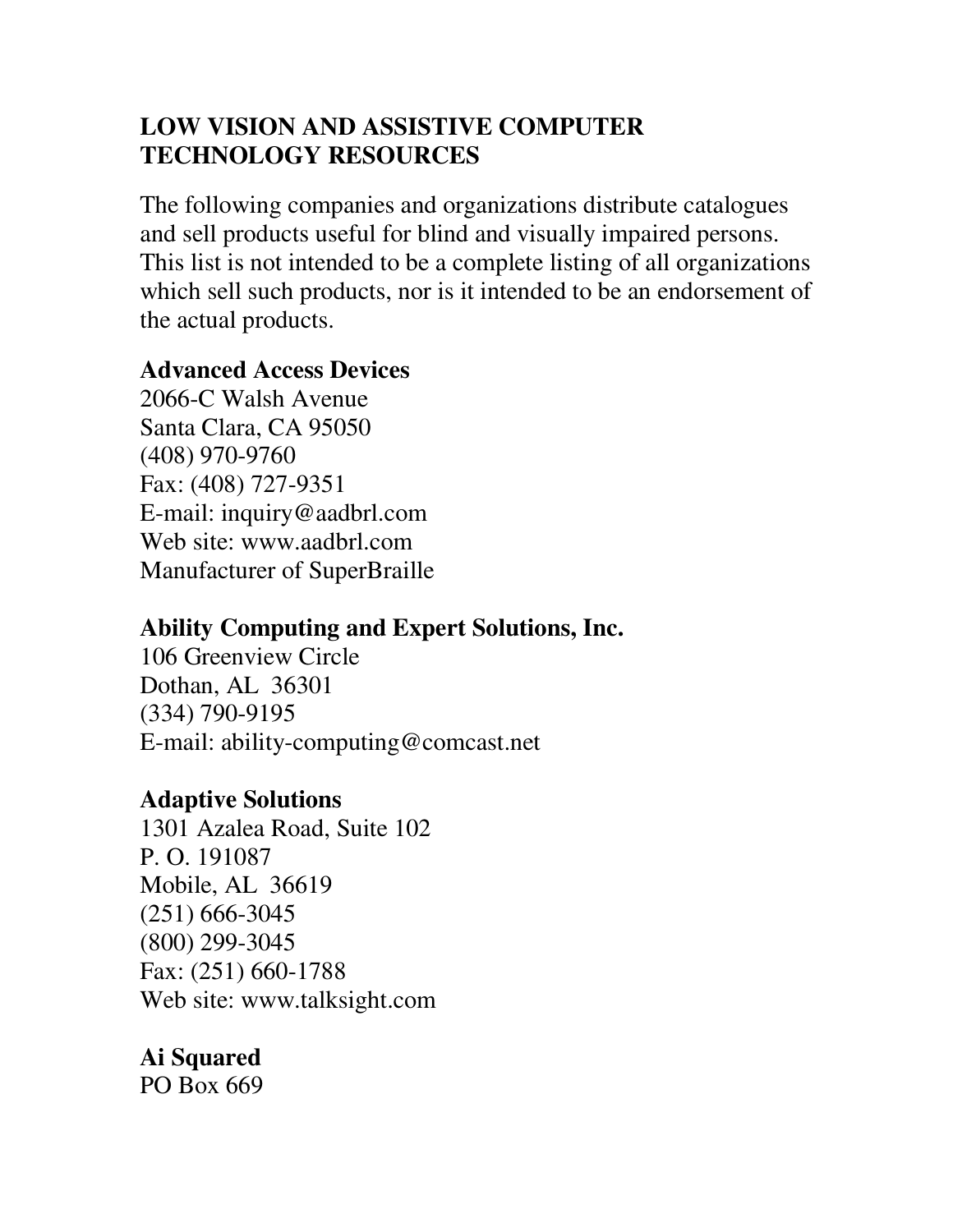Manchester Center, VT 05255 (802) 362-3612 Fax: (802) 362-1670 E-mail: sales@aisquared.com Web site: www.aisquared.com Screen magnification Zoom Text and Zoom Text Extra software

#### **Alfano Computer Solutions, Inc.**

232 Oxmoor Circle, Suite 1012 Birmingham, AL 35208 (205) 945-2667

#### **ALVA Access Group, Inc.**

436 14th Street, Suite 700 Oakland, CA 94612 (888) 318-2582 Fax: (510) 451-0878 E-mail: info@aagi.com Web site: www.aagi.com Braille displays, screen reading software such as inLarge and outSpoken

#### **Artic Technologies**

1000 John R. Road, Suite 108 Troy, MI 48083 (248) 588-7370 Fax: (248) 588-2650 E-mail: info@artictech.com Web site: www.artictech.com Screen readers, CCTV's, braillers, speech synthesizers, scanners and braillers

#### **Beyond Sight**

5650 S. Windemere Littleton, CO 80120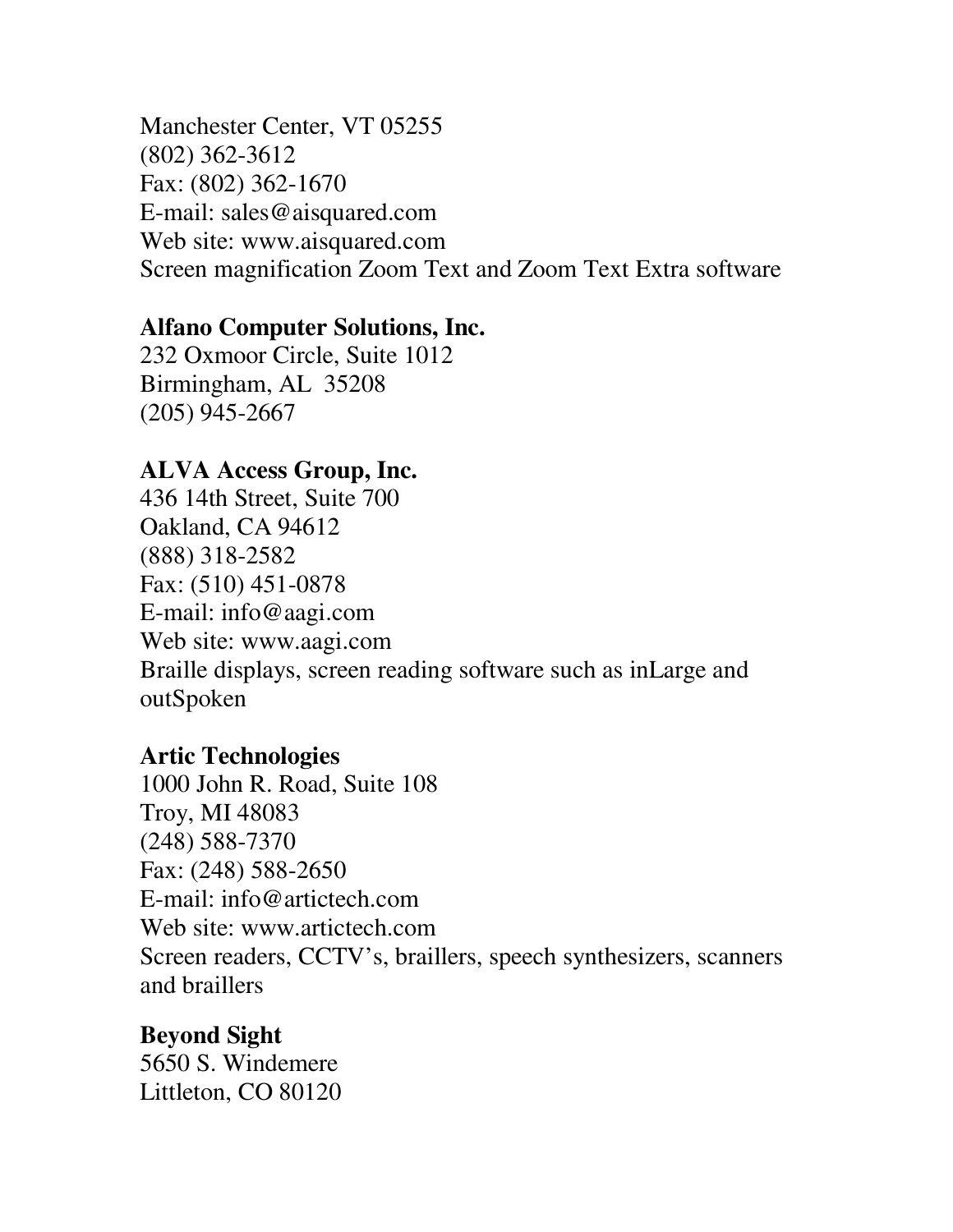(303) 795-6455 Fax: (303) 795-6425 E-mail: jim@beyondsight.com Web site: www.beyondsight.com Jaws, Window Eyes, LapTalk screenless laptop computer, onsite training and distance learning services as well as a variety of talking products including GPS and games, plus some used items

## **BRL Inc.**

110 Commerce Drive, Suite 210 Fayetteville, GA 30214 (770) 716-9222 Fax: (770) 716-9599 Web site: www.wyfiwyg.com Braille embossers, computers for the blind, OCR scanners, tutorials

# **Dolphin Computer Access, LLC**

60 East Third Avenue, Suite 301 San Mateo, CA 94401 (866) 797-5921 Fax: (650) 348-7403 E-mail: info@dolphinusa.com Web site: www.dolphinusa.com Screen reading software, magnification software, and speech synthesizers

## **Duxbury Systems, Inc.**

270 Littleton Road, Unit 6 Westford, MA 01886-3523 (978) 692-3000 Fax: (978) 692-7912 E-mail: orders@duxsys.com Web site: www.duxburysystems.com Braille translation software: Duxbury (DBT) and Megadots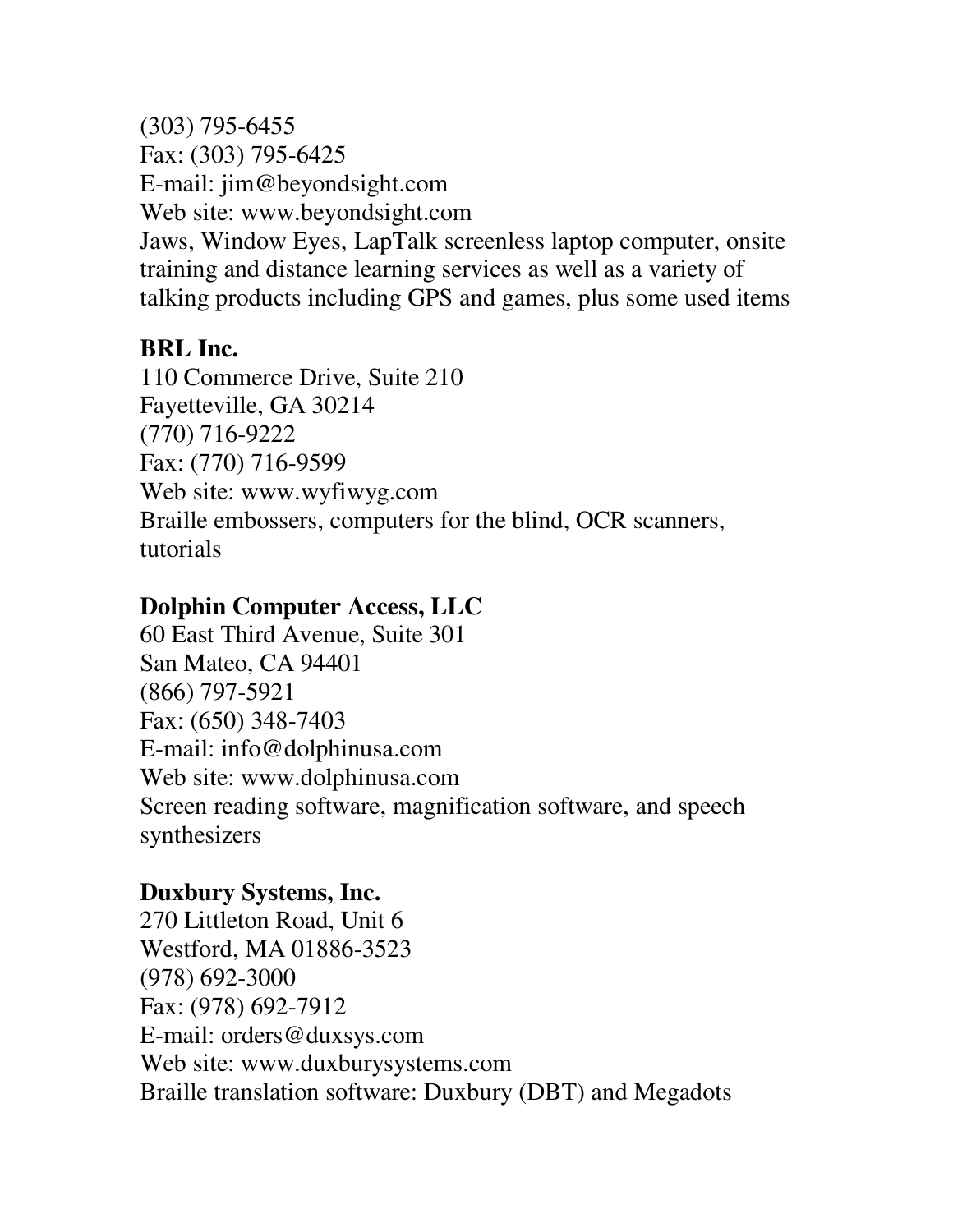#### **Easy Talk**

2201 Limerick Drive Tallahassee, FL 32309 (850) 906-9821

### **Electronic Visual Aid Specialists (EVAS)**

39 Canal Street P.O. Box 371 Westerly, RI 02891 (401) 596-3155 (800) 872-3827 Fax: (401) 596-3979 E-mail: inforequest@evas.com Web site: www.evas.com Braille BookMaker, Braille Express, Index Basic, Index Everest, Juliet, Marathon, Mountbatten, Porta-Thiel, Romeo, Thomas, VersaPoint Duo

### **Enabling Technologies**

1601 Northeast Braille Place Jensen Beach, FL 34957 (800) 777-3687 Fax: 800-950-3299 E-mail: enabling@brailler.com Web site: www.brailler.com Braille embossers: Romeo and Juliet

#### **Enhanced Vision Systems**

17911 Sampson Lane Huntington Beach, CA 92647 (888) 811-3161 Fax: (714) 374-1821 E-mail: info@enhancedvision.com Web site: www.enhancedvision.com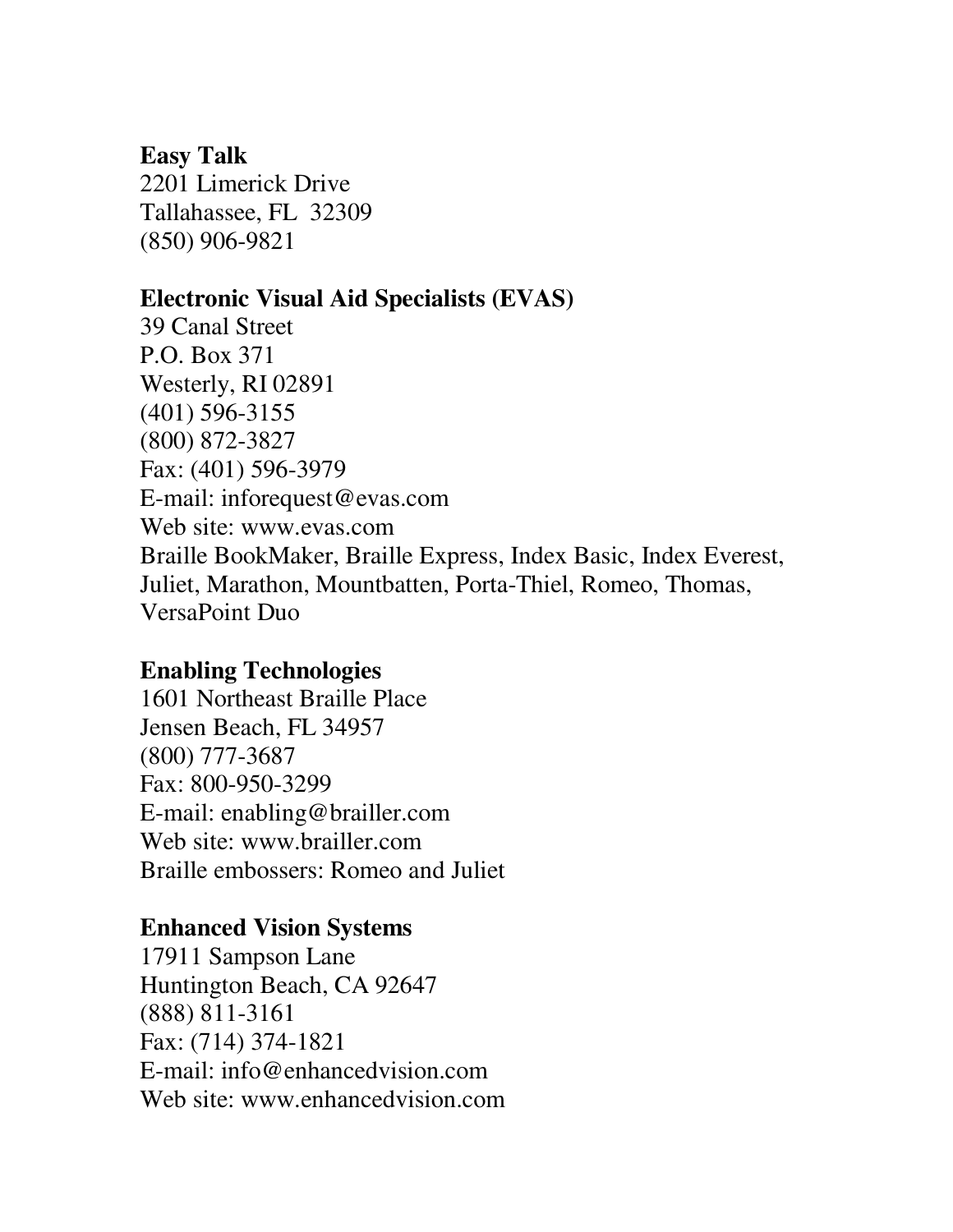CCTVs, video magnifiers, Jordy System and Max Family

## **Eschenbach**

904 Ethan Allen Highway Ridgefield, CT 06877 (800) 487-5389 Fax: (888) 799-7200 Produces a large variety of magnification devices and magnifiers

## **Freedom Scientific**

(a merger of Henter Joyce, Blazie Engineering and Arkenstone) 11800 31st Court North St. Petersburg, FL 33716?1805 (800) 444-4443 (727) 803-8000 Fax: (727) 803-8001 E-mail: info@freedomscientific.com Web site: www.freedomscientific.com Screen reading software, screen magnification software, OCR software, braille displays, braille embossers, note takers

# **Goodkin, Border and Associates**

1862 Veterans Memorial Highway Austell, GA 30168 (800) 759-6275 (770) 944-8226 E-mail: Markg@gbacorp.com Web site: www.gbacorp.com Sells CCTV's, Jordy and other advanced magnification devices

## **GW Micro**

725 Airport North Office Park Fort Wayne, IN 46825 (260) 489-3671 Fax: (260) 489-2608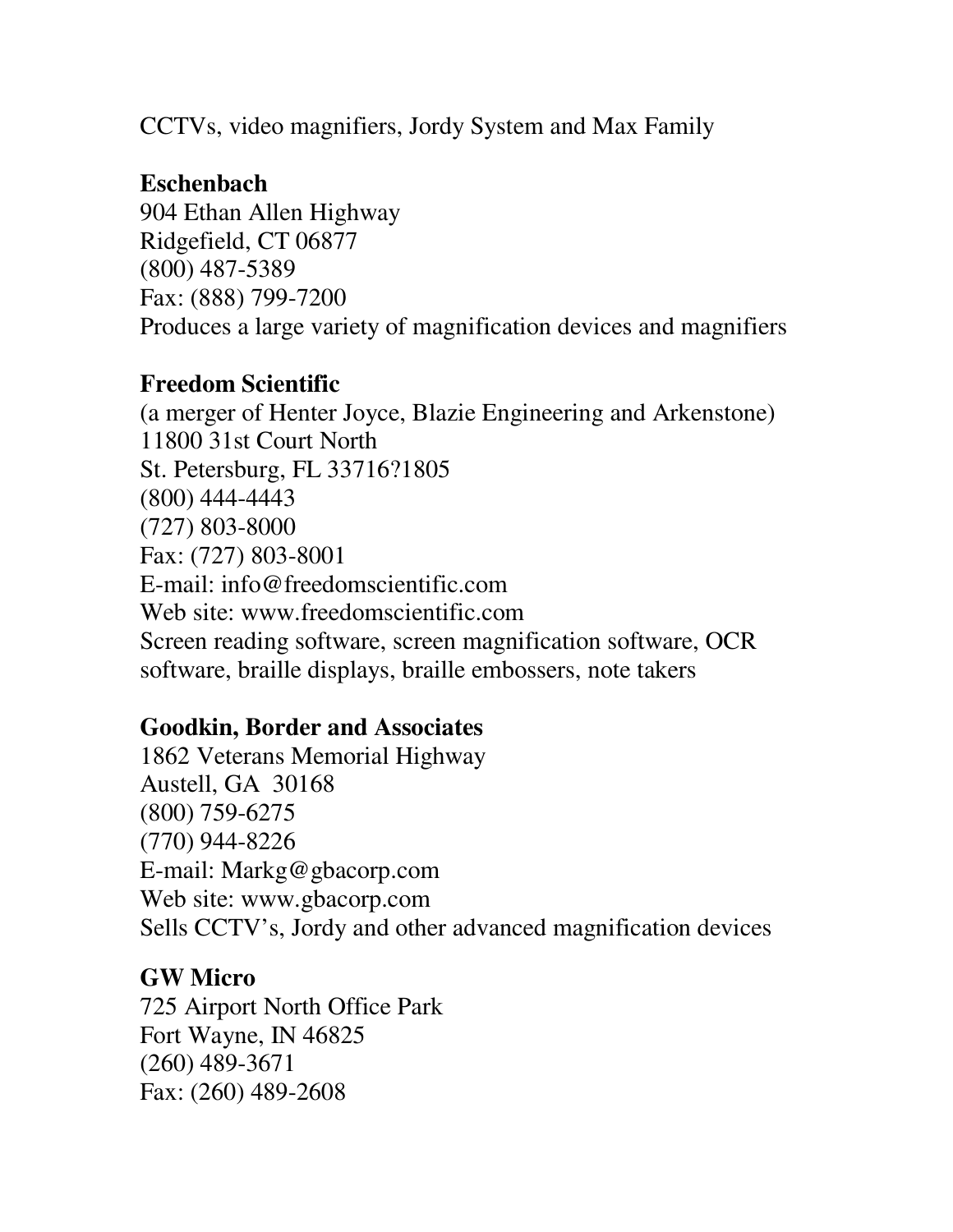E-mail: webmaster@gwmicro.com Web site: www.gwmicro.com Sells Window Eyes and Vocal Eyes screen readers and DEC talk speech synthesizers.

### **HumanWare, Inc.**

175 Mason Circle Concord, CA 94520 (800) 722-3393 Fax: (925) 681-4630 E-mail: us.info@humanware.com Web Site: www.humanware.com Braille displays, BrailleNote, VoiceNote, CCTV's, Pocketviewer, Victor Reader

#### **IBM Accessibility Center**

11400 Burnet Road Austin, TX 78758 (800) 426-4832 Web site: www.ibm.com/able/ Talking Internet browser (Home Page Reader)

#### **Innovative Rehabilitation Technology, Inc. (IRTI)**

13453 Colfax Highway Grass Valley, CA 95945 (530) 274-2090 (800) 322-4784 Fax: (530) 274-2093 E-mail: info@IRTI.net Web site: www.irti.net Among a wide variety of products, they distribute talking computers, screen reading software, speech synthesizers, screen magnifiers, CCTV's and recreational products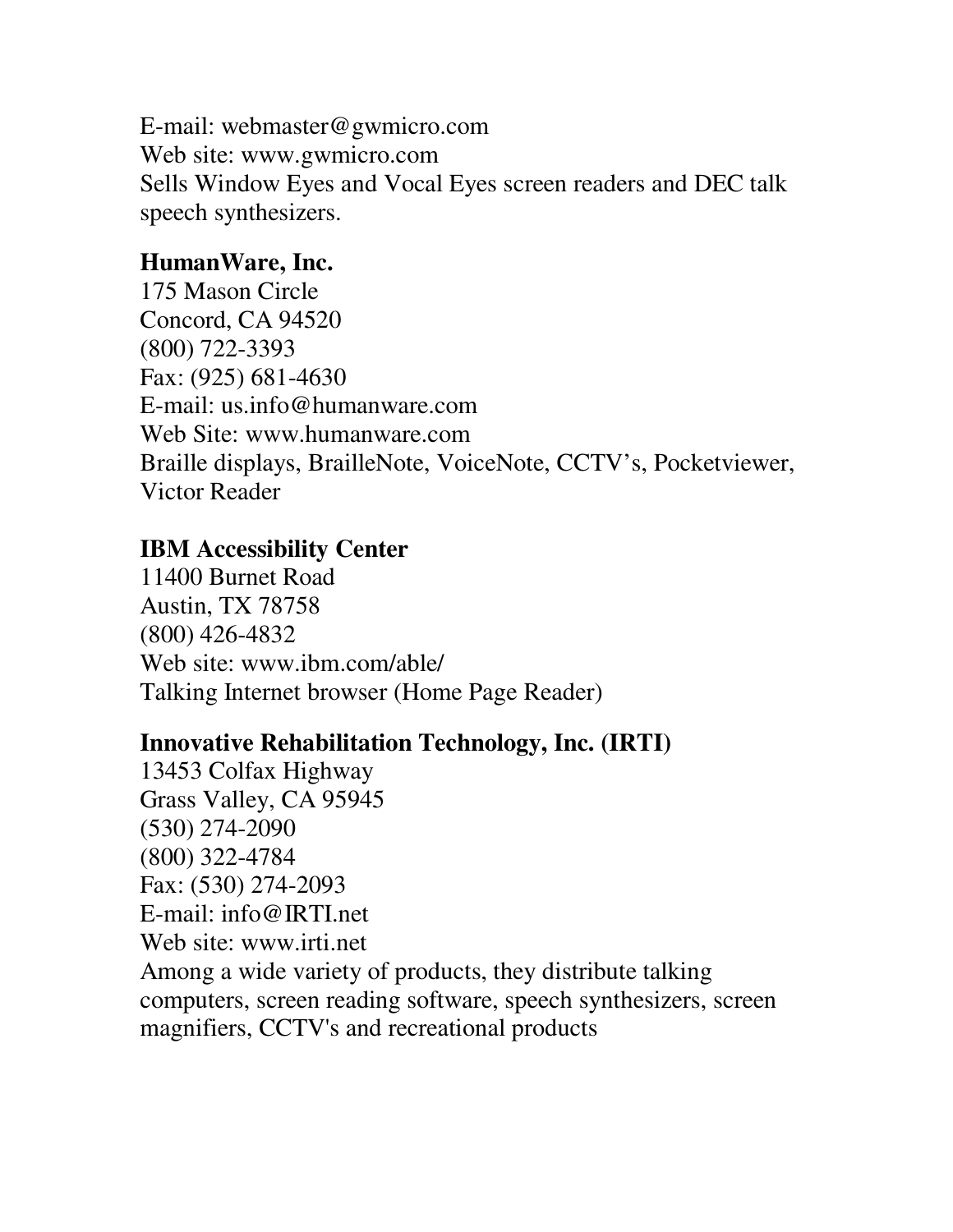### **Innoventions, Inc.**

5921 S. Middlefield Rd, #102 Littleton, CO 80123-2877 (800) 854-6554 Fax: (303) 727-4940 E-mail: magnicam@magnicam.com Web site: www.magnicam.com CCTVs

### **Kurzweil Educational Systems, Inc.**

14 Crosby Drive Bedford, MA 01730-1402 (781) 276-0600 E-mail: info@kurzweiledu.com Web site: www.kurzweiledu.com OCR software

### **Liz Moore Low Vision Center**

50 Medical Park East Drive, Suite 475 Birmingham, AL 35235 (205) 838-3162 The center's goal is to assist the person with low vision to use functional vision to the utmost capacity. Services provided are evaluation, training, counseling, referral and a low vision support group.

## **MONS International, Inc**.

6595 Roswell Road #224 Atlanta, GA 30328 (800) 541-7903 (770) 551-8455 Fax: (770) 551-8460 E-mail: wmons@earthlink.net Web site: www.magnifiers.com MONS provides services and products for the visually impaired.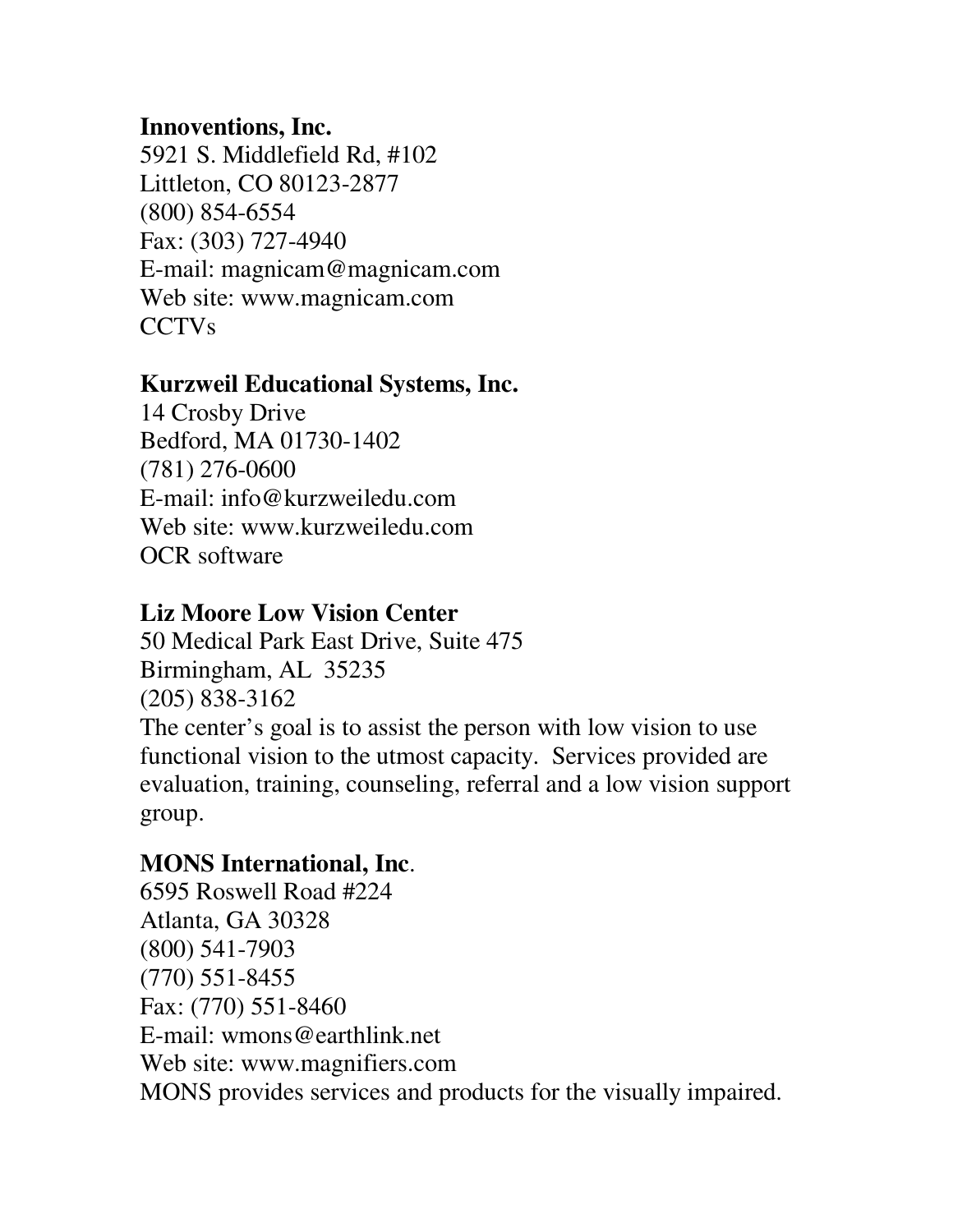They sell talking products, magnifiers, the MagniSight CCTV Systems, the EVS portable CCTV systems including Jordy, the FlipperPort, the MaxPort and the Clarity CCTV Systems.

# **Optelec, Inc**.

321 Billerica Road Chelmsford, MA 01824 (800) 828-1056 Fax: (978) 692-6073 E-mail: info@optelec.com Web site: www.optelec.com CCTVs, handheld magnifiers, Braille Voyager, lighting products

# **Sighted Electronics, Inc.**

69 Woodland Avenue Westwood, NJ 07675 (201) 666-2221 (800) 666-4883 Fax: (201) 666-0159 E-mail: sales@sighted.com Web site: www.sighted.com Braille Displays, Braille Printers, Braille Software, CCTV Magnifier, WinBraille

## **STARS. Inc.**

150 Creekwood Drive Athens, GA 30605 (706) 613-2222 Fax: (706) 613-1163

## **Technologies for the Visually Impaired**

9 Nolan Court Hauppauge, NY 11788 (631) 724-4479 Fax: (631) 724-4479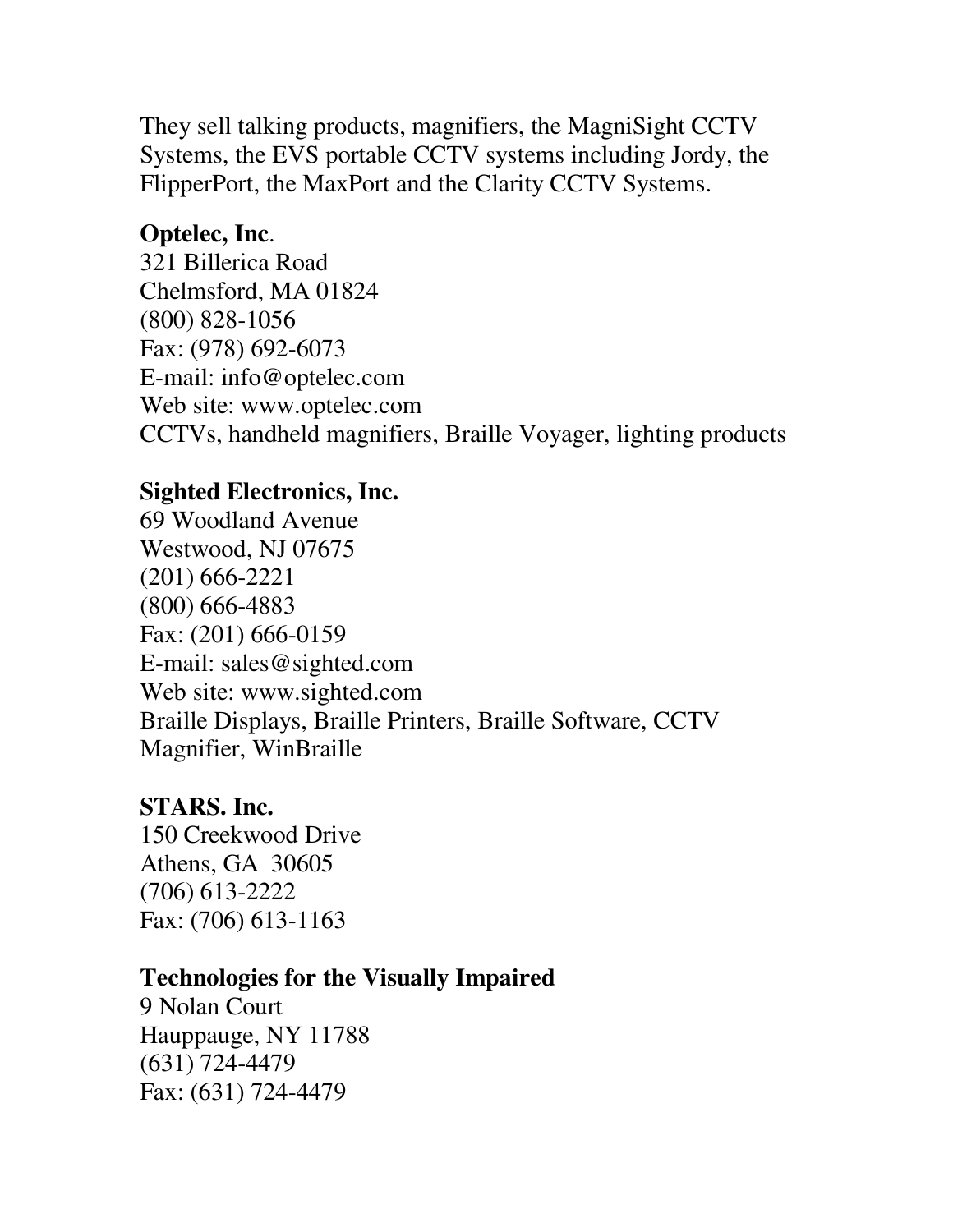E-mail: contact@tvi-web.com Web site: http://www.tvi-web.com Note takers, OCR stand-alone systems, talking compass

### **UAB School of Optometry**

1716 University Blvd. Birmingham, AL 35294-0010 (205) 934-2625 or (205) 934-3036

#### **Universal Low Vision Aids, Inc.**

8 East Long Street, Suite 210 Columbus, OH 43215 (614) 224-6465 Fax: (614) 224-2258 Products include screen readers, speech synthesizers, braille printers, note takers, braille displays, reading machines, and complete computer systems

#### **VideoEye**

Dept. TW 10211 W. Emerald Boise, ID 83704 (208) 323-9577 (208) 337-1528 (800) 416-0758 Web site: www.videoeye.com Sells a low vision high powered magnification system called VideoEye

### **ViewPlus Technologies, Inc.**

Business Enterprise Center 800 NW Starker Avenue Corvallis, OR 97330 (541) 754-4002 (541) 738-6505 fax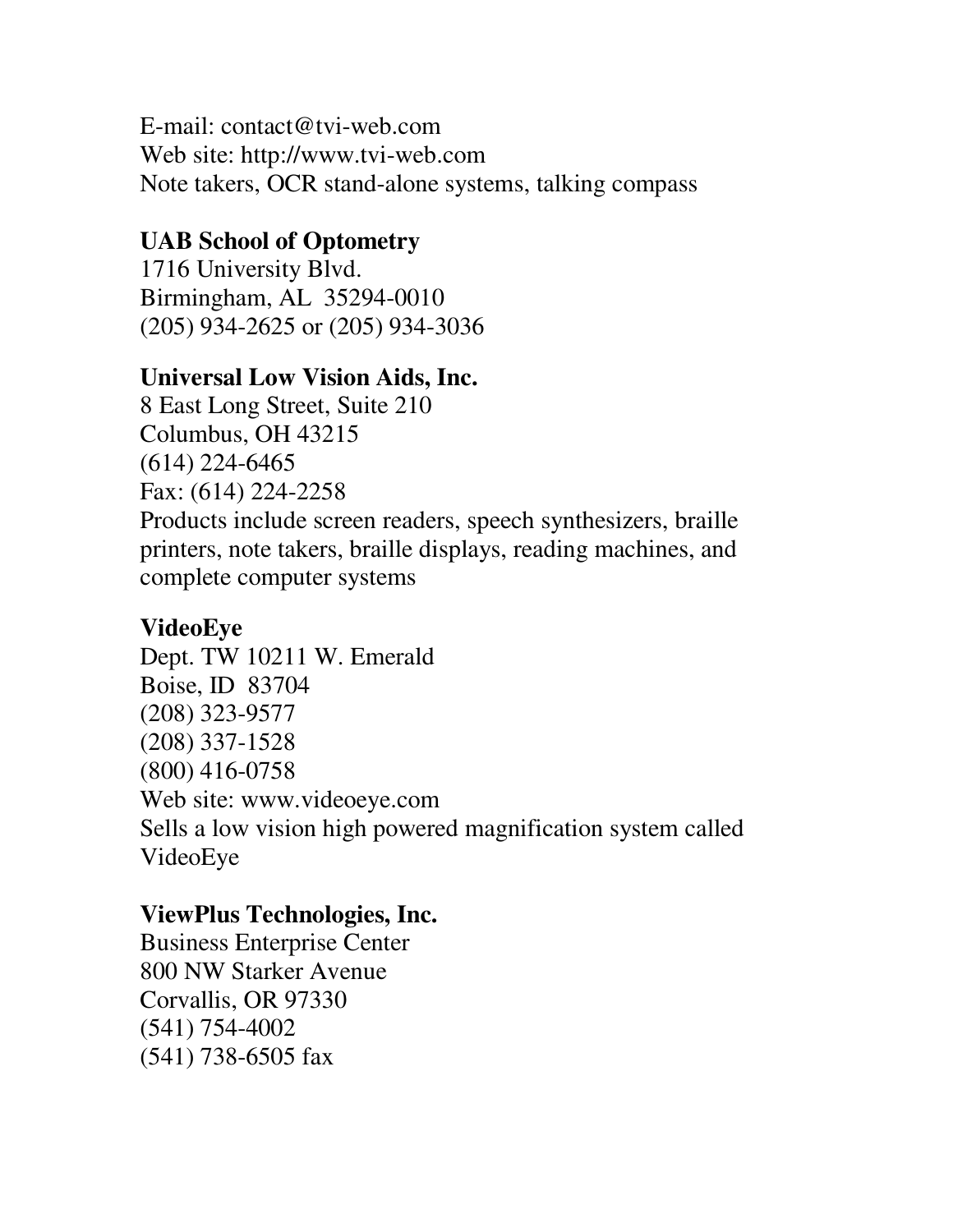E-mail: vpt@viewplustech.com Web site: www.viewplustech.com

#### **Vision Technology Inc.**

8501 Delport Drive St. Louis, MO 63114 (800) 560-7226 Web site: www.visiontechnology.com

#### **Visual Enhancements, Inc.**

P.O. Box 49734 Athens, GA 30604 (877) 235-7092 Web site: www.visual-enhancements.com Video Magnifiers for Low Vision featuring Freedom Vision CCTVs and the QuickLook Magnifier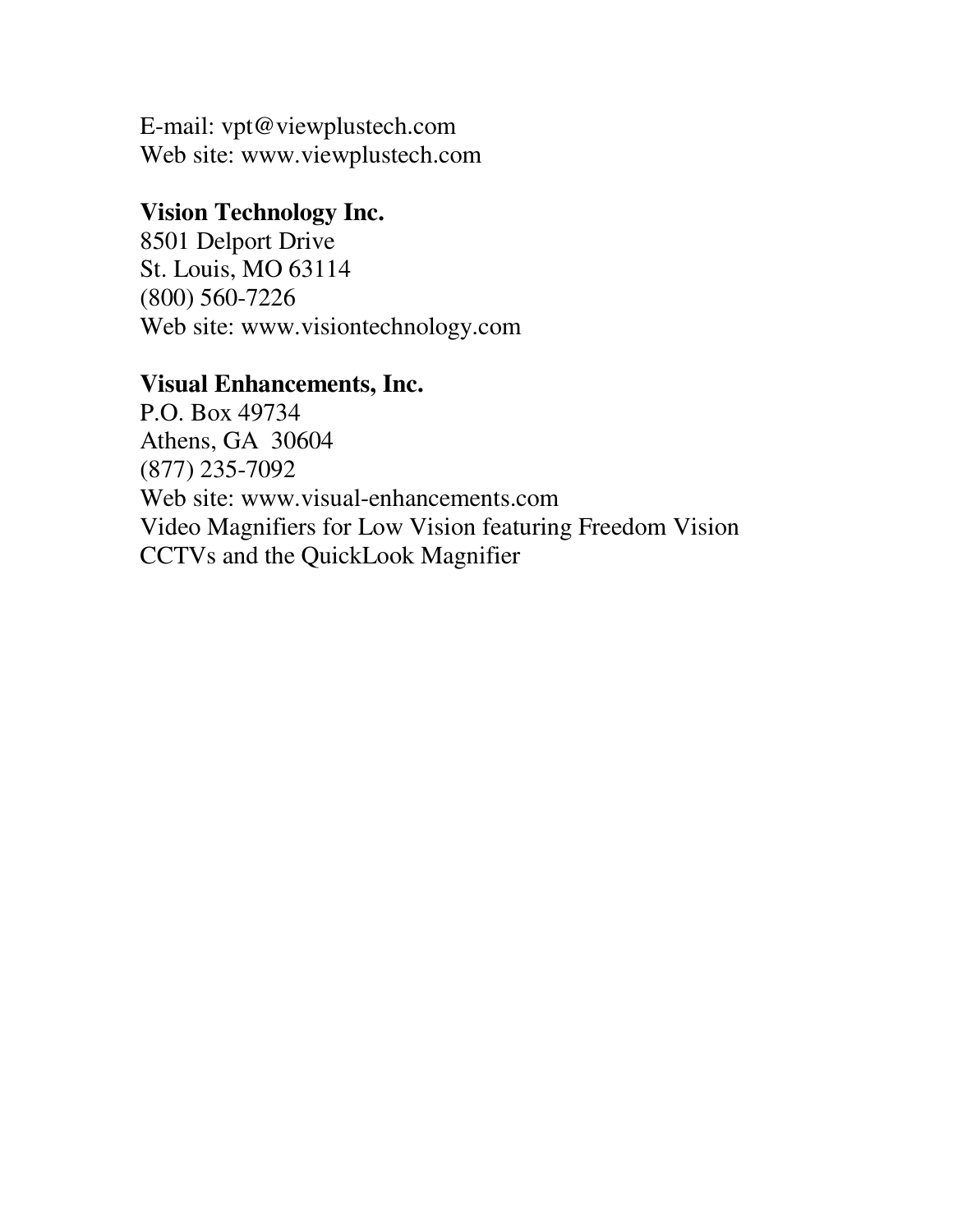# *PARENT AND TEACHER GUIDE TO RESOURCES AND SERVICES*

**Alabama Instructional Resource Center for the Blind** 705 South Street, P.O. Box 698 Talladega, AL 35160 (256)761-3237 (800) 848-4722 Fax: (256) 761-3561 E-mail: lacy.teresa@aidb.state.al.us Web site: www.aidb.org/asb/aircb.asp Provides large print and braille textbooks to visually disabled students enrolled in Alabama's public and private schools, as well as students and clients of AIDB

## **American Action Fund for Blind Children and Adults**

1800 Johnson Street Baltimore, MD 21230 (410) 659-9315 and 18440 Oxnard Street Tarzana, CA 91356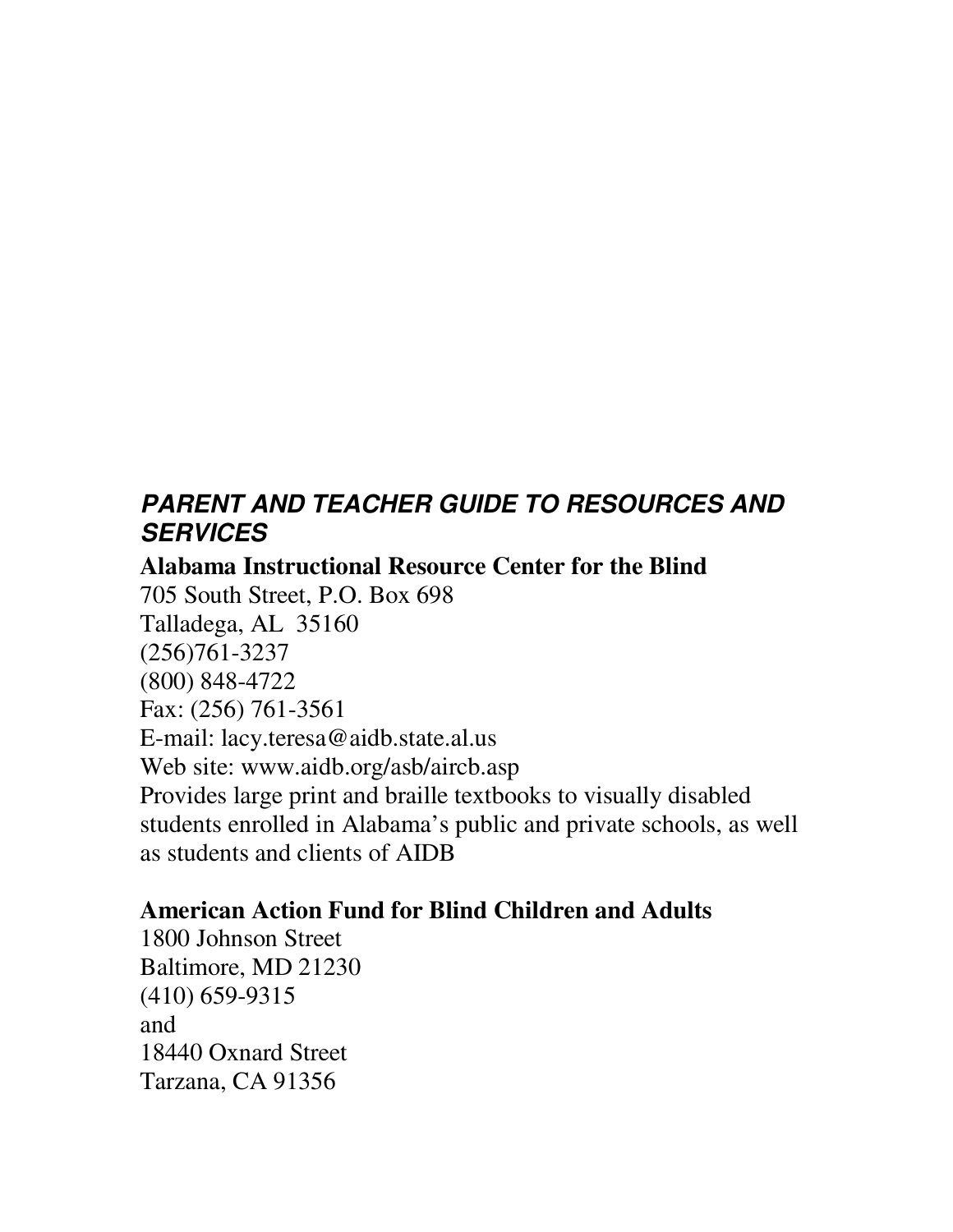E-mail: actionfund@nfb.org Web site: www.actionfund.org Produces and distributes Twin Vision (print/braille) books free of charge, sponsors a free monthly children's book club featuring braille titles selected from popular children's reading series, maintains a free lending library of print/braille and braille books for kindergarten through grade twelve through the California address

#### **American Printing House for the Blind**

P.O. Box 6085 Louisville, KY 40206-0085 (502) 895-2405 (800) 223-1839 Fax: (502) 899-2274 E-mail: info@aph.org Web site: www.aph.org

Designated and funded by an 1879 Act of Congress as the official source of educational texts (primary through secondary level) for students with visual impairments; produces braille, audiocassette, and large-print books for children; pre-braille flash cards and word cards with braille and large print; reading-readiness series such as the Patterns Pre-braille Program and tactile discrimination and visual and sensory stimulation materials and parents' handbooks; Family Life catalog of products and services free upon request; maintains a database of accessible media called Louis which is located on their home web site

#### **Blind Children's Center**

4120 Marathon Street Los Angeles, CA 90029-3584 (323) 664-2153 (800) 222-3566 E-mail: cathy@blindcntr.org Web site: www.blindcntr.org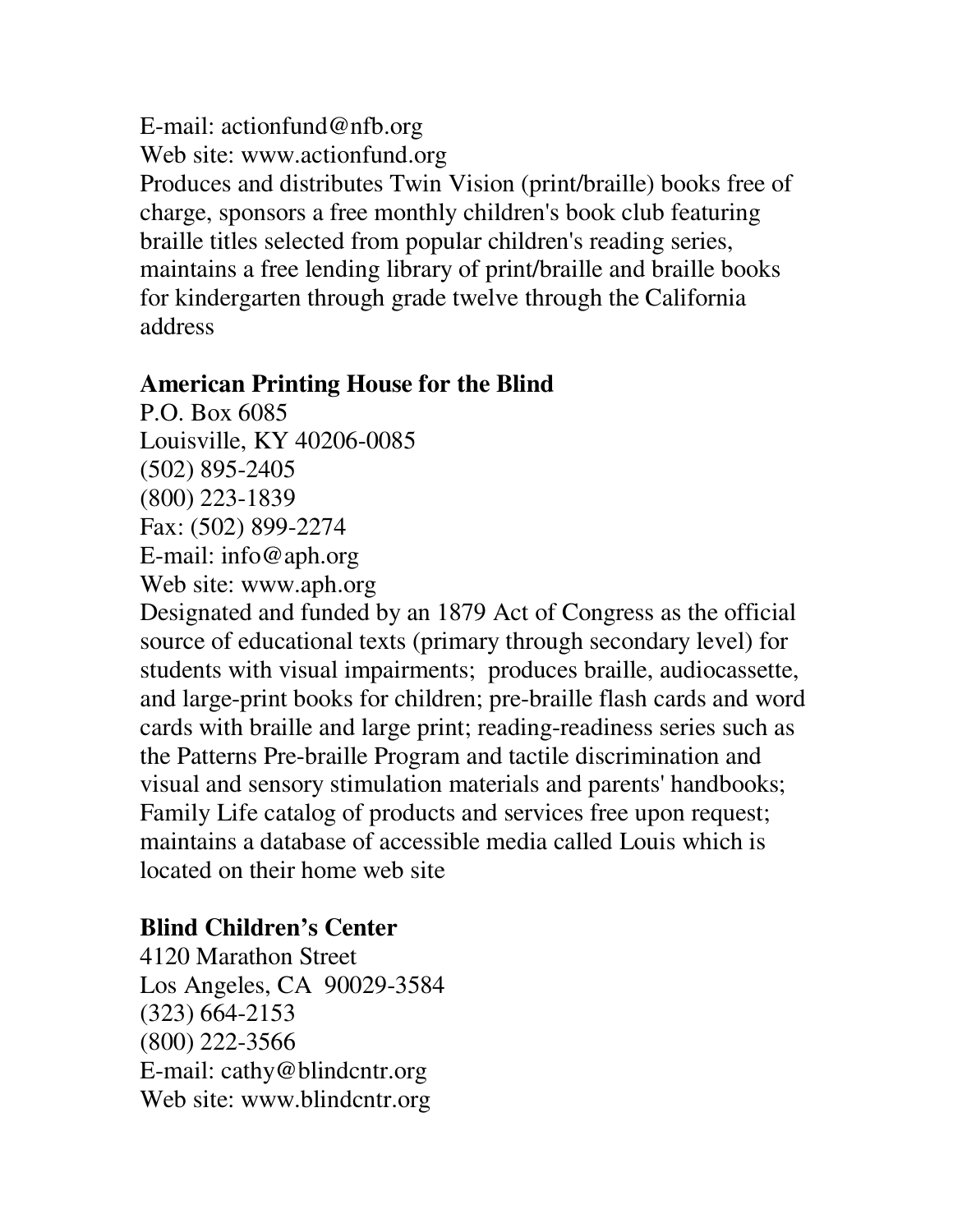Serves children with visual impairments from birth to school age by providing information about adaptive devices, educational materials, toys and other resources

# **Blind Children's Fund**

311 West Broadway, Suite 1 Mt. Pleasant, MI 48858 (989) 779-9966 Fax: (989) 799-0015 E-mail: bcf@blindchildrensfund.org Web site: www.blindchildrensfund.org Promotes the development of materials and methods pertaining to the growth, development, and education of infants and young children who are blind, have visual impairments, or multiple disabilities; sells board books, large-print storybooks, parent guidebooks, selected toys, and audio cassettes

# **Blindskills, Inc.**

Box 5181 Salem, OR 97304-0181 (503) 581-4224 (800) 860-4224 Fax: (503) 581-0178 E-mail: blindskl@teleport.com Web site: www.blindskills.com Publishes *Dialogue*, a quarterly magazine, containing resources, including student issues in braille, large print and cassette

# **Boomerang**

Box 261 Lahonda, CA 94020 (800) 333-7858 E-mail: Boomkids@aol.com Web site: www.boomkids.com Publishers of a monthly children's magazine on cassette for ages 6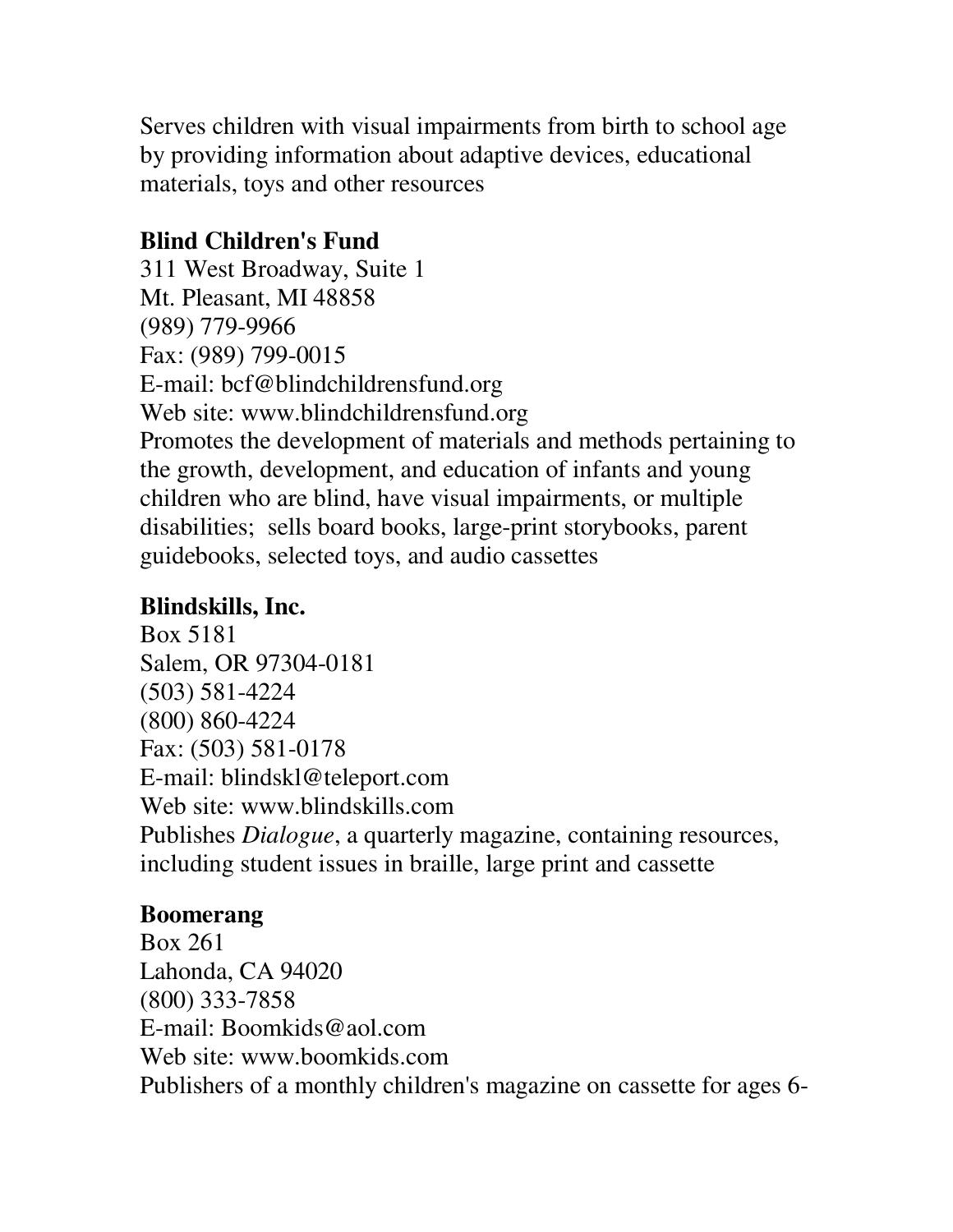12; covers a range of topics including: general interest, humor, current events, history and money matters; introductory subscription rate is \$43.95 per year

### **Braille Institute Universal Media Services**

741 North Vermont Avenue Los Angeles, CA 90029-3594 (323) 906-3104 (800) 272-4553 E-mail: info@brailleinstitute.org Web site: www.universalmediaservices.org Produces a series of multi-sensory storybooks designed specifically for preschoolers entitled *Dots for Tots*; each kit combines a print/braille book, descriptive audiocassette of the story, and hard-plastic toys that represent characters or objects in the story; produces Newbery and Caldecott award-winning books and other classic and contemporary literature in braille and print; books are part of the braille special collection program that seeks to increase braille literacy by offering free books to children with visual impairments

## **Brookline Books**

Box 1047 Cambridge, MA 02238 (617) 868-0360 (800) 666-2665 Fax: (617) 868-1772 E-mail: brooklinebks@delphi.com Website: www.brooklinebooks.com Carries books useful to parents of disabled children

## **Christian Record Services, Inc.**

Free Lending Library P.O. Box 6097 Lincoln, NE 68506-0097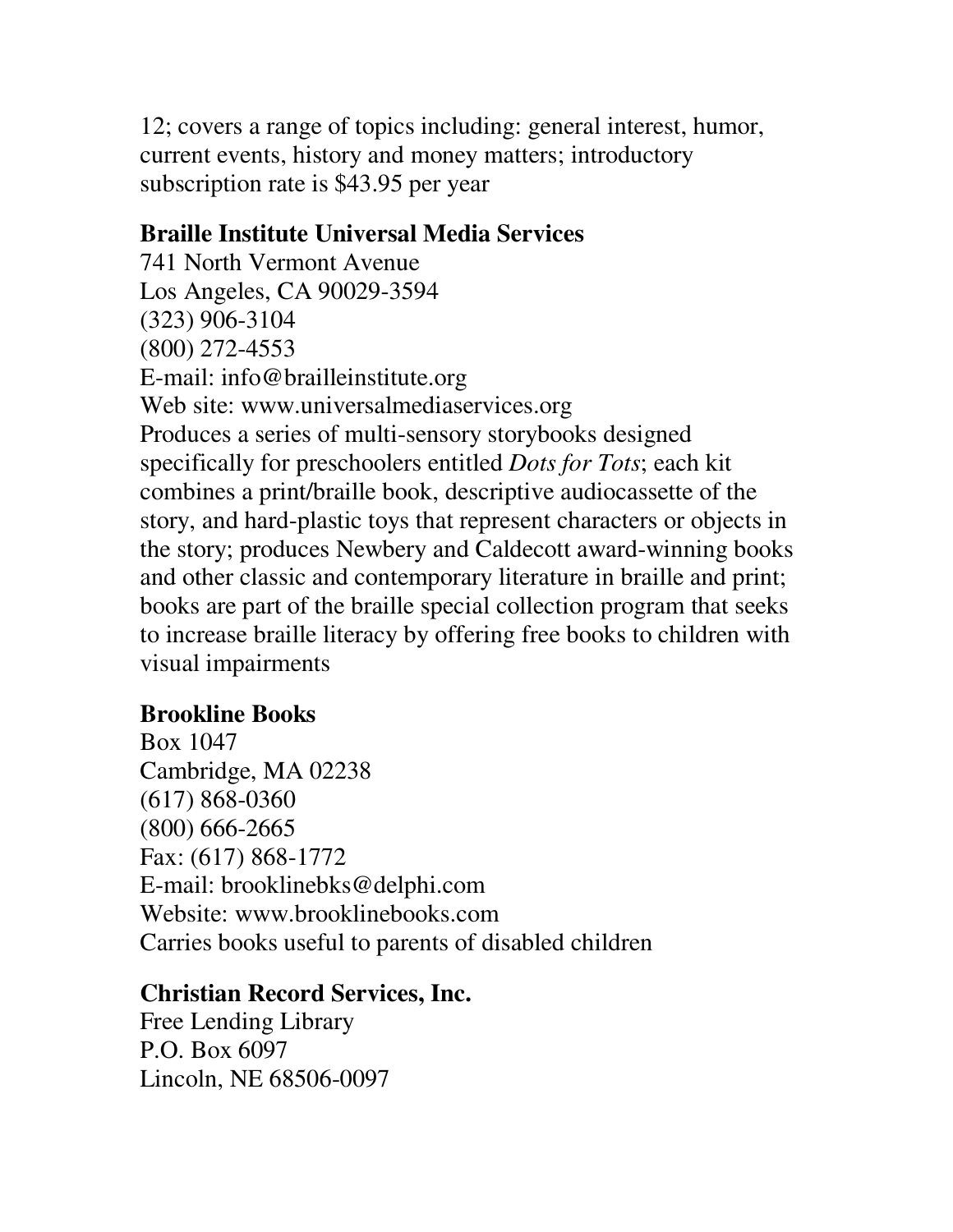(402) 488-0981 Fax: (402) 488-7582 E-mail: info@christianrecord.org Web site: www.christianrecord.org Full vision (print/braille) books and Bible stories

## **Creative Adaptations for Learning**

38 Beverly Road Great Neck, NY 11021-1330 (516) 466-9143 E-mail: calinfo@cal-s.org Web site: www.cal-s.org Produces a variety of tactile (embossed) materials such as alphabet, shape, and language-development flashcards; nursery rhymes with tactile illustrations; and Touch the Stars II, a book on astronomy

### **Crestwood Communication Aids, Inc.**

6625 North Sidney Place, Department 21F Milwaukee, WI 53209 (414) 352-5678 Fax: (414) 352-5679 E-mail: crestcomm@aol.com Web site: www.communicationaids.com Sells communication devices and adapted toys with switch operation for children with special needs; publishes an annual free catalog

## **DVS Home Video**

P.O. Box 55742 Indianapolis, IN 46205 (317) 579-0439, order videos 24 hours a day (888) 818-1999, request a catalog in Braille or large print (800) 333-1203, audio version of catalog or additional information Web site: www.access.wgbh.org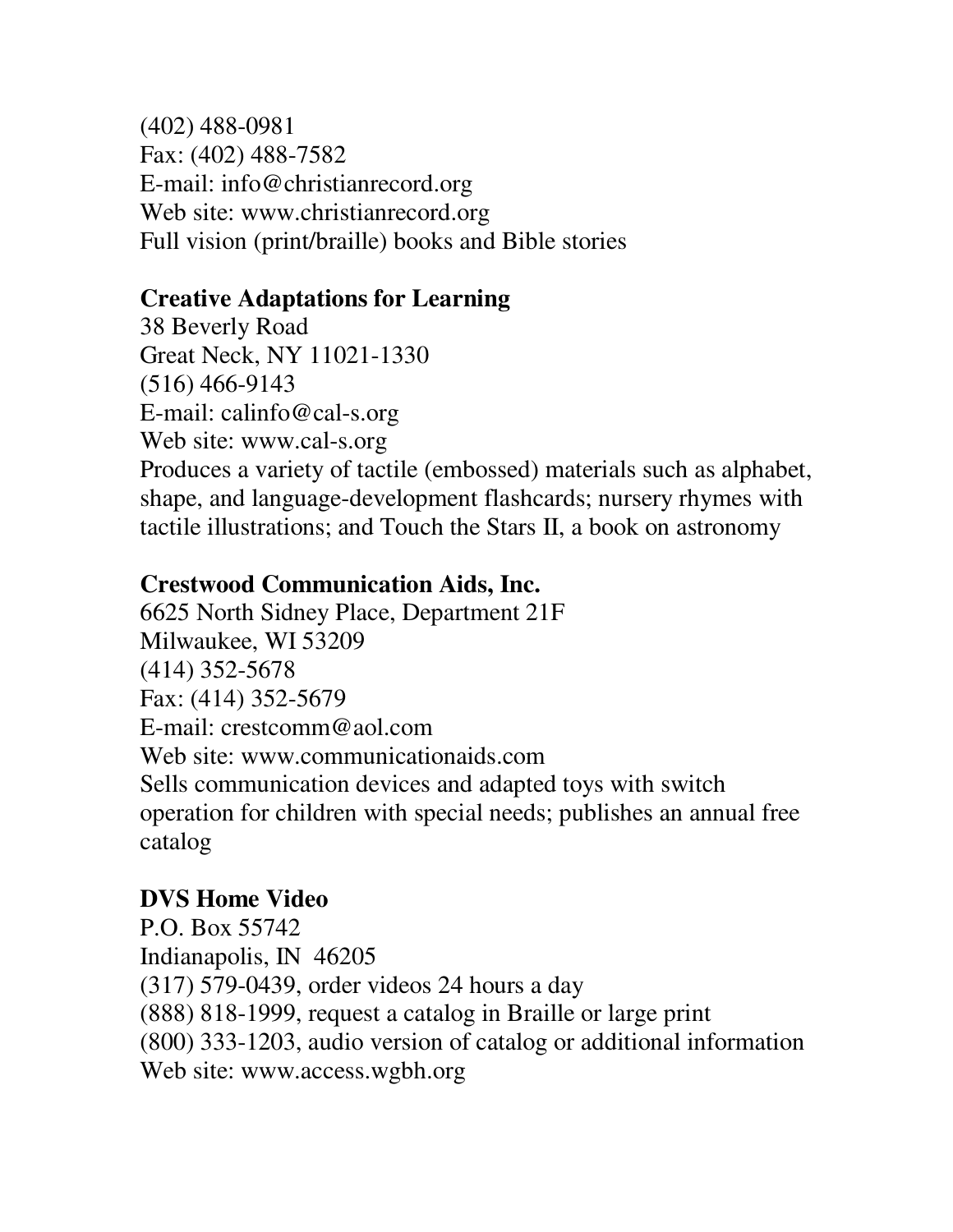Sells a wide variety of home videos for people who are blind or have low vision; through an award winning technique, narrated descriptions of visual elements – actions, costumes, gestures and scene changes –are woven into the pauses of a program or film's soundtrack. DVS Home videos are sold at suggested retail price and can be played on a regular VHS video player

## **Educational Tape Recording for the Blind**

3915 West 103<sup>rd</sup> Street Chicago, IL 60655 (773) 445-3533 Non-profit, volunteer organization that records and rents textbooks on tape; services are available to students of all ages, from elementary to Ph.D. level; yearly membership fee

# **Exceptional Teaching Aids, Inc.**

2012 Woodbine Avenue Castro Valley, CA 94546 (510) 682-4859 (800) 549-6999 Fax: (510) 582-5911 E-mail: ExTeaching@aol.com Web site: www.exceptionalteaching.com Produces and sells adaptive products for children with special needs, including braille blocks and pegboards, raised-line coloring books, braille blocks, world maps; catalog available upon request

# **Enabling Devices, Inc.**

Toys for Special Children 385 Warburton Avenue Hastings-on-Hudson, NY 10706 (800) 832-8697 Fax: (914) 478-7030 E-mail: info@enablingdevices.com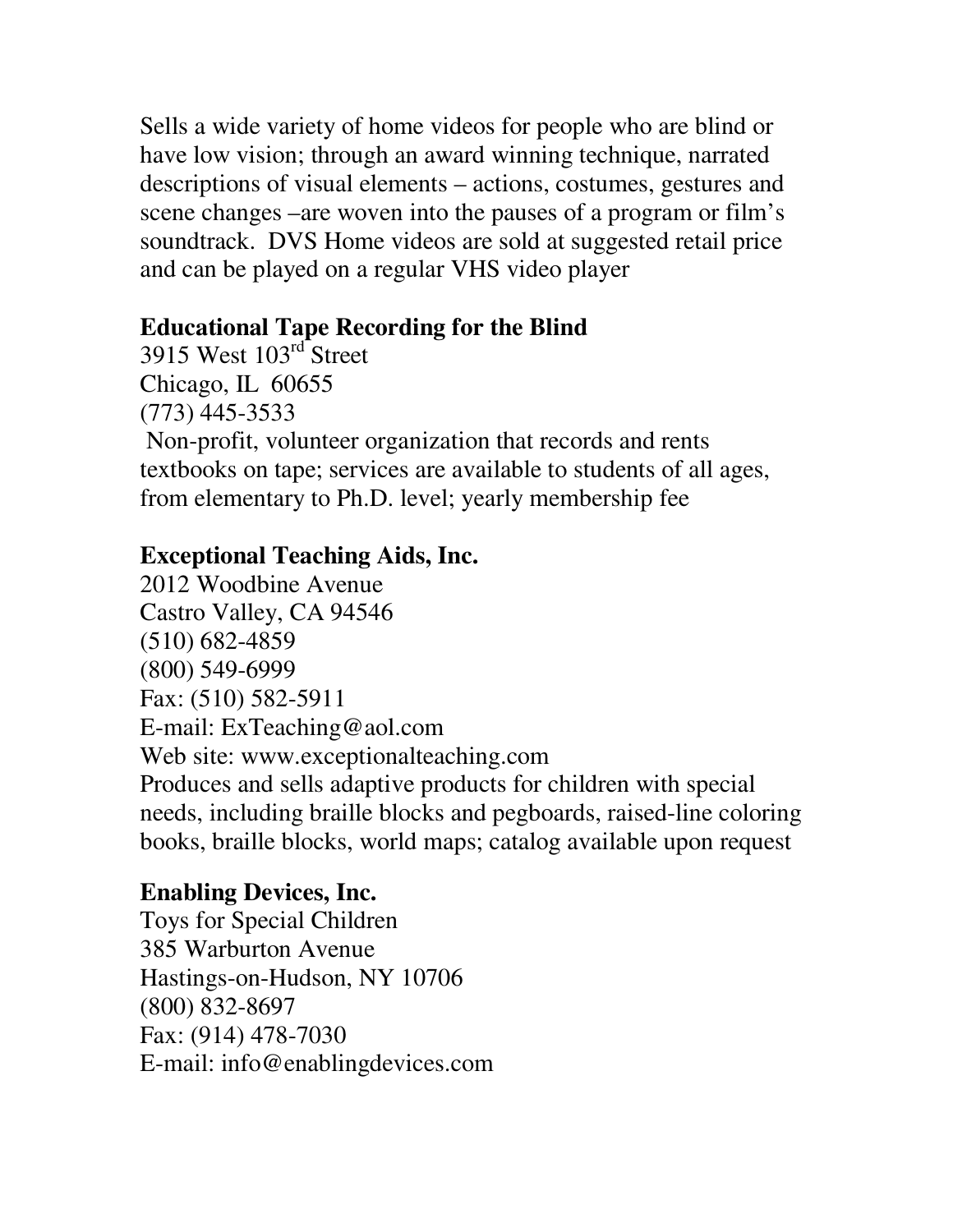Web site: www.enablingdevices.com Offers sensory development toys

## **A Gentle Wind**

P.O. Box 3103 Albany, NY 12203 (518) 482-9023 (888) 386-7664 E-mail: hello@gentlewind.com Web site: www.gentlewind.com Sells audiocassette and compact-disc recordings of stories, folktales, and songs for preschool and early elementary school student's price from \$9.95- \$39.95

## **Hadley School for the Blind**

700 Elm Street Winnetka, IL 60093 (847) 446-8111 (800) 323-4238 Fax: (847) 446-0855 E-mail: info@hadley-school.org Web site: www.hadley-school.org Offers over 90 tuition-free distance education courses to blind and visually impaired students; four program areas include: adult continuing education, high school, family education and professional education; courses are available in braille, large print and on audio cassette

# **Jason & Nordic Publishers**

Box 441 Hollidaysburg, PA 16648 (814) 696-2920 Fax: (814) 696-4250 E-mail: turtlbks@nb.net Web site: www.jasonandnordic.com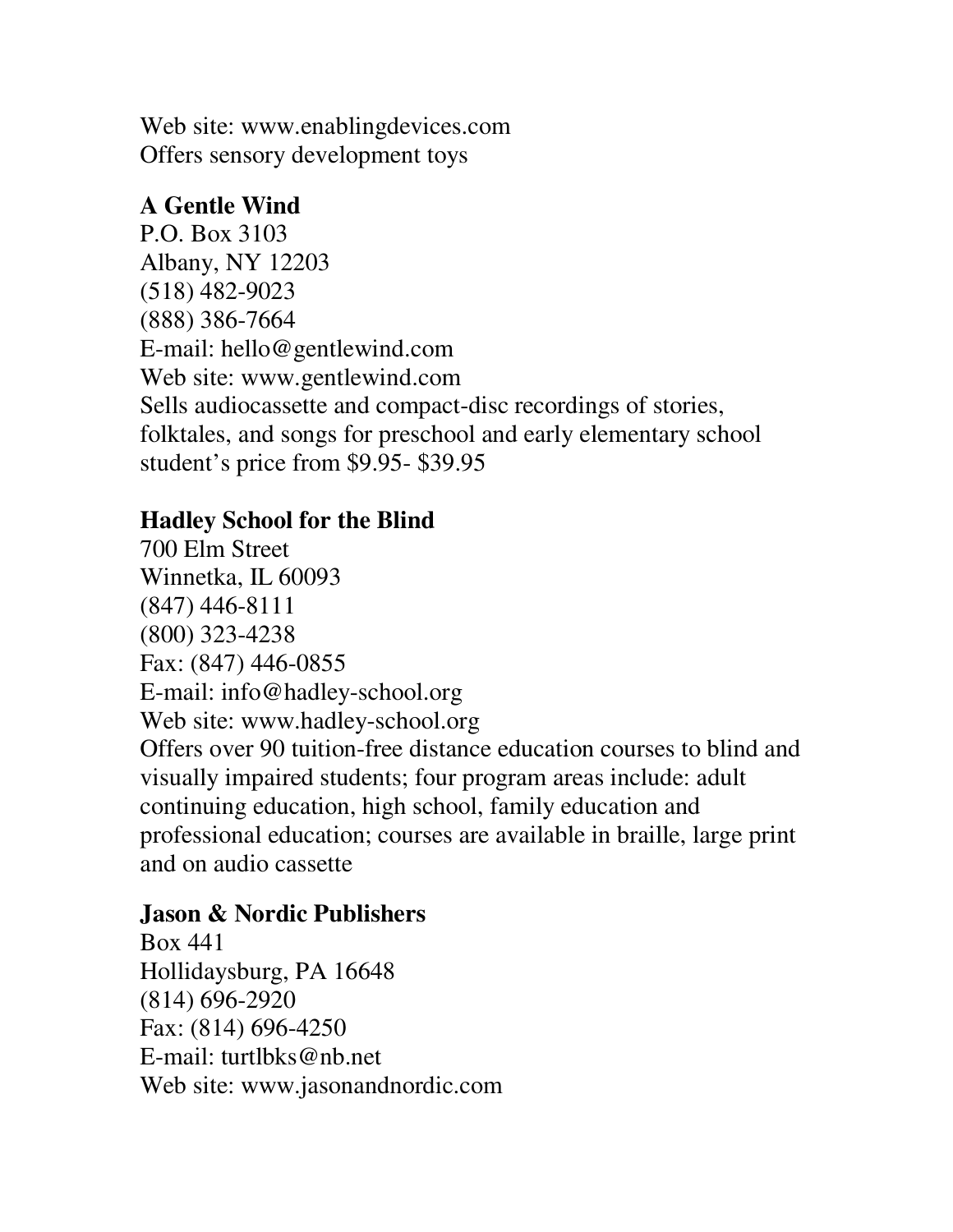Publishers of the Turtle Books series of children's books which have main characters with disabilities. This series has been endorsed by the American Academy of Pediatrics. One book, The Night Search, is about a young blind girl, learning about the value of her cane abilities. The book is available in print or braille/print. Overbrook School for the Blind participated in the creation of the book. They also have audio versions of some of their books.

### **Library Reproduction Services**

14215 South Figueroa Street Los Angeles, CA 90061 (310) 354-2610 (800) 255-5002 Fax: (310) 354-2601 E-mail:lrsprint@aol.com Web site: www.lrs-largeprint.com Offers large-print unabridged reproductions of award-winning and classic juvenile and adult literature in 18- or 20-point type; produces textbooks and educational support materials, and will custom-produce material on request; maintains an online catalog of more than 15,000 titles

## **Live Oak Media**

P.O. Box 652 Pine Plains, NY 12567 (800) 788-1121 Fax: (866) 398-1070 E-mail: info@liveoakmedia.com Web site: www.liveoakmedia.com Sells audio and video recordings of award-winning children's books, read- along picture books in English and Spanish, readalong books for beginning readers, and materials on compact disc, video, and DVD priced from \$16.95- \$54.95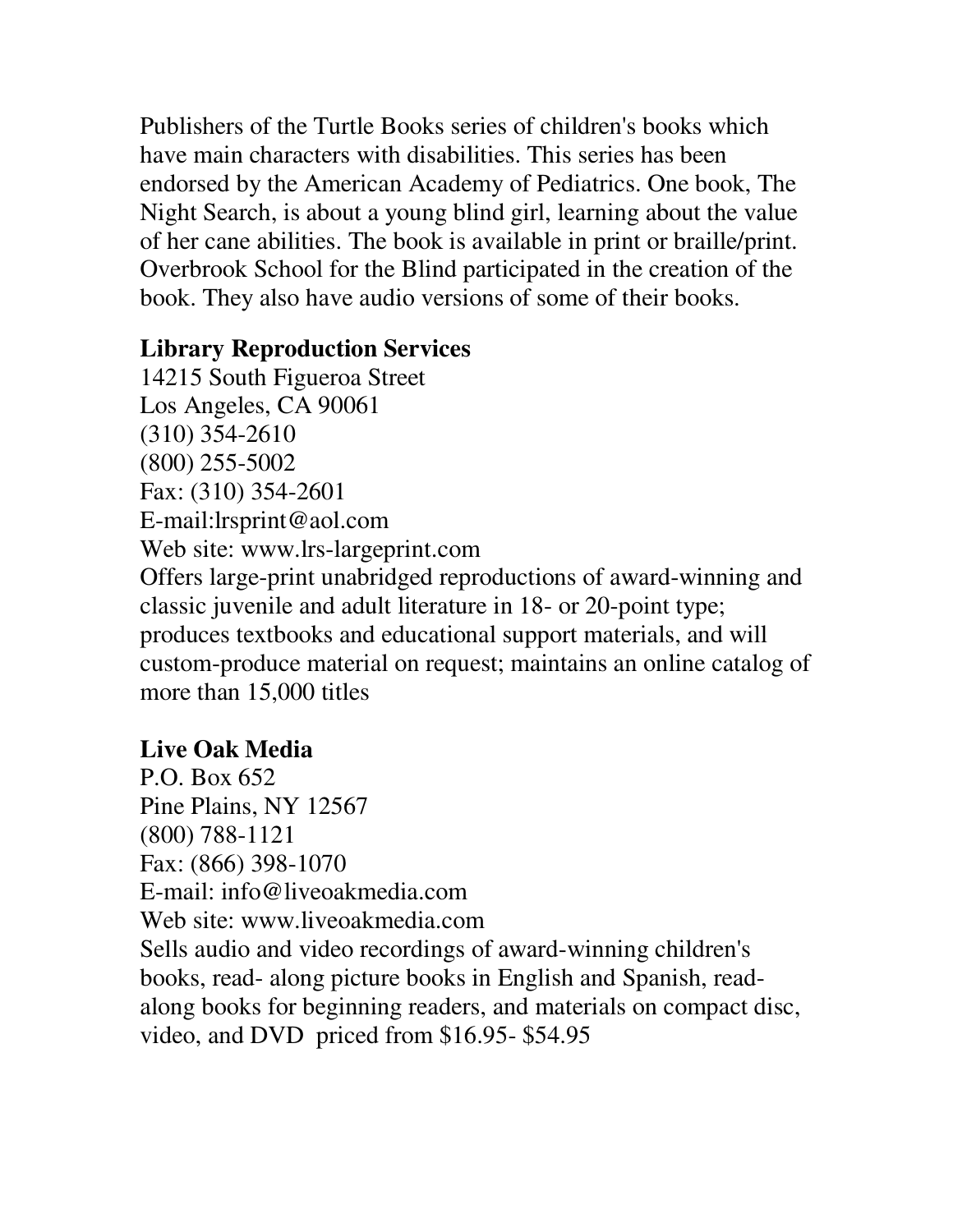### **Louis Braille Center**

320 Dayton Street, Suite 125 Edmonds, WA 98020 (425) 776-4042 Fax: (425) 778-2384 E-mail: lbc@louisbraillecenter.org Web site: www.louisbraillecenter.org Produces and sells braille editions of books by A.A. Milne, Beatrix Potter, and other popular children's authors

### **National Braille Association, Inc.**

Three Townline Circle Rochester, NY 14623-2513 (716) 427-8260 Fax: (716) 427-0263 E-mail: nbaoffice@compuserve.com Web site: www.nationalbraille.org Sells braille college textbooks, music texts and career technical material at below cost to students and professionals, has a catalog of titles available in braille and print

## **National Braille Press**

88 Saint Stephen Street Boston, MA 02115 (617) 266-6160 (888) 965-8965 Fax: (617) 437-0456 E-mail: orders@nbp.org Web site: www.nbp.org

Promotes literacy for individuals who are blind and deaf-blind by printing and selling braille and print/braille books and transcribing printed materials; offers a children's book club featuring a new book every month in print/braille format for preschool to grade 3; promotes a national children's braille literacy program, "Read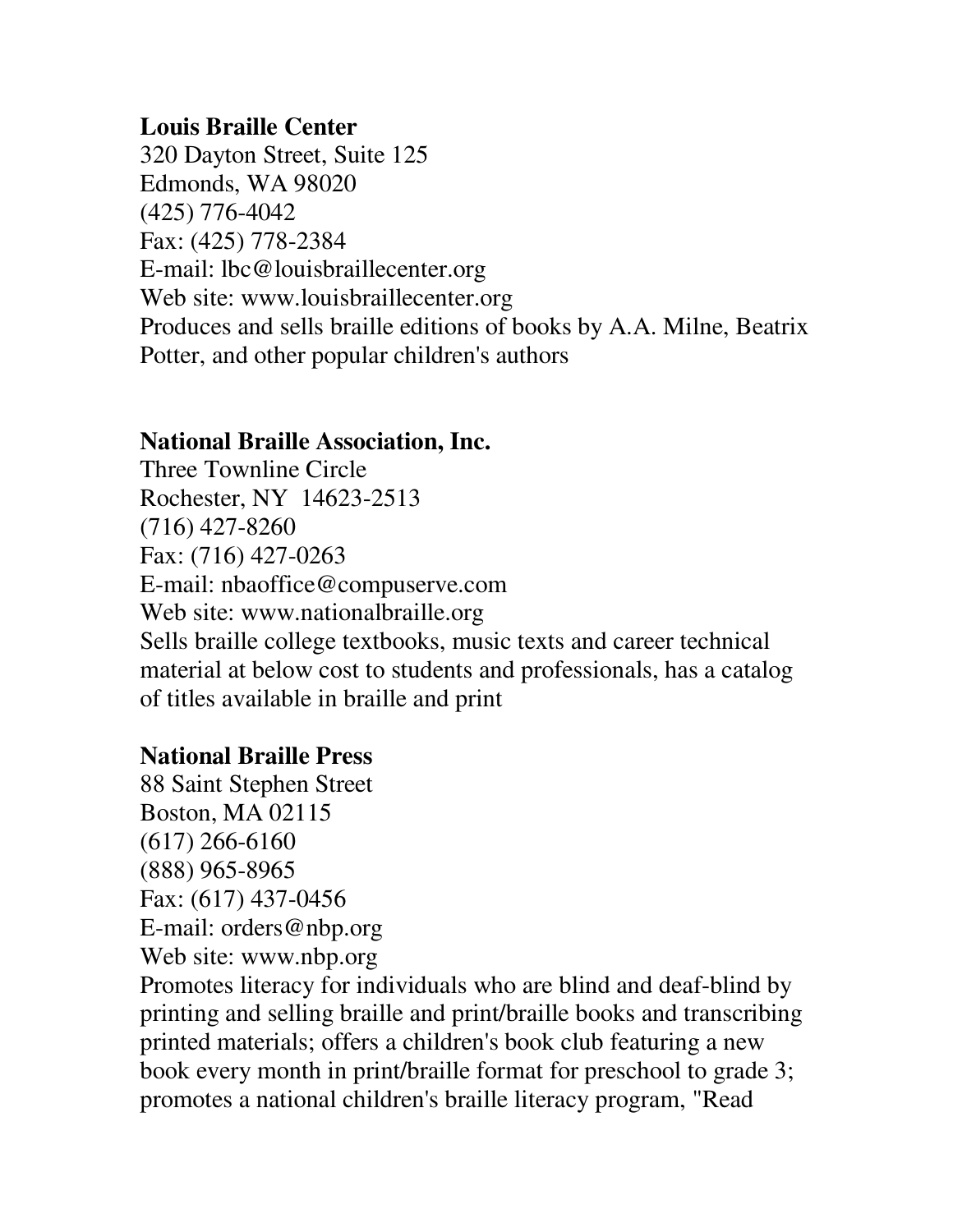Books! Because Braille Matters," to families with blind and visually impaired children, from birth to age seven by sending ageappropriate print/braille books in English or Spanish; produces a print/braille children's calendar and a braille primer for parents, *Just Enough to Know Better*

## **National Lekotek Center**

3204 West Armitage Avenue Chicago, Il 60647 (773) 276-5164 (800) 366-PLAY toy resource hotline Fax: (773) 276-8644 E-mail: lekotek@lekotek.org Web site: www.lekotek.org Principal Publication: *Toys "R" Us Toy Guide for Differently-Abled Kids* Selects and analyses more than 5,000 traditional and adapted toys for use by children with disabilities and makes them available for borrowing through their toy-lending libraries throughout the

United States

# **National Library Service for the Blind and Physically Handicapped**

Library of Congress Washington, DC 20542 (202) 707-5100 (800) 424-8567 Fax: (202) 707-0712 E-mail: nls@loc.gov Web site: www.loc.gov/nls Provides a free national library program of print/braille, braille, and cassette recorded stories and other books to eligible readers of all ages through a network of cooperating state and local libraries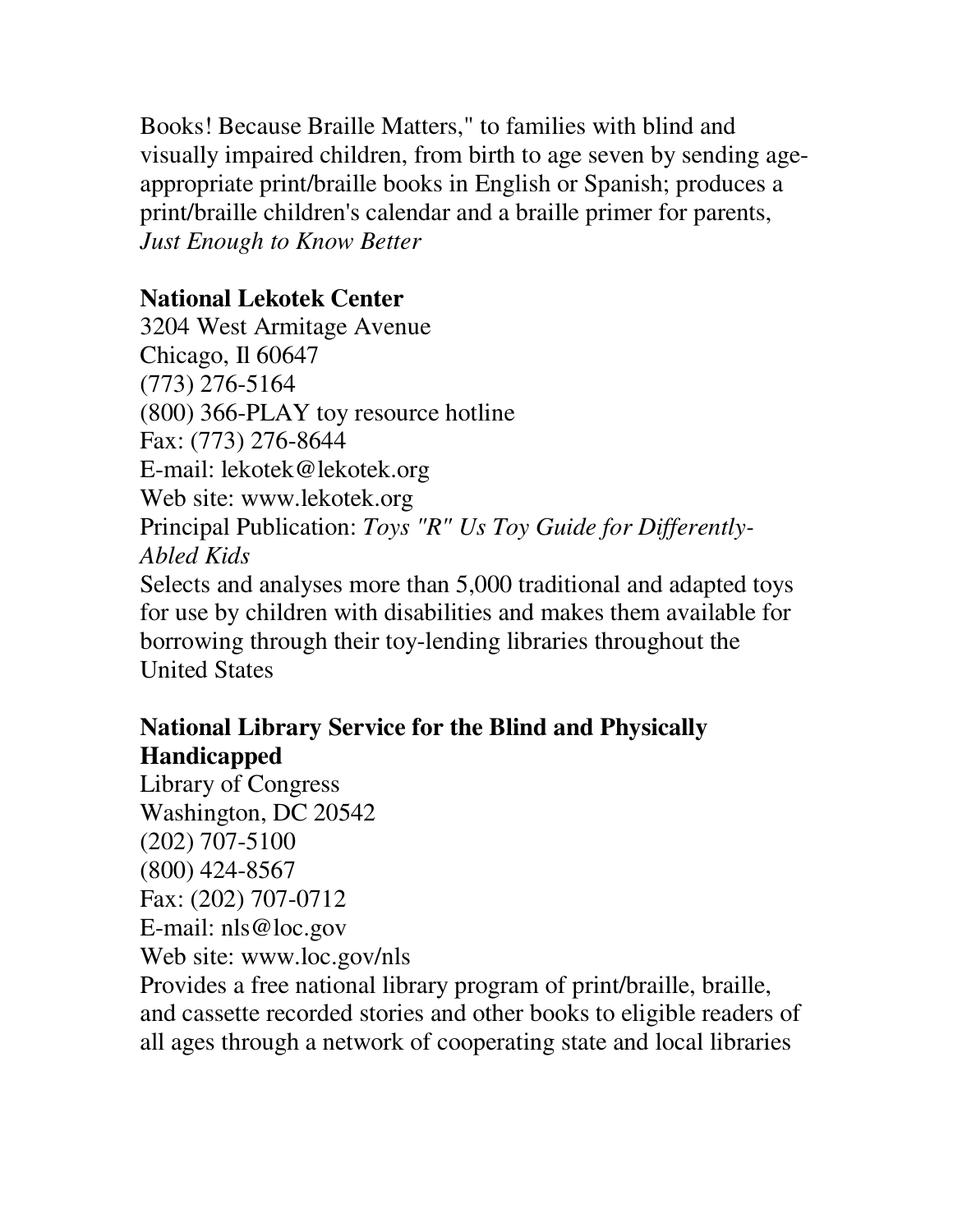#### **Pro-ed**

8700 Shoal Creek Blvd. Austin, TX 78757 (512) 451-3246 (800) 897-3202 Fax: (800) 397-7633 E-mail: info@proedinc.com Web site: www.proedinc.com Their focus is primarily special education. One title is: *Can't Your Child See: A Guide for Parents of Visually Impaired Children*. The cost is \$28.00 plus shipping/handling.

### **Recording for the Blind and Dyslexic**

20 Roszel Rd. Princeton, NJ 08540 (800) 803-7201 E-mail: custserv@rfbd.org Web site: www.rfbd.org Provides recorded and computerized textbooks and other educational resources

### **Seedlings: Braille Books for Children**

P.O. Box 51924 Livonia, MI 48151-5924 (734) 427-8552 voice and fax (800) 777-8552 E-mail: info@seedlings.org Web site: www.seedlings.org Sells print/braille, braille, and picture books for infants and young children (including the Touch and Feel series); yearly catalog available upon request

**STAR: Statewide Technology Access and Response** P.O. Box 20752 Montgomery, AL 36120-0752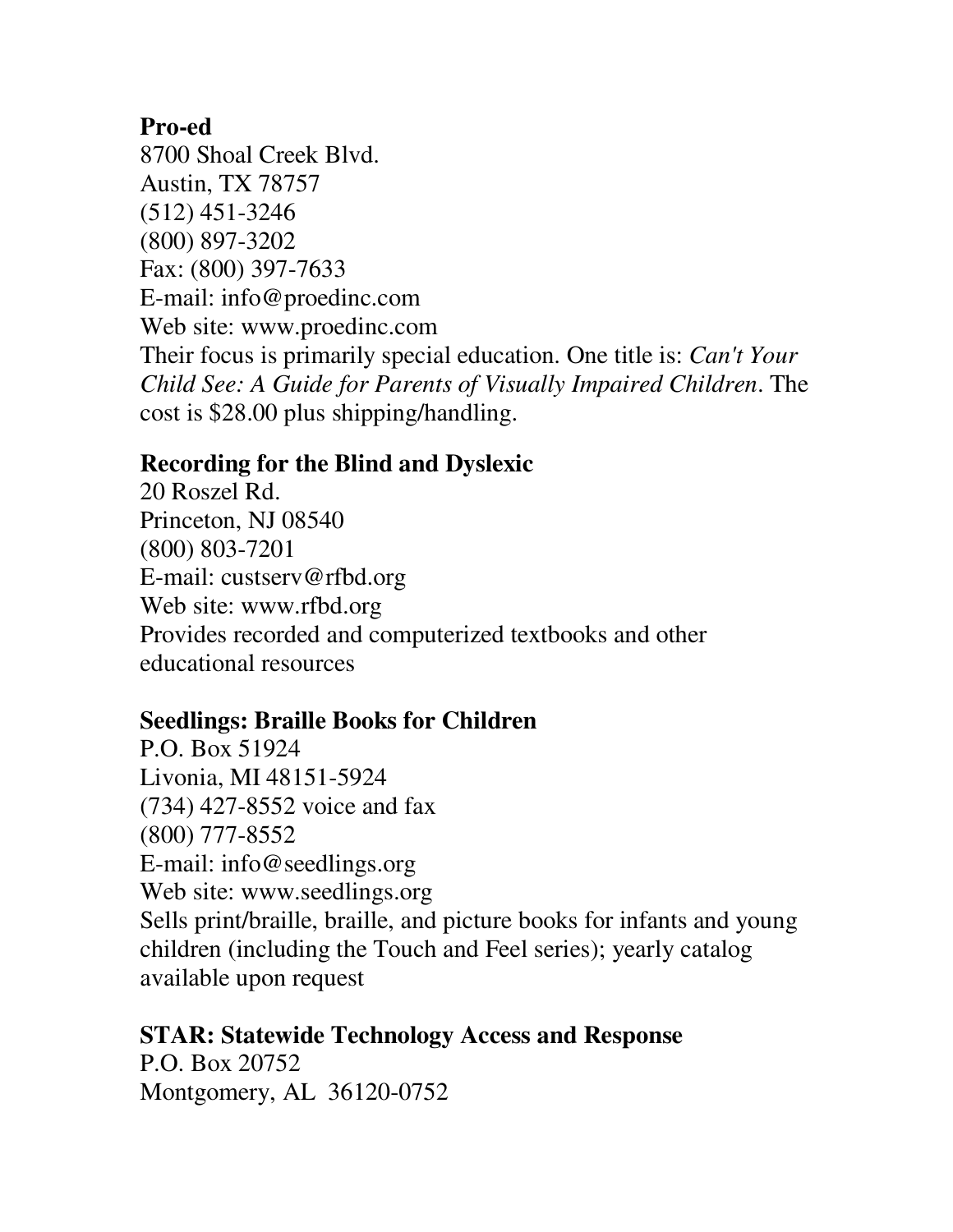(334) 613-3480 (800) 782-7656 Offers training and funding information for assistive technology and holds presentations and workshops about assistive technology throughout Alabama

### **Talking Tapes/Textbooks on Tapes**

16 Sunnen Drive, Suite 162 St. Louis, MO 63143-3800 (877) 926-0500 Fax: 314-646-0555 E-mail: Info@talkingtapes.org or Orders@talkingtapes.org Web site: www.talkingtapes.org Provides textbooks, novels, and other materials on cassette tapes to those who have difficulty reading due to physical, cognitive, visual or learning disabilities

#### **Thorndike Press**

295 Kennedy Memorial Drive Waterville, ME 04901 (800) 223-1233, ext. 4 Web site: www.gale.com/thorndike Source for the largest selection of award-winning, bestselling, popular and classic fiction and nonfiction titles in Large Print, with Large Print titles from yesterday's and today's popular and bestselling authors; publishes more New York Times bestsellers than any other Large Print publisher; catalogs are available upon request

## **Toy Industry Association**

1115 Broadway, Suite 400 New York, NY 10010 (212) 675-1141 Fax: (212) 633-1429 E-mail: info@toy-tia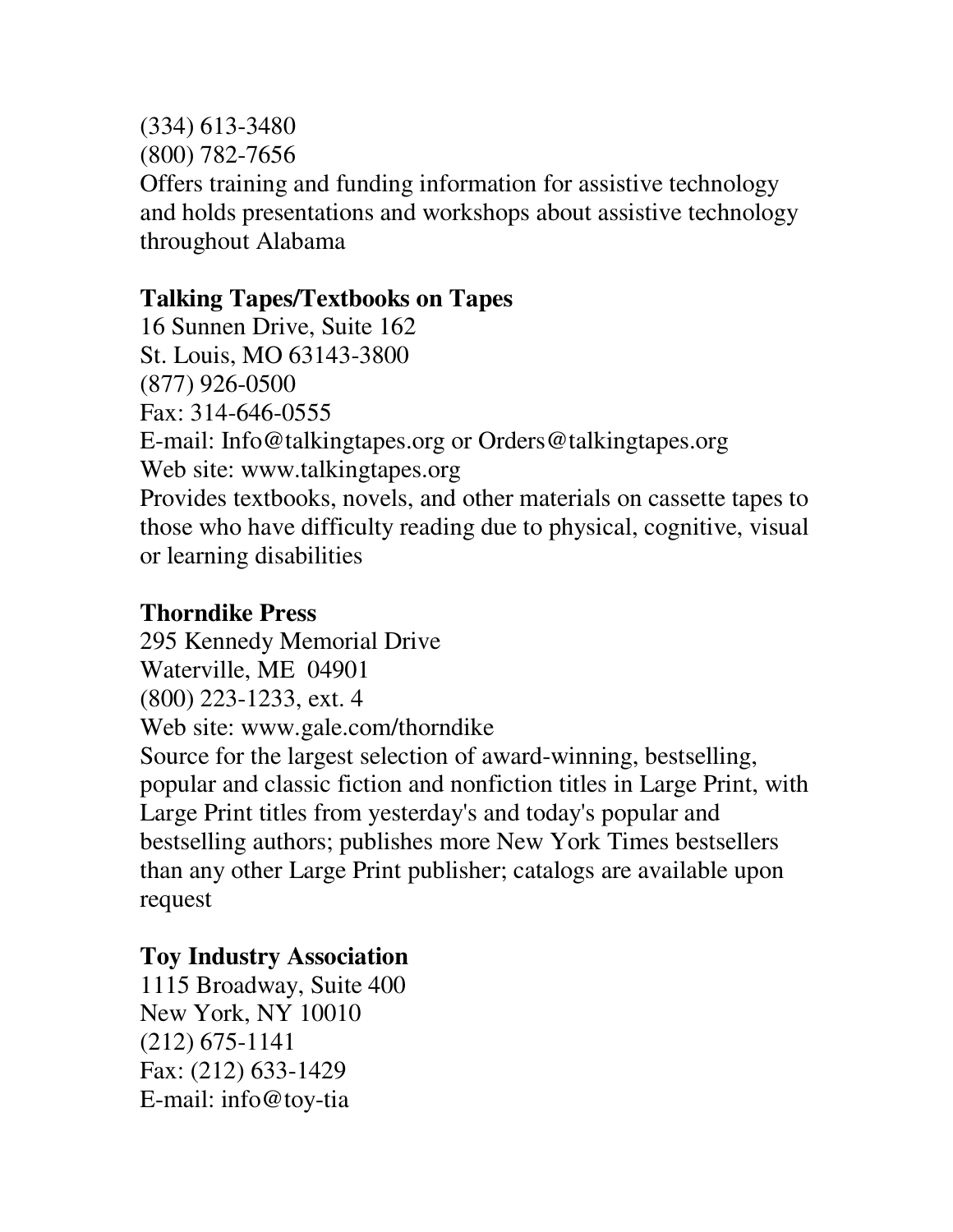#### Web site:www.toy-tia.org

Publishes: *Guide to Toys for Children Who Are Blind or Visually Impaired*; toys listed are commonly available; guide can be read on the website and you can order a print copy via the website or in print or cassette by sending them your address

## **Toys for the Handicapped**

4537 Gibsonia Road Gibsonia, PA 15044 (800) 467-6222 Fax: (724) 444-6411 E-mail: info@tfhusa.com Web site: www.tfhusa.com Products include construction blocks, touch and feel books, activity quilt, geometric shape activities, giant floor activity boards, tactile puzzles and sorting boards, Velcro dolls, multisensory toys, electrical organ and vibrating toys

## **Weston Woods**

143 Main Street Norwalk, CT 06851 (203) 845-0197 (800) 243-5020 Fax: (203) 845-0498

Web site: www.teacher.scholastic.com/products/westonwoods Has English-and Spanish-language stories in book-cassette or book- compact disc combinations for preschool and elementary school children; free curriculum guides included with each video purchased priced at \$12.95-\$89.95

# **Woodbine House**

6510 Bells Mill Rd. Bethesda, MD 20817 (301) 897-3570 (800) 843-7323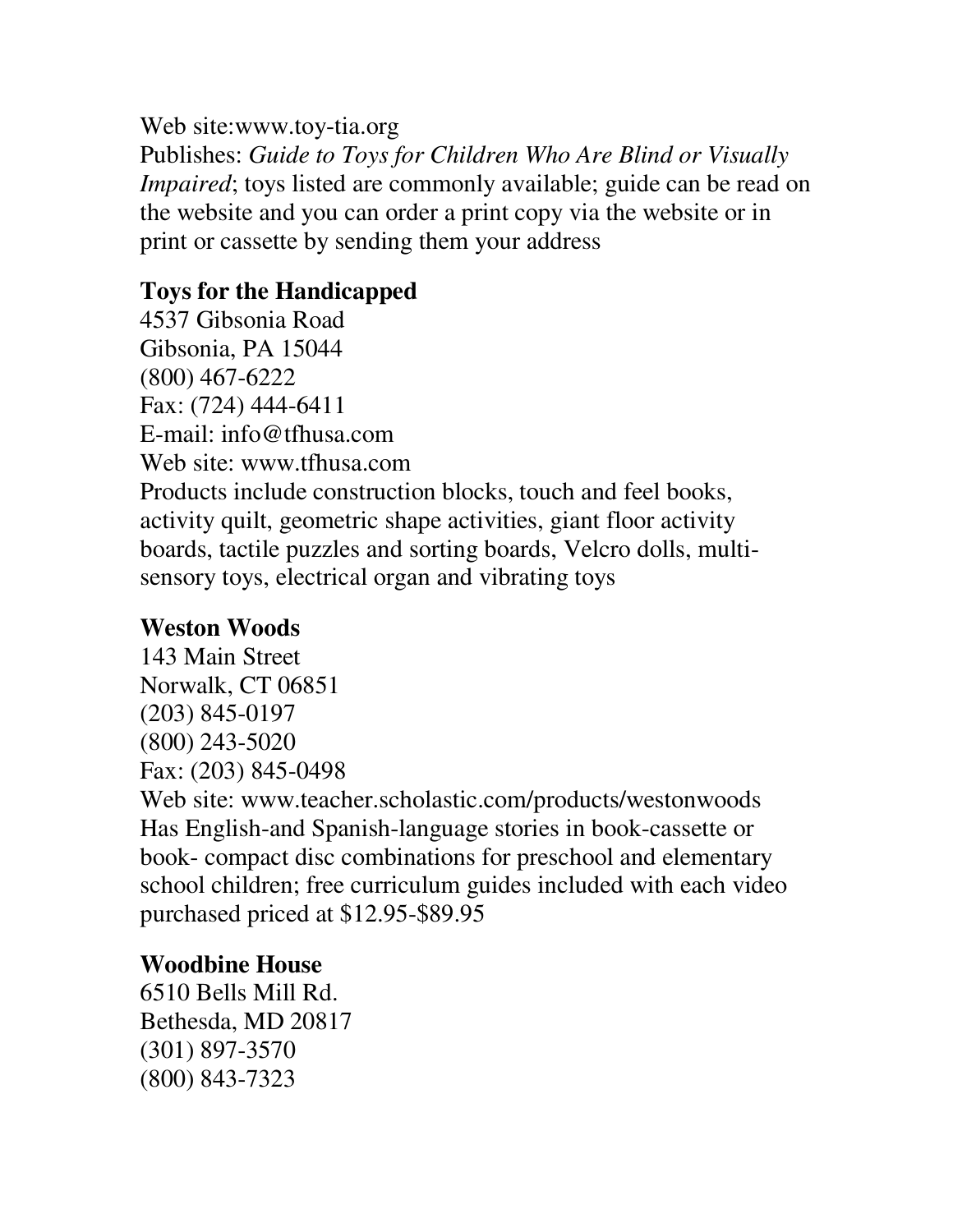Fax: (301) 897-5838 E-mail: info@woodbinehouse.com Web site: www.woodbinehouse.com Publishes: *Negotiating the Special Education Maze* which has information on state special education programs and *Children with Visual Impairments: A Parent's Guide.*

# **PROFESSIONAL AND ADVOCACY ORGANIZATIONS**

### **Alabama Association for Parents of Children with Visual Impairments**

Rachael Sanspree Alabama Institute for the Deaf and Blind 2629-B Eastern Blvd. Montgomery, AL 36117 AIDB Office phone- (334) 273-9200 (866) 975-0624 (within Alabama) Advocates for the educational needs and welfare of children who are blind or visually impaired

### **American Council of the Blind, Alabama Chapter**

David Trott, President 1018 East St. S. Talladega, Al. 35160 (256) 362-5649 E-mail: dart1018@charter.net Web site: www.acb-alabama.org Seeks the advancement of the social and economic interests of the blind and has local chapters throughout Alabama with more than 300 members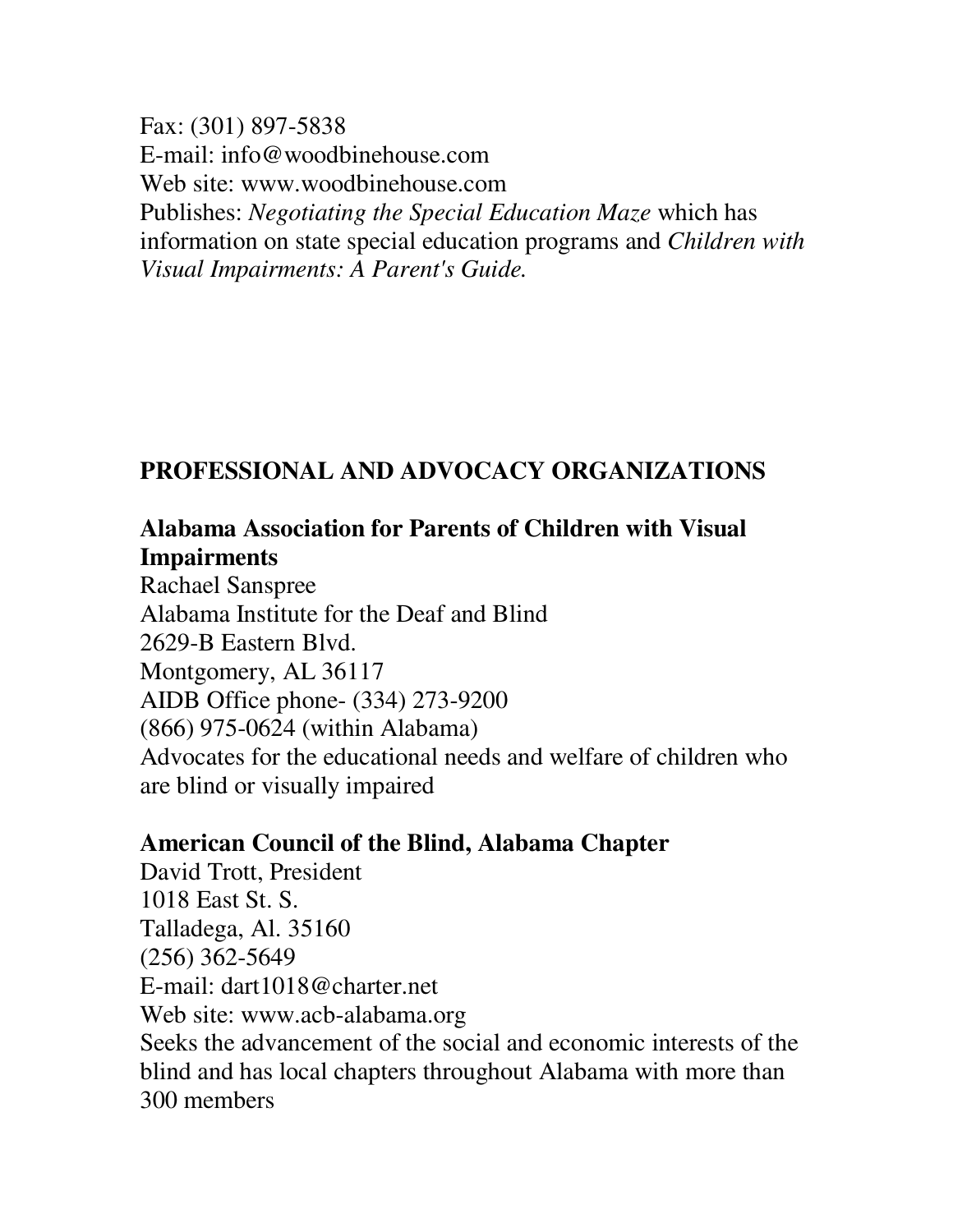#### **American Foundation for the Blind**

11 Penn Plaza, Suite 300 New York, NY 10001 (212) 502-7600 (800) 232-5463 Fax: (212) 502-7777 E-mail: afbino@afb.net Web site: www.afb.org Principal publication: *Journal of Visual Impairment and Blindness*, monthly; serves as a national clearinghouse for information on blindness and related topics; promotes the development of educational, rehabilitation, and social welfare services for blind and visually impaired children and adults

### **American Foundation for the Blind**

National Literacy Center 100 Peachtree Street, Suite 620 Atlanta, GA 30303 (404) 525-2304 Fax: (404) 525-659-6957 E-mail: literacy@afb.net Web site: www.afb.org

Develops and promotes a wide variety of initiatives to improve literacy among people who are blind or who have low vision; provides up-to-date resources and workshops for professionals who work with blind and visually impaired children, their parents, and other family members; one resource in particular, Connecting the Dots, includes material and fact sheets on promoting braille literacy for children with visual impairments

### **American Macular Degeneration Foundation**

P.O. Box 515 Northhampton, MA 01061-0515 (413) 268-7660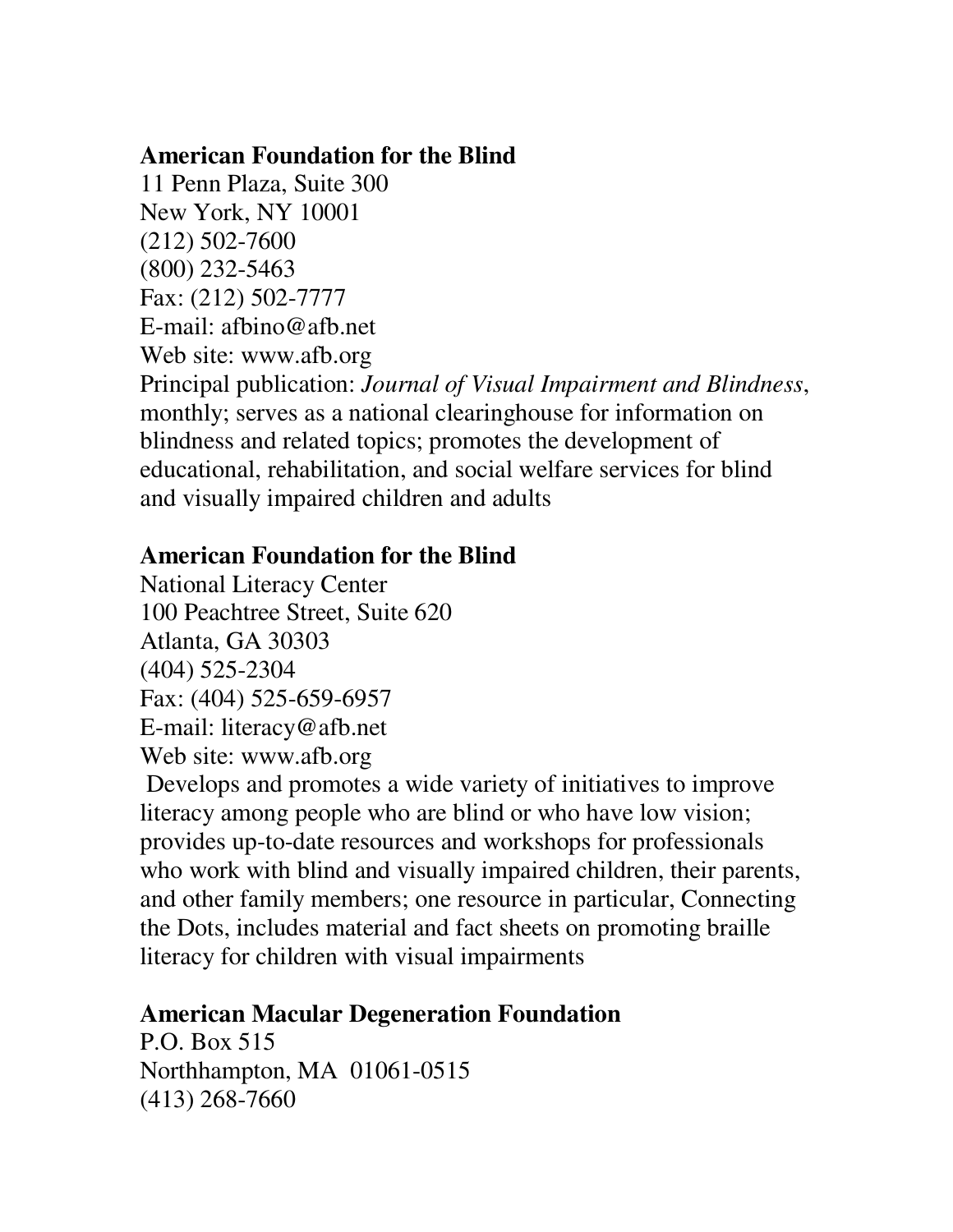(888) 622-8527 E-mail: amdf@macular.org Web site: www.macular.org Committed to the prevention and cure of macular degeneration and offers hope and support to those afflicted and their families; a major voice in establishing the national research agenda for macular degeneration through promoting an alliance among the scientific community, government, and victims of the disease and their families to ensure the prevention and cure of the disease

### **American Printing House for the Blind Educational and Advisory Services Department**

P.O. Box 6085 Louisville, KY 40206-0085 (502) 895-2405 (800) 223-1839 Fax: (502) 899-2274 E-mail: info@aph.org Web site: www.aph.org Provides services to families through the project Babies Count: National Registry for Children with Visual Impairment from Birth to Three Years; sponsors a series of workshops and training classes for parents and educators that focus on curriculum areas and topics vital to the education of blind and visually impaired children; produces educational material, including activity sheets, books, and games for parents and preschool through high school-age children; provides Family Life, a catalog of products and services for families with visually impaired children of all ages, free upon request

## **Association for the Education & Rehabilitation of the Blind & Visually Impaired (AER)**

1703 North Beauregard Street, Suite 440 Alexandria, VA 22304 (703) 823-9690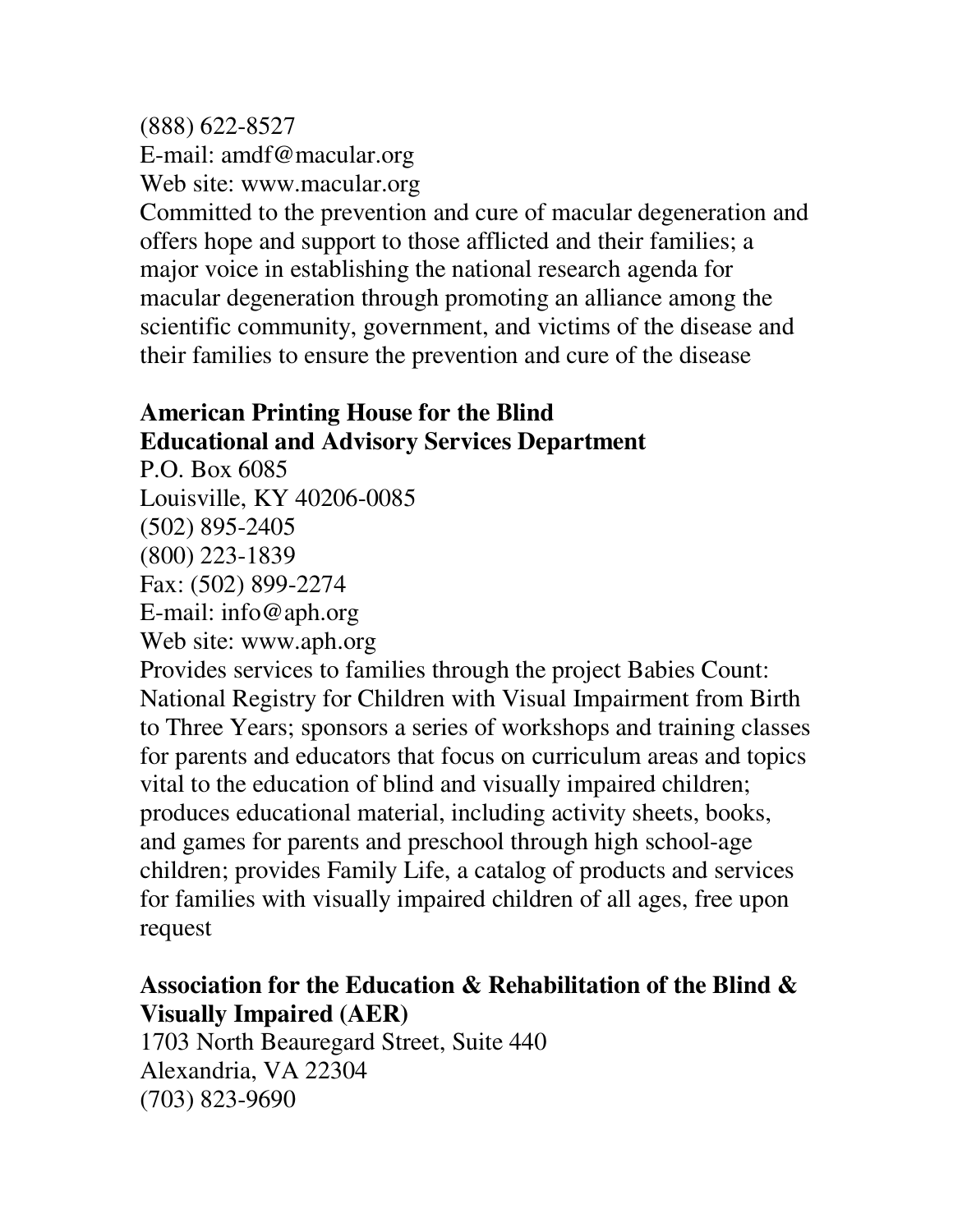(877) 492-2708 E-mail: aer@aerbvi.org Web site: www.aervbi.org Renders support and assistance to professionals in all phases of education and rehabilitation of blind and visually impaired children and adults

### **Blind Children's Center**

4120 Marathon Street Los Angeles, CA 90029-3584 (323) 664-2153 (800) 222-3566 Fax: (323) 665-3828 Web site: www.blindcntr.org Provides education, therapy, and support to parents and families of children with visual impairments and with multiple handicaps including blindness; works with children from infancy to age five in a classroom setting and prepares them for mainstreaming in elementary grades; publishes educational books and videos for parents and professionals

## **Council for Exceptional Children (CEC)**

1110 North Glebe Road, Suite 300 Arlington, VA 22201-5704 (703) 620-3660 (888) 232-7733 Fax: (703) 264-9494 E-mail: service@cec.sped.org Web site: www.cec.sped.org Principal publications: *Exceptional Children and Teaching Exceptional Children*; improves educational outcomes for individuals with disabilities; advocates for governmental policies, sets professional standards, and provides professional development training; offers print and non-print publications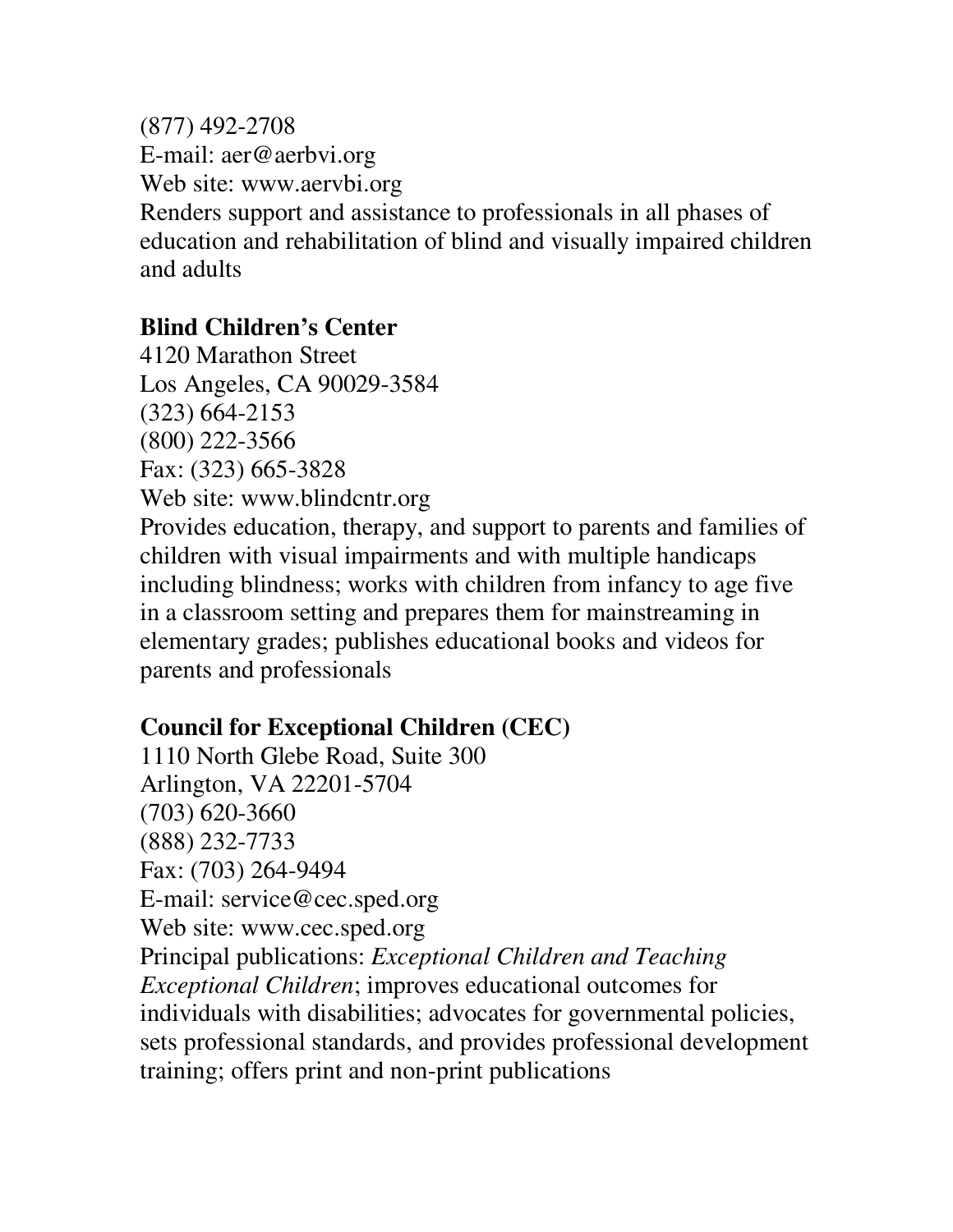## **Council of Families with Visual Impairment c/o American Council of the Blind**

1155 15th Street, NW, Suite 1004 Washington, DC 20005 (202) 467-5081 Fax: (202) 467-5085 E-mail: info@acb.org Web site: www.acb.org Provides support and information for parents of blind and visually impaired children, holds an annual conference and publishes a newsletter

## **DB-LINK**

## **National Information Clearinghouse on Children Who Are Deaf-Blind**

Teaching Research Western Oregon University 345 North Monmouth Avenue Monmouth, OR 97361 (800) 438-9376 E-mail: dblink@tr.wou.edu Web site: www.tr.wou.edu/dblink Federally funded projects that provide assistance and training opportunities to families, teachers, other professionals, and agencies involved with deaf- blind children (birth to age twentytwo); most states have a deaf-blind project; services vary from state to state but include identification of children who are deafblind, workshops and other types of training events, consultations, online courses, newsletters, opportunities for parent- to-parent contact, and family retreats

# **Disability Rights Education and Defense Fund, Inc. (DREDF)** Main Office

2212 Sixth Street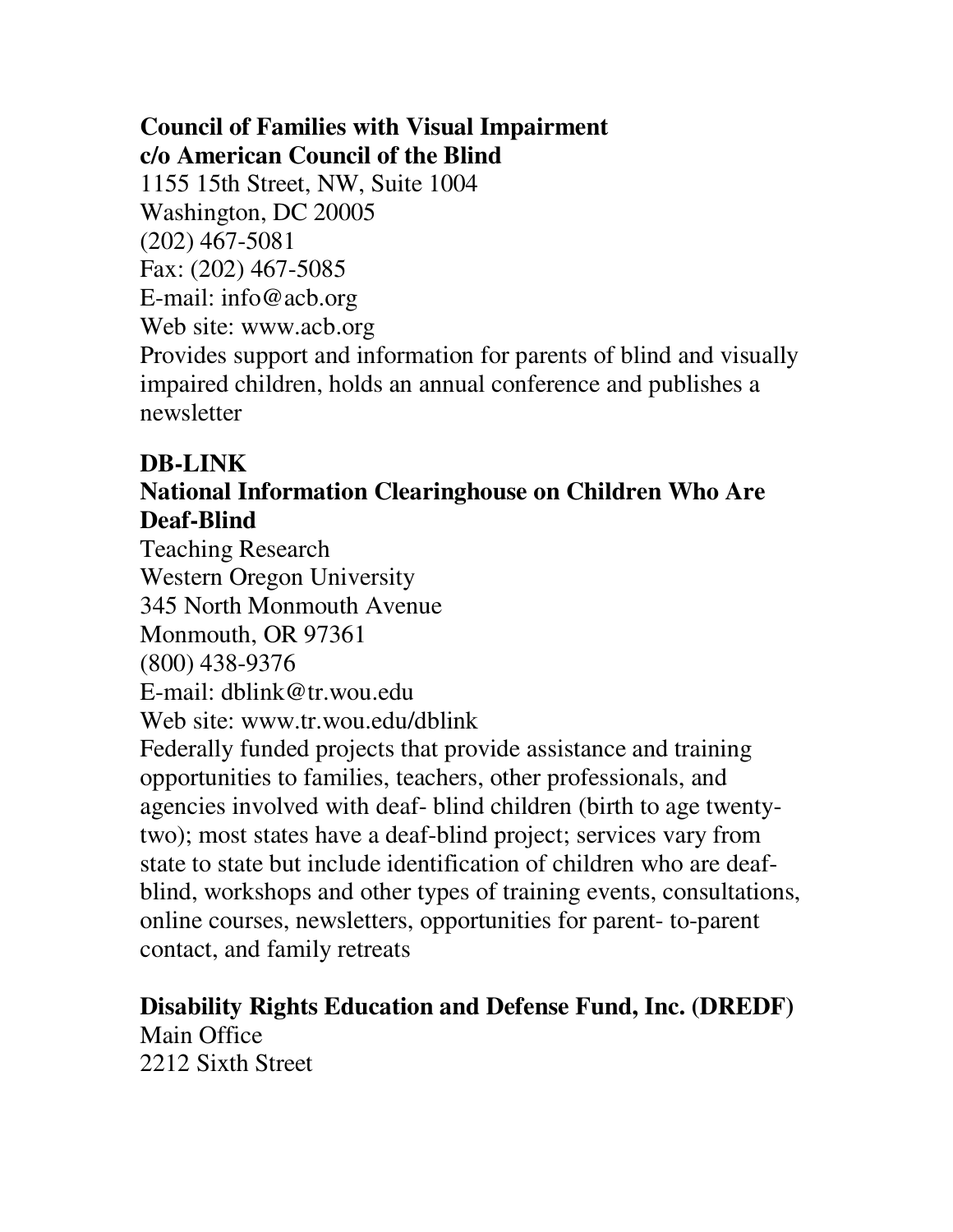Berkeley, CA 94710 (510) 644-2555 voice (510) 841-8645 fax E-mail: dredf@dredf.org Web site: www.dredf.org/ Principal publication: *DREDF News* Acts as a national law and policy center dedicated to protecting and advancing the civil rights of people with disabilities through legislation, litigation, advocacy, and technical assistance; educates and trains attorneys, advocates, persons with disabilities, and parents of children with disabilities

## **Lighthouse International Child Development Center**

111 East 59th Street New York, NY 10022-1202 (212) 821-9200 (800) 829-0500 Fax: (212) 821-9705 E-mail: infor@lighthouse.org Web site: www.lighthouse.org/cdc/index Principal publication: *EnVision*, 2/year Provides training for parents of children with visual impairments and the professionals working with them; works with schools, day care centers, and health and human services organizations to facilitate early identification of visual problems in children and to design strategies that enhance development; conducts empirical studies in fields of child development, family systems, and education as they relate to vision loss

## **March of Dimes**

1275 Mamaroneck Avenue White Plains, NY 10605 (888) 663-4637 Fax: (914) 997-4537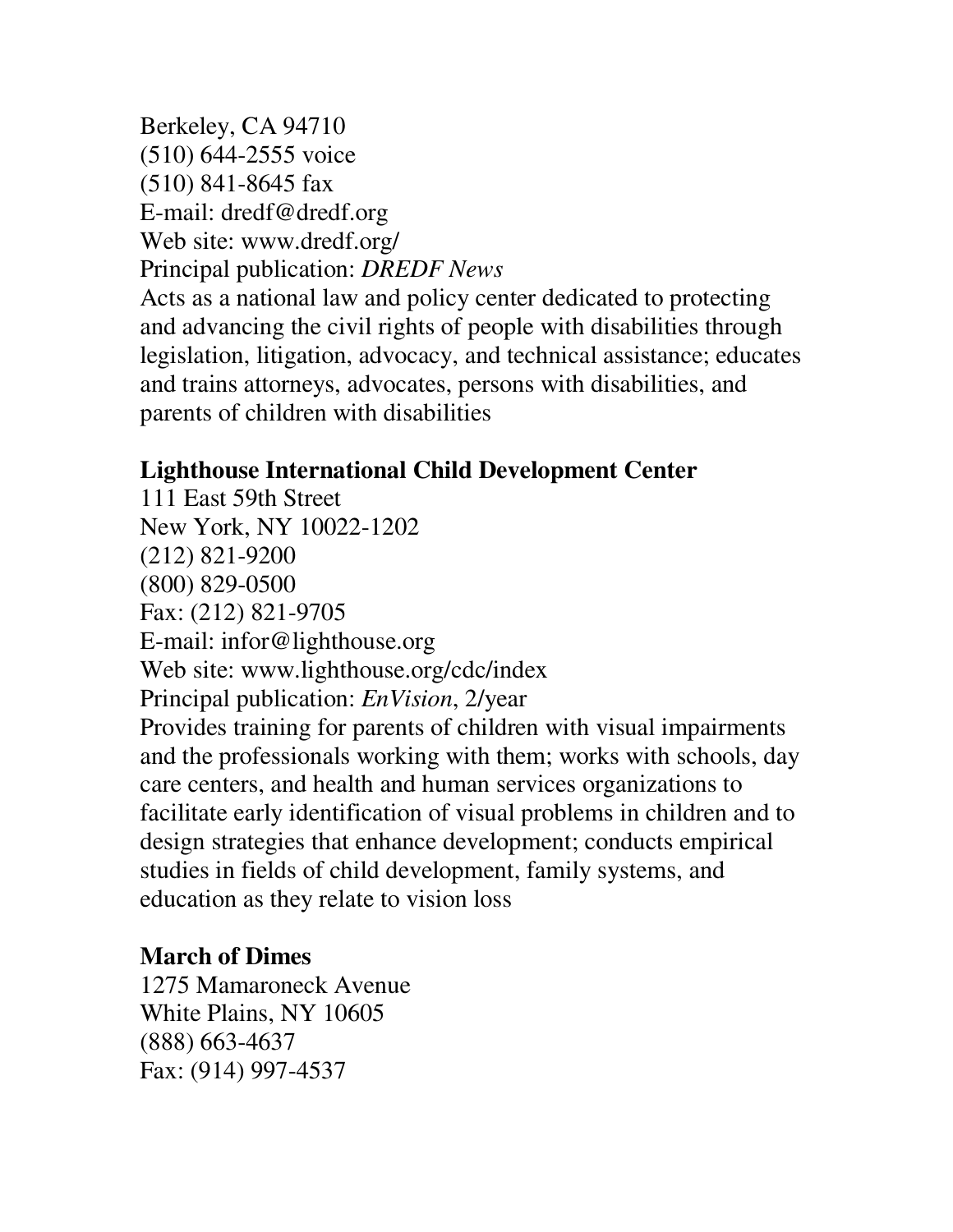E-mail: askus@marchofdimes.com Web site: www.marchofdimes.com Principal publication: *Mama Magazine* Maintains the Pregnancy and Newborn Health Education Center for confidential answers to questions about pregnancy, newborn screening, and related topics; offers free brochures

## **National Association for Parents of Children with Visual Impairments(NAPVI)**

P.O. Box 317 Watertown, MA 02471-0317 (617) 972-7441 (800) 562-6265 Fax: (617) 972-7444 E-mail: napvi@perkins.org Web site: www.spedex.com/napvi Principal publication: *Awareness*, quarterly Membership organization that provides a national support and information network and a referral service for parents and families of children with visual impairment; advocates for the educational needs and welfare of children who are blind or visually impaired; initiates outreach programs

## **National Dissemination Center for Children with Disabilities (NICHCY)**

P.O. Box 1492 Washington, DC 20013 (800) 695-0285 Fax: (202) 884-8441 E-mail: nichcy@aed.org Web site: www.nichcy.org

Formerly National Information Center for Children and Youth with Disabilities (NICHCY); serves as a national information center on disabilities and disability related issues, with a special focus on children and youth (birth to age twenty-two); serves as a central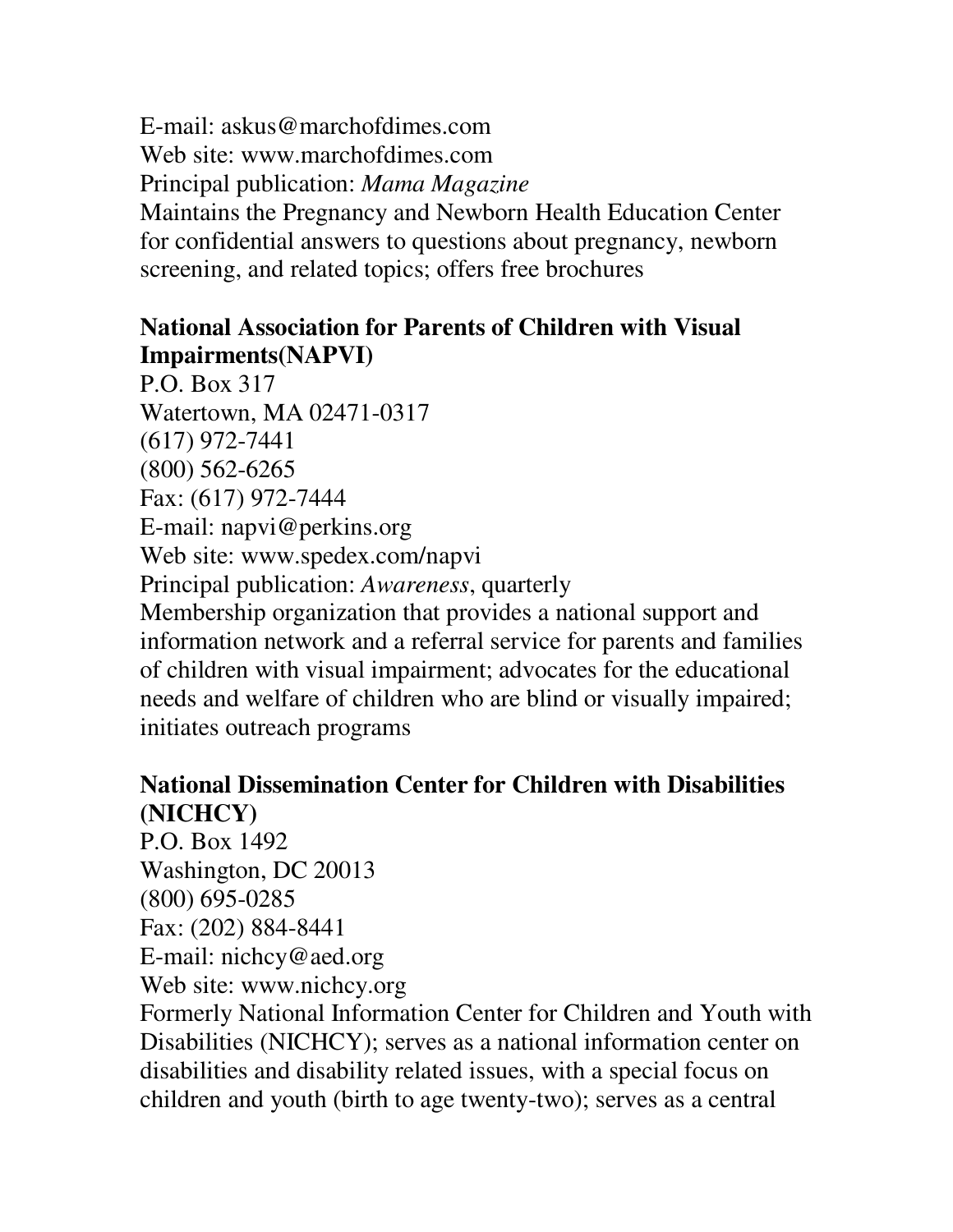source of information on special education laws such as the Individuals with Disabilities Education Act (IDEA) and the No Child Left Behind Act; produces state resource sheets, disability fact sheets, pamphlets on IDEA, and Individualized Education Plans (IEP)

## **National Eye Institute Information Center**

NEI, NIH Building 31, Room 6A32 31 Center Drive Bethesda, MD 20892 (301) 496-5248 Publication Distribution Center: (800) 869-2020 E-mail: 2020@nei.nih.gov Web site: www.nei.nih.gov Collects and distributes information on prevention, detection, and treatment of eye disorders

## **National Family Association for Deaf-Blind**

111 Middle Neck Rd. Sands Point, NY 11050 (516) 944-8900 (800) 255-0411 Fax: (516) 944-7302 E-mail: NFADB@aol.com Web site: www.NFADB.org National organization which advocates for persons who are deafblind, and encourages founding and strengthening of family organizations in each state dedicated to assisting families of persons who are deaf-blind

## **National Federation of the Blind**

1800 Johnson Street Baltimore, MD 21230 (410) 659-9314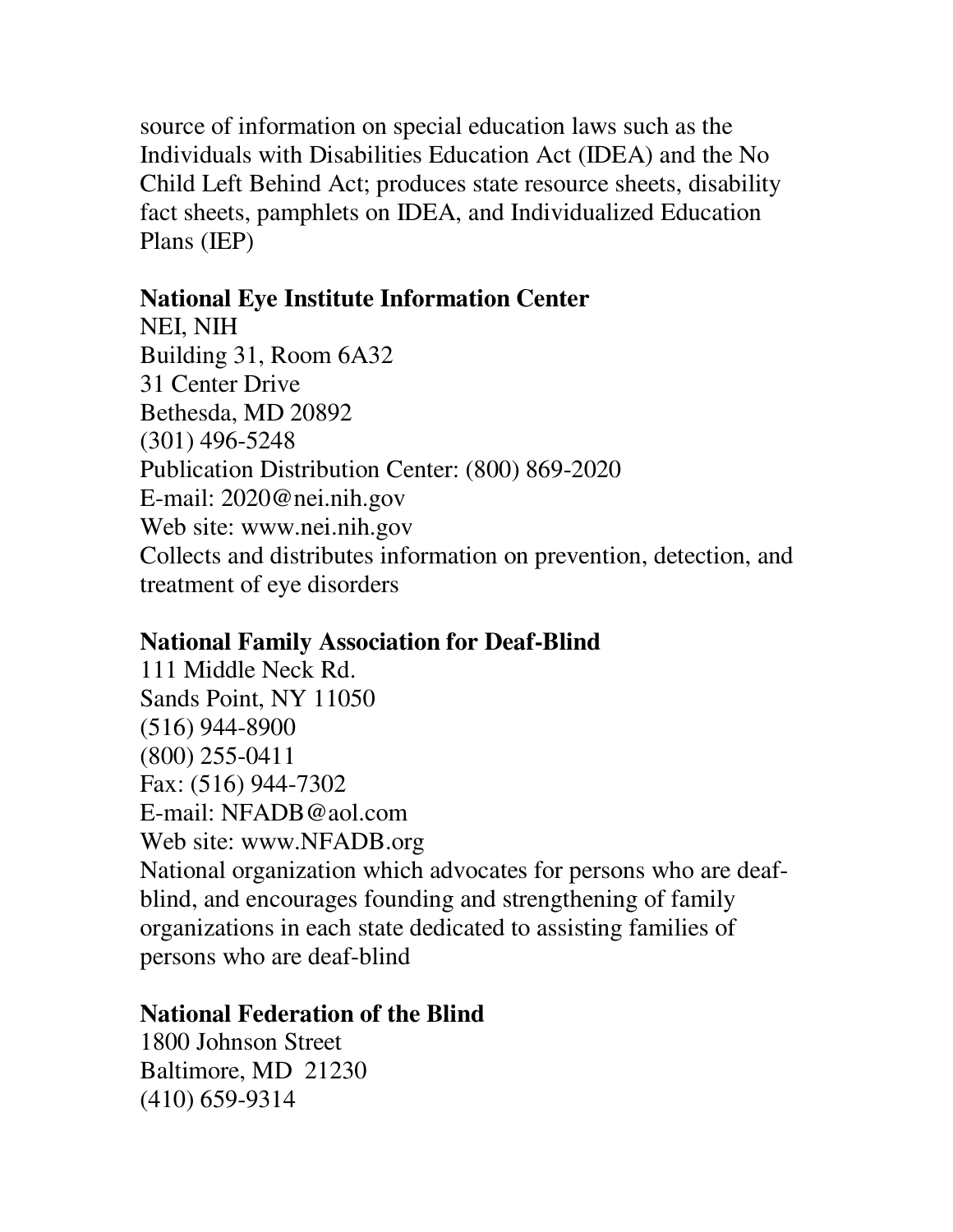Fax: (410) 685-5653 E-mail: nfb@nfb.org Web site: www.nfb.org Main purpose is to help blind persons achieve self-confidence and self-respect and to act as a vehicle for collective self-expression by the blind

#### **National Federation of the Blind of Alabama**

Michael Jones, President 340 Shelton Mill Road Auburn, Alabama 36830-2708 (334) 501-2001 E-mail: blindmike@pop.mindspring.com Web site: http://www.nfbofalabama.org/

#### **The National Organization for Albinism and Hypopigmentation**

PO Box 959 East Hampstead, NH 03826-0959 (603) 887-2310 (800) 473-2310 Fax: (800) 648-23310 E-mail: info@albinism.org Web site: www.albinism.org Volunteer group for persons with Albinism and their families; works on self-help and promotes research and education, not diagnosis, treatment or genetic counseling

## **National Organization of Parents of Blind Children National Federation of the Blind**

1800 Johnson Street Baltimore, MD 21230 (410) 659-9314 E-mail: nfb@nfb.org Web site: www.nfb.org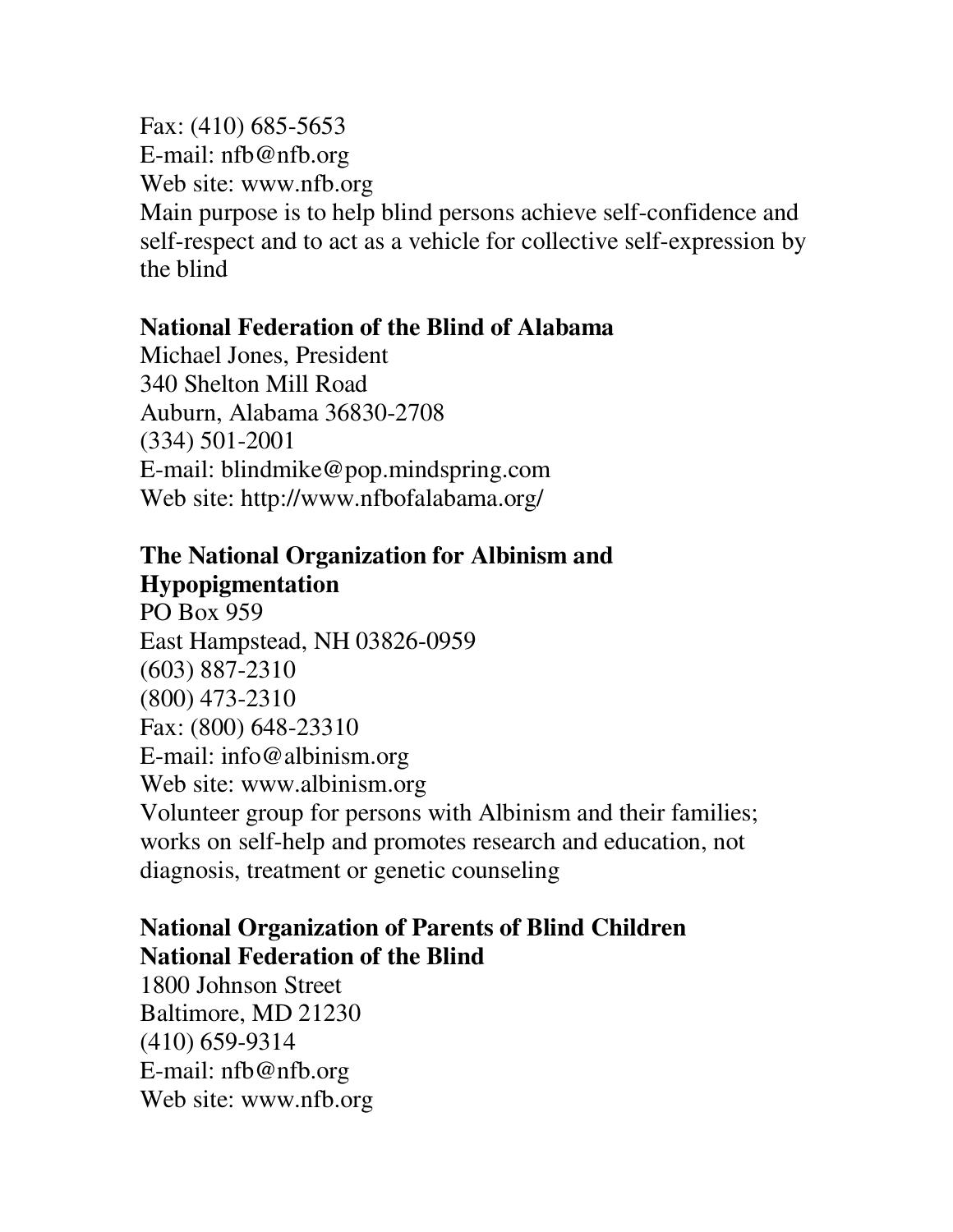Principal publications: *Braille Monitor*, monthly and *Future Reflections*, quarterly Serves as a forum where parents can share experiences and offers guidance in rearing children with visual impairments; promotes opportunity and equality for blind children at home and in society

## **Prevent Blindness America**

National Office 500 East Remington Road Schaumburg, IL 60173-4557 (847) 843-2020 (800) 331-2020 E-mail: info@preventblindness.org Web site: www.preventblindness.org Has informational brochures on eye conditions and conducts public and professional education programs on prevention of blindness

### **ROPARD: Association for Retinopathy of Prematurity and Related Retinal Diseases**

P.O. Box 250425 Franklin, Michigan 48025 (800) 788-2020 E-mail: ropard@yahoo.com Web site: www.ropard.org Fund clinically relevant basic science and clinical research to eliminate retinopathy of prematurity, and innovative work leading directly to the development of new low vision devices and teaching techniques for children; included on their website is a very thorough list of household items that can be stimulative toys

#### **Social Security Administration**

(410) 965-3120 (800) 772-1213 Fax: (410) 965-3443 Web site: www.ssa.org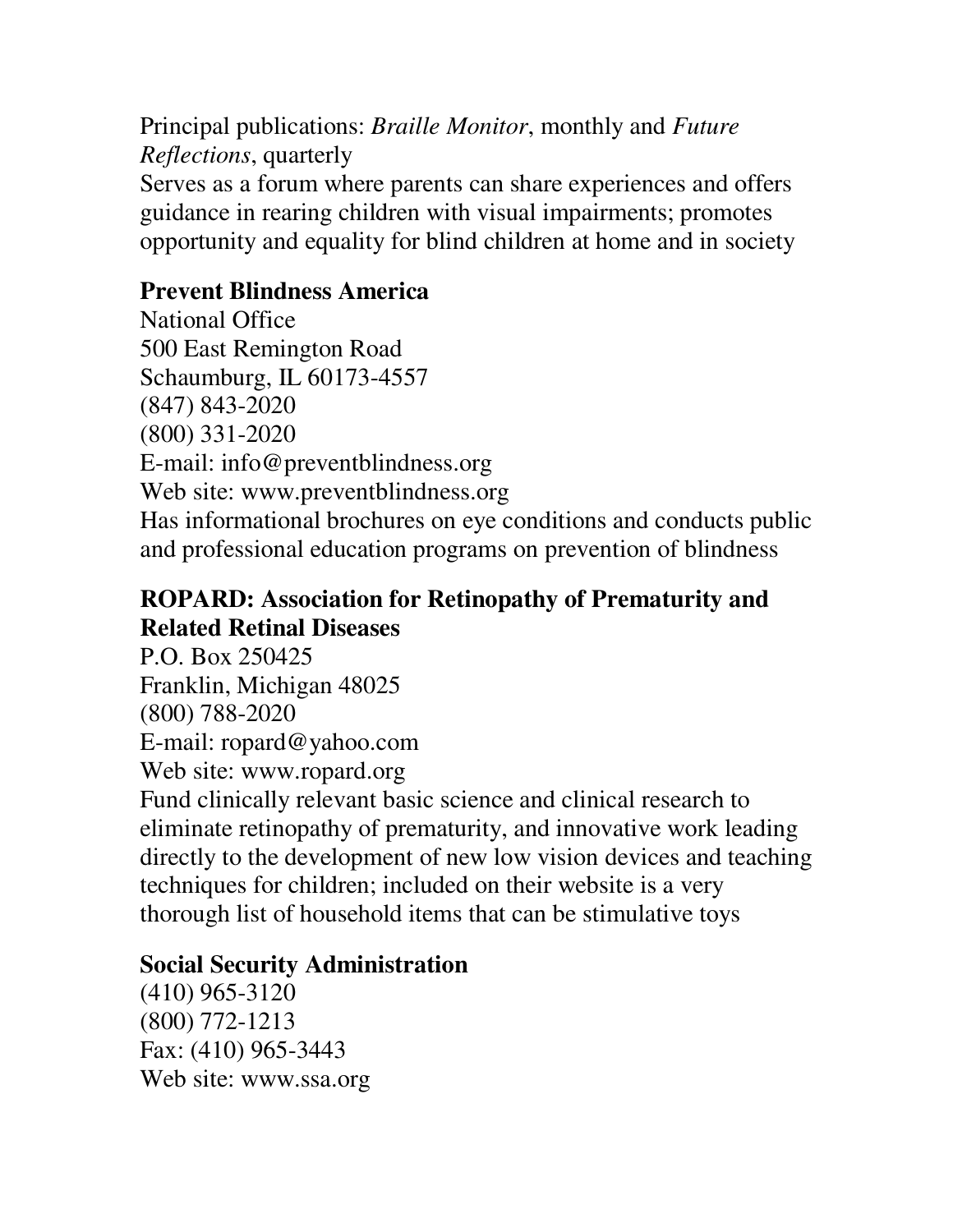Administers Supplemental Security Income for the blind, aged and disabled; has local and regional offices nationwide; consult your telephone directory for the office nearest you; materials needed in braille, call the 800 number above rather than your local number

## **Texas School for the Blind and Visually Impaired**

1100 West 45th Street Austin, TX 78756 (512) 454-8631 (800) 872-5273 Fax: (512) 206-9450 Web site: www.tsbvi.edu

Provides early childhood outreach programs and educational assessments of children with visual impairments and multiple disabilities statewide; offers advocacy information, training and support to parents, family counseling, psychological testing, consultation, and referrals; provides information on state and federal laws and programs, such as, supplemental security income (SSI); publishes instructional materials for use by parents and professionals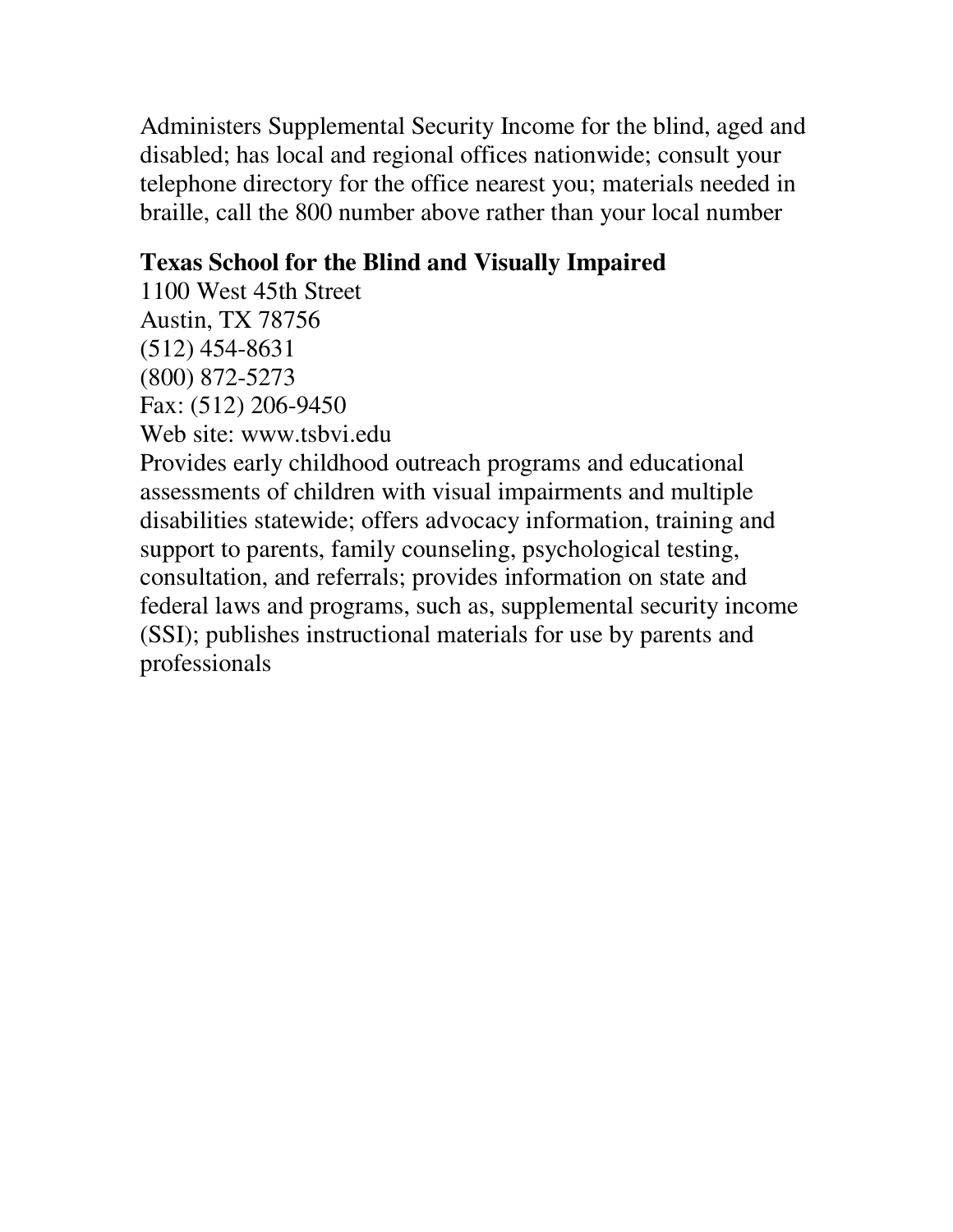## **RECREATION AND LEISURE ACTIVITY RESOURCES**

These organizations and companies provide products or services useful for blind and visually impaired persons seeking recreational opportunities. This list is not an endorsement or a complete listing of all such organizations.

#### **ACB Radio Amateurs**

4911 Old Canton Rd. 239 Jackson, MS 39211 (601) 432-6293 Fax: (601) 982-6746 E-mail: k5xu@concentric.net An organization of blind and sighted licensed radio amateurs who work together to make the hobby more accessible to people who are blind

#### **Access to Recreation**

8 Sandra Ct. Newbury Park, CA 91320 (800) 634-4351 E-mail: dkrebs@gte.net Web site: www.accesstr.com Has recreational aids for persons with mobility impairments; may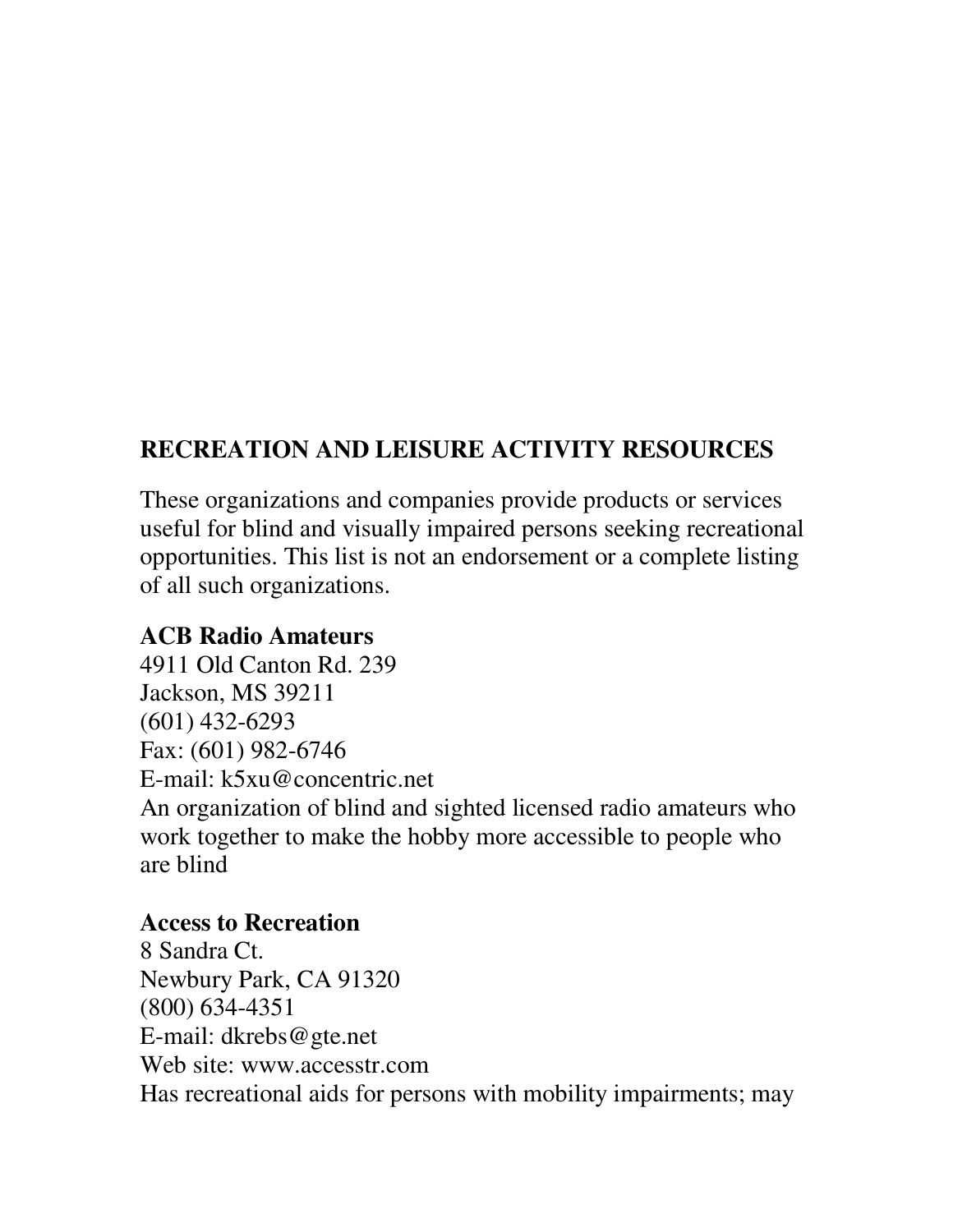be useful to blind or visually impaired persons who are also mobility impaired

#### **Adaptive Sports Association**

Box 1884 Durango, CO 81302 (970) 259-0374 E-mail: asa@frontier.net Web site: www.asadurango.com Has skiing and other outdoor programs

#### **American Blind Bowling Association**

315 N. Main St. Houston, PA 15342 (724) 745-5986 Web site: www.americanblindbowlers.com Membership group of blind bowlers, over 2,000 in the U.S. and Canada; sells bowling rails, 12 foot length available plus 3 foot extensions available

## **American Blind Skiing Foundation**

227 E. North Ave. Elmhurst, Illinois 60126 E-mail: ABSF@bigfoot.com Web site: www.absf.org Committed to serving visually impaired children & adults, giving them the opportunities and experiences that build confidence  $\&$ independence that can last a lifetime; offers alpine skiing, day and weekend trips

#### **Blind Outdoor Leisure Development (BOLD)**

P.O. Box M Aspen, CO 81612 (970) 923-0578 Fax: (970)923-7338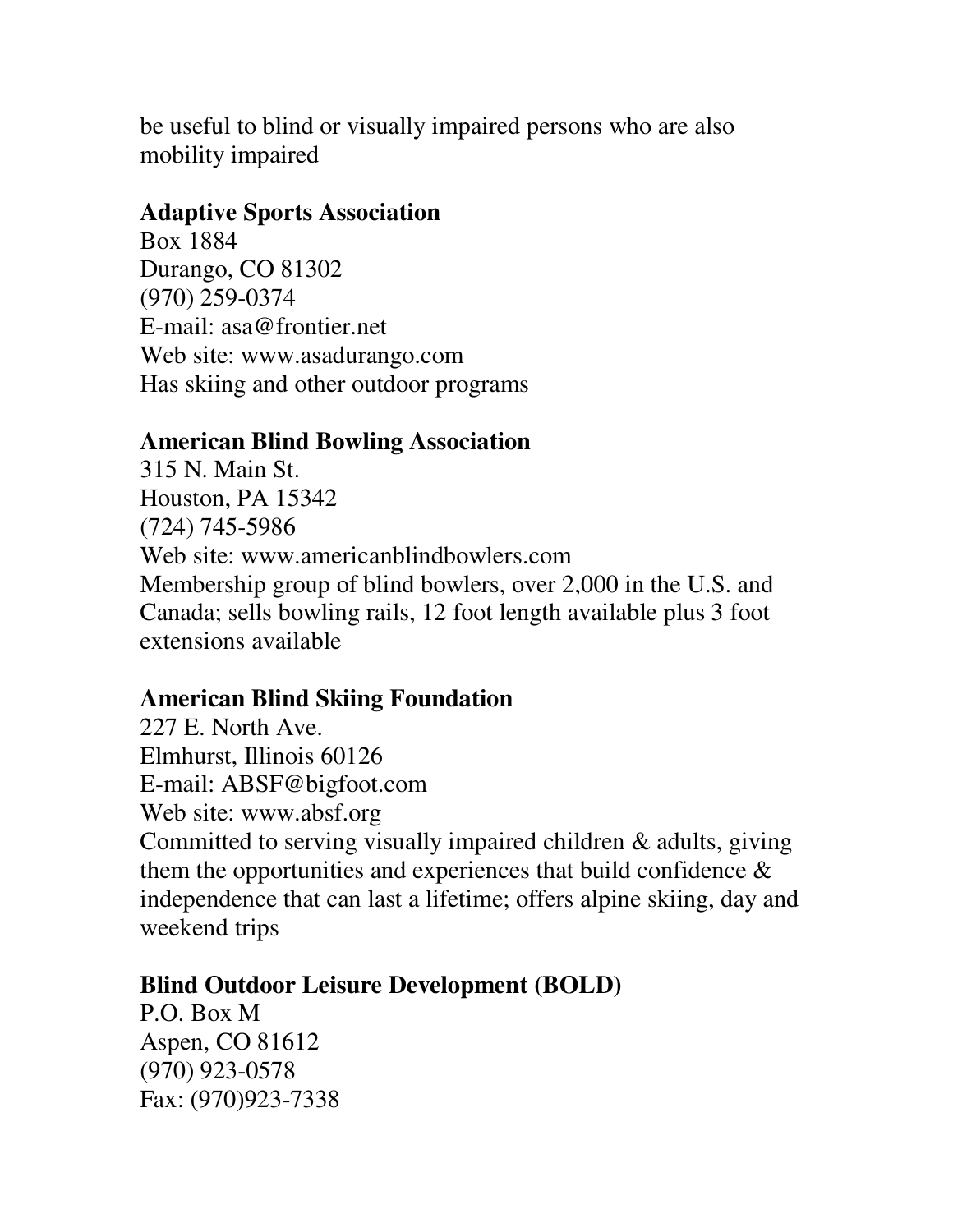E-mail: possibilities@challengeaspen.com Web site: www.challengeaspen.com Has skiing, snow mobiling, ice skating, and other outdoor activities, also many summer activities such as hiking, and rock climbing

## **Courage HANDI-HAM System**

3915 Golden Valley Rd. Golden Valley, MN 55422 (763) 520-0512 Fax: (763) 520-0577 E-mail: handiham@courage.org Web site: www.handiham.org An organization for visually impaired and/or physically disabled ham radio buffs; provides study material on tape and adaptive ham radio technology for sale and loan to program participants; has camps in California and in Minnesota annually

## **DVS Home Video**

P.O. Box 55742 Indianapolis, IN 46205 (317) 579-0439, order videos 24 hours a day (888) 818-1999, request a catalog in Braille or large print (800)333-1203, audio version of catalog or additional information Web site: www.access.wgbh.org

Sells a wide variety of home videos for people who are blind or have low vision; through an award winning technique, narrated descriptions of visual elements – actions, costumes, gestures and scene changes –are woven into the pauses of a program or film's soundtrack; videos are sold at suggested retail price and can be played on a regular VHS video player

## **Handicapped Scuba Association**

HSA International 1104 El Prado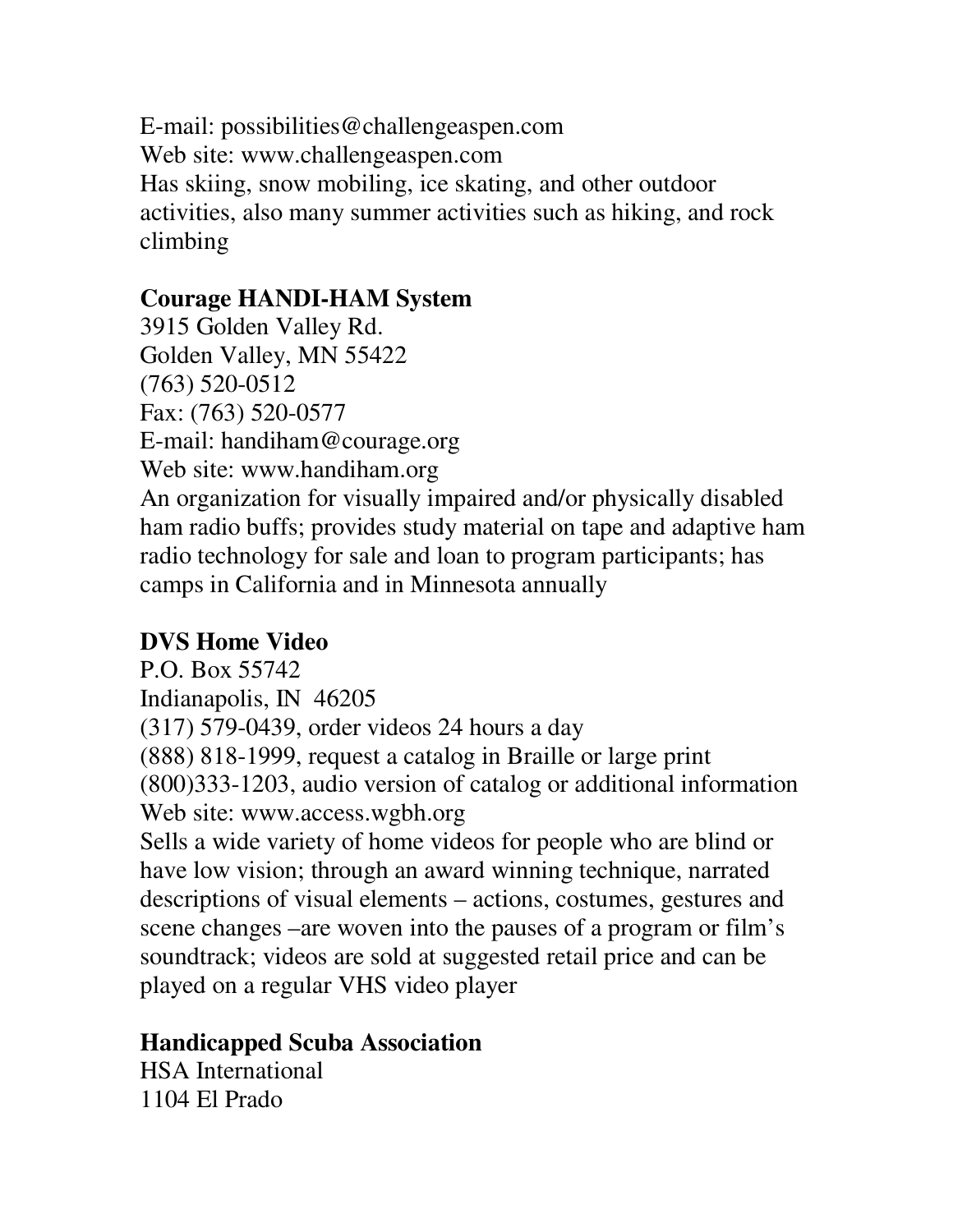San Clemente, CA 92672 Phone/Fax: (949) 498-6128 E-mail: hsa@hsascuba.com Web site: www.hsascuba.com Offers worldwide educational programs; operates as an independent diver training and certifying agency and each year plans, coordinates and conducts several dive vacations to exotic locations

#### **International Bicycle Tours**

Box 754 Essex, CT 06426 (860) 767-7005 Fax: (860) 767-3090 E-mail: bikeibt@worldnet.att.net Web site: www.gorp.com/intbike/ Has tandem and mixed tours in U.S. and Europe and custom tours

#### **Lakeshore Foundation**

4000 Ridgeway Drive Birmingham, AL 35209 (205) 313-7433 Fax: (205) 313-7475 Web site: www.lakeshore.org Develops and provides recreational programs for the blind and visually impaired including providing a training site and feeder program for the paraolympics

#### **National Beep Baseball Association**

5568 Boulder Crest St. Columbus, OH 43235 (614) 442-1444 Web site: www.nbba.org Assists, promotes, encourages and develops amateur beep baseball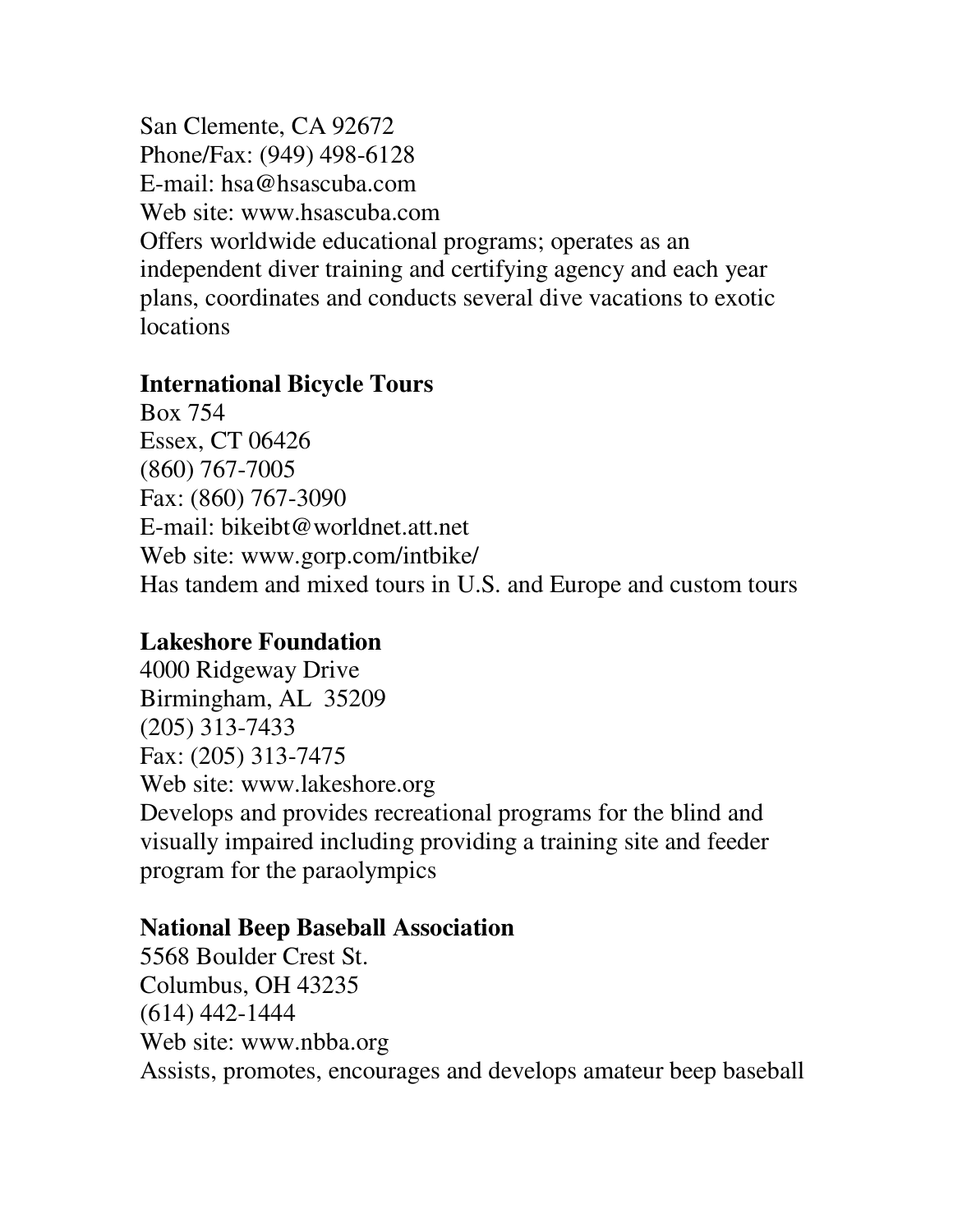programs throughout the United States of America and internationally

#### **National Camps for Blind Children (NCBC)**

4444 South 52nd Street Lincoln, NE 68516 (402) 488-0981 Fax: (402) 488-7582 E:-mail: info@christianrecord.org Web site: www.christianrecord.org NCBC is a part of Christian Record Services and has summer camps across the U.S. and Canada.

## **National Park Service Parks and Recreation**

U.S. Department of the Interior 18<sup>th</sup> and C Streets NW Washington, DC 20420 Web site: www.nps.gov Offers permits providing free lifetime admission to national parks, monuments, historic sites, recreational areas and national wildlife refuges

#### **National Sports Center for the Disabled**

Box 1290 Winter Park, CO 80482 (970) 726-1540 Fax: (970) 726-4112 E-mail: info@nscd.org Web site: nscd.org Offers rafting, sailing, therapeutic horseback riding, mountain biking, adaptive cycling camping, hiking, in-line skating, rock climbing, baseball camps and more

**Ski for Light** 1455 W. Lake St.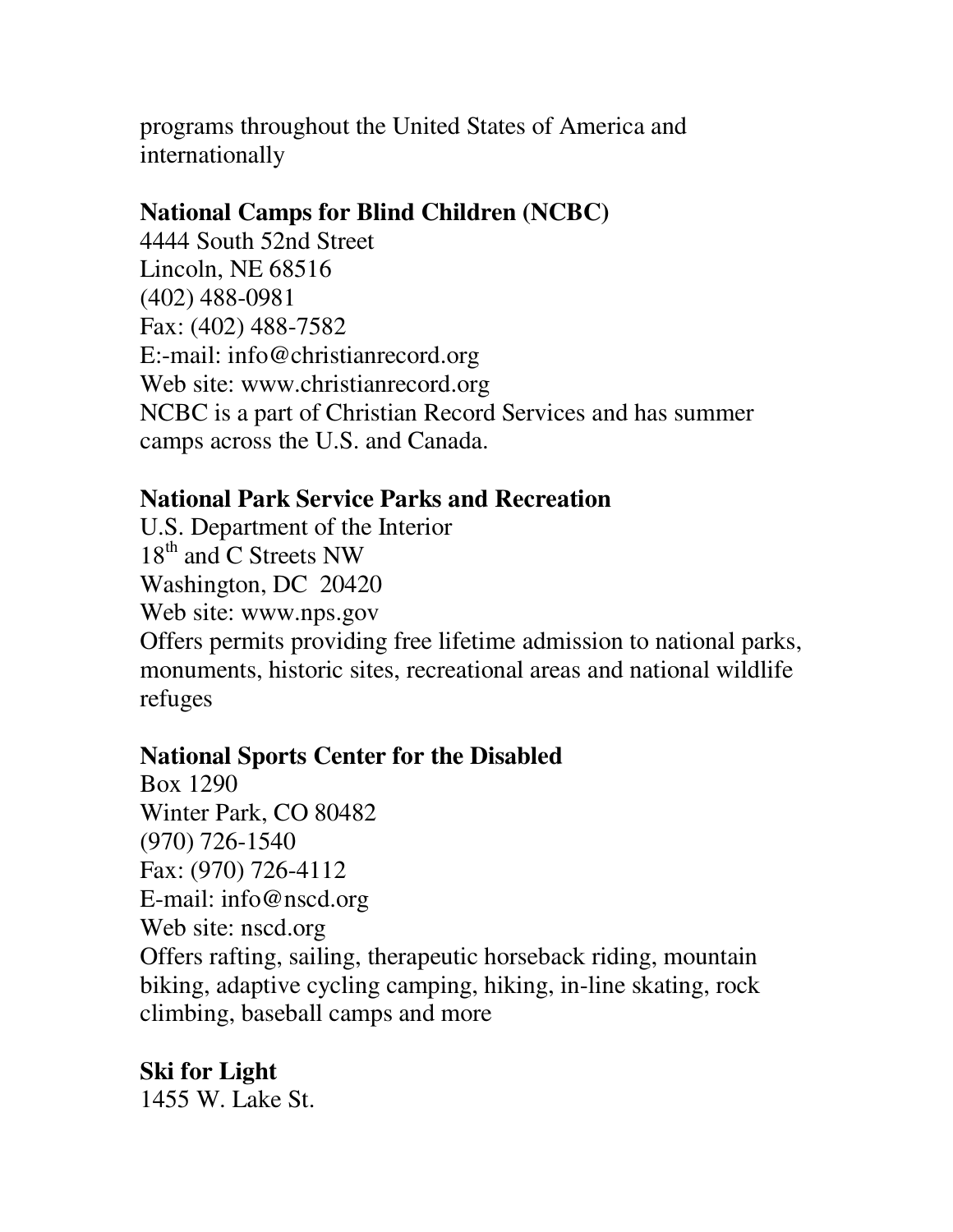Minneapolis, MN 55408 (612) 827-3232 E-mail: info@sfl.org Web site: www.sfl.org Cross-country skiing for blind, visually-impaired, and mobilityimpaired individuals and their guides

#### **Sportime**

One Sportime Way Atlanta, GA 30340 (800) 444-5700 Fax: (800) 845-1535 E-mail: customer.service@sportime.com Web site: www.sportime.com/adapted/products/ Sells a variety of sports supplies for persons with disabilities and a teacher's guide to help with inclusion

#### **United States Association for Blind Athletes**

33 N. Institute St. Colorado Springs, CO 80903 (719) 630-0422 Fax: (719) 630-0616 E-mail: usaba@usa.net Web site: www.usaba.org Trains blind and visually impaired athletes in nine sports - alpine and nordic skiing, goalball, judo, powerlifting, swimming, tandem cycling, track and field and wrestling; a newsletter available on the website and also in large print or cassette

#### **United States Blind Golf Association**

3094 Shamrock St. N. Tallahassee, FL 32308 Phone/Fax: (850) 893-4511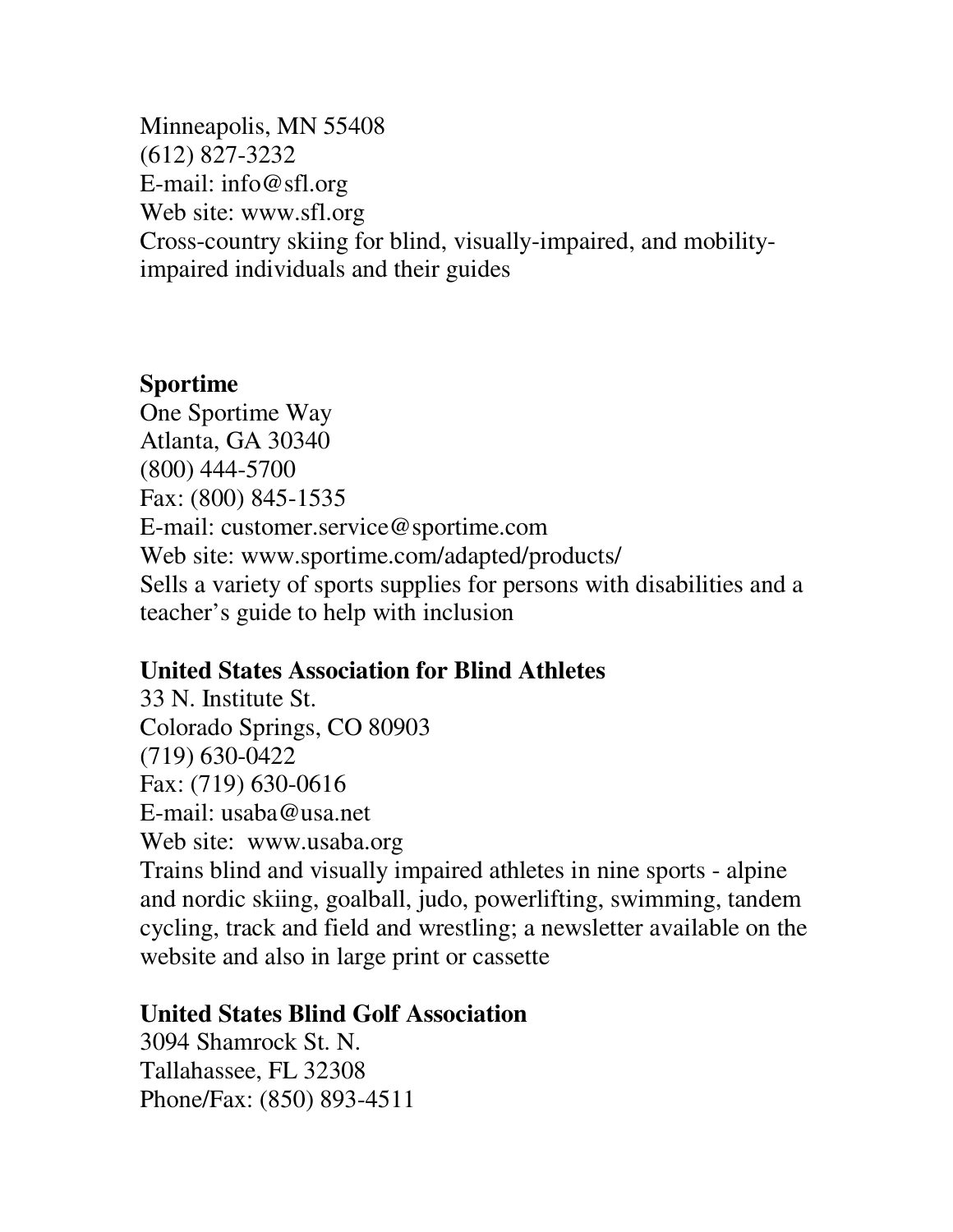E-mail: usbga@blindgolf.com Web site: www.blindgolf.com Alabama Blind Golfers Association: (205) 640-7193 Organization of blind golfers, has quarterly newsletter, *The Midnight Golfer*

### **United States Braille Chess Association**

111-20 76th Rd. Apt. 5L Forest Hills, NY 11375 (718) 275-2209 E-mail: 75203.1411@compuserve.com Web site: www.crisscrosstech.com/usbca/ Groups aim is to foster and encourage over-the-board and correspondence chess among the blind. Dues are \$15.00 every two years. A quarterly cassette magazine titled *Challenger* is also available at a subscription rate of \$20.00 per two years. One overthe-board tournament is held per year.

## **Vermont Adaptive Ski and Sports**

Box 139 Killington, VT 05751 (802) 786-4991 Fax: (802) 786-4986 E-mail: vass@sover.net Web site: www.vermontadaptive.org Downhill & water skiing, horseback riding, day camps and canoeing

## **Wilderness Inquiry**

808 14th Ave SE Minneapolis, MN 55414 (800) 728-0719 (612) 676-9400 Fax: (612) 676-9401 E-mail: info@wildernessinquiry.org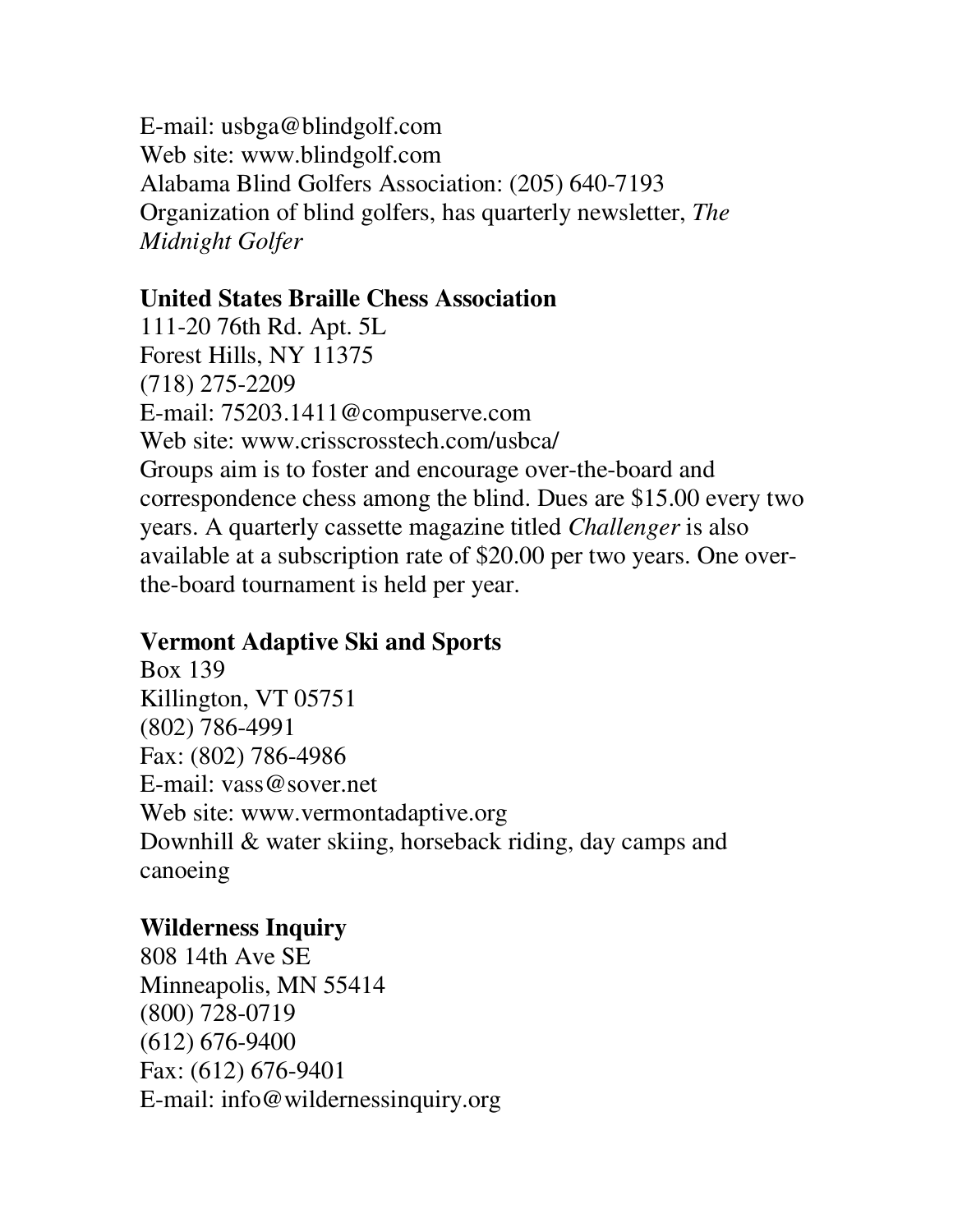Web site: www.wildernessinquiry.org

Offers wide variety of wilderness trips for persons of all abilities and ages. Schedule is available in large print, braille or cassette

## SENIOR RESOURCE SERVICES

**This list is not intended to be a complete listing of all organizations which provide information and/or services to older blind or visually impaired persons, nor is it intended to be an endorsement of any organization or publication.**

## **Alabama Agencies**

## **Older Alabamians System of Information and Services (OASIS)**

Alabama Department of Rehabilitation Services 2129 East South Boulevard Montgomery, AL 36116-2456 Coordinator: Julie Brock (334) 281-8780 (800) 4417607 Fax: (334) 281-1973 Web site: www.rehab.state.al.us Publishes a resource guide entitled, *Resource Guide for People with Visual Impairments* The Alabama Department of Rehabilitation Services' Older Alabamians System of Information and Services (OASIS) program provides an array of independent living services to persons who are age 55 and older who are blind or visually impaired. Services are provided statewide and include rehabilitation teaching, orientation and mobility, adaptive aids, low vision exams and optical aids,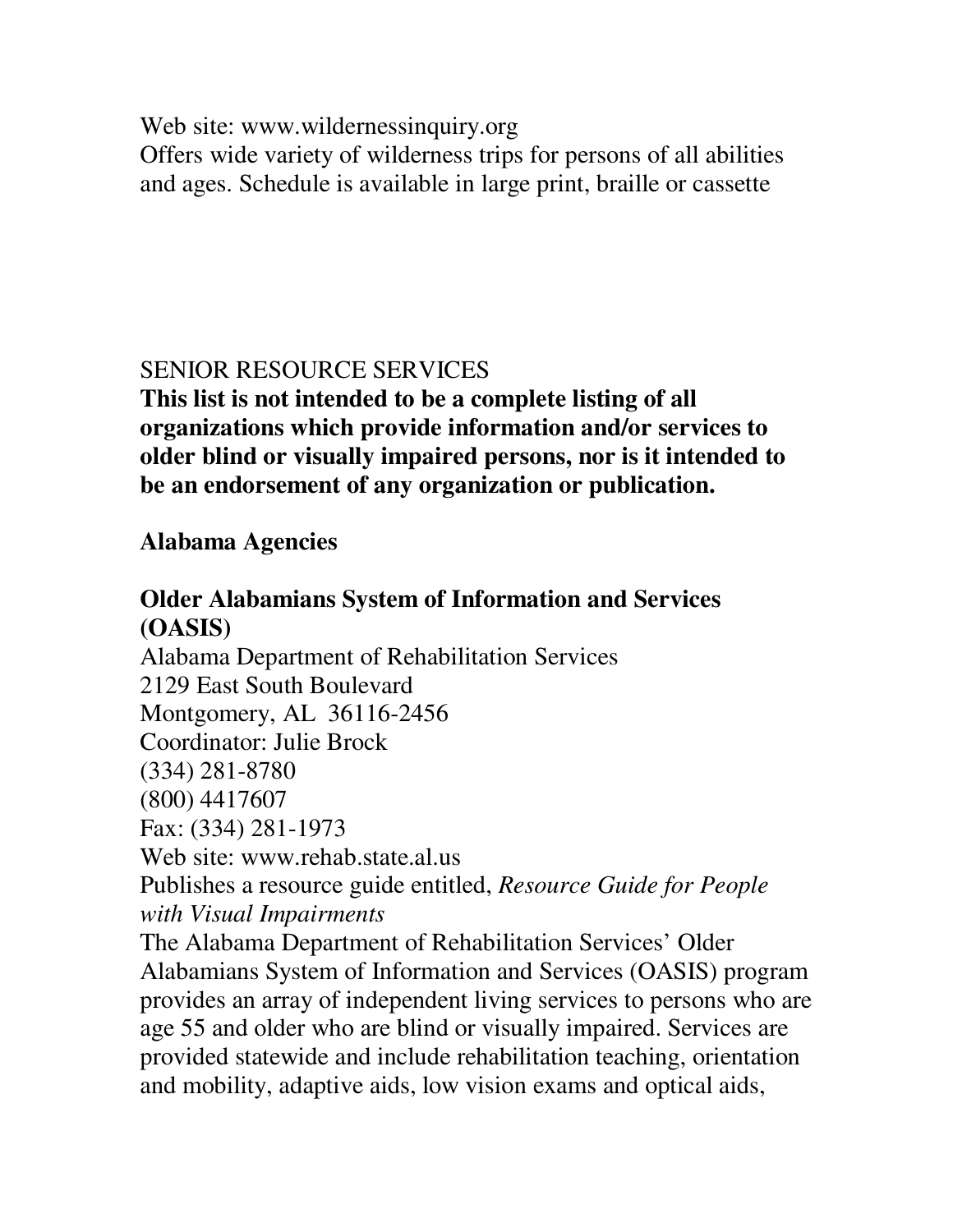support groups, peer counseling, and reader services. To be eligible for services a person must be a resident of Alabama, age 55 or older, and blind or functionally visually impaired.

### **Alabama Institute for Deaf and Blind Senior Services**

P.O. Box 698 Talladega, AL 35161 Coordinator: Horace Patterson (256) 761-3479 Provides direct services to seniors experiencing vision and or hearing loss who are 60 years and above

#### **American Association of Retired Persons**

601 E Street, NW Washington, DC 20049 (202) 434-2477 (800) 424-3410 Web site: www.aarp.org Offers educational programs and information on products and services; publishes a wide range of education and consumer materials

## **American Foundation for the Blind**

11 Penn Plaza, Suite 300 New York, NY 10001 (212) 502-7600 (800) 232-5463 E-mail: afbinfo@afb.org Website: www.afb.org Offers books on aging & blindness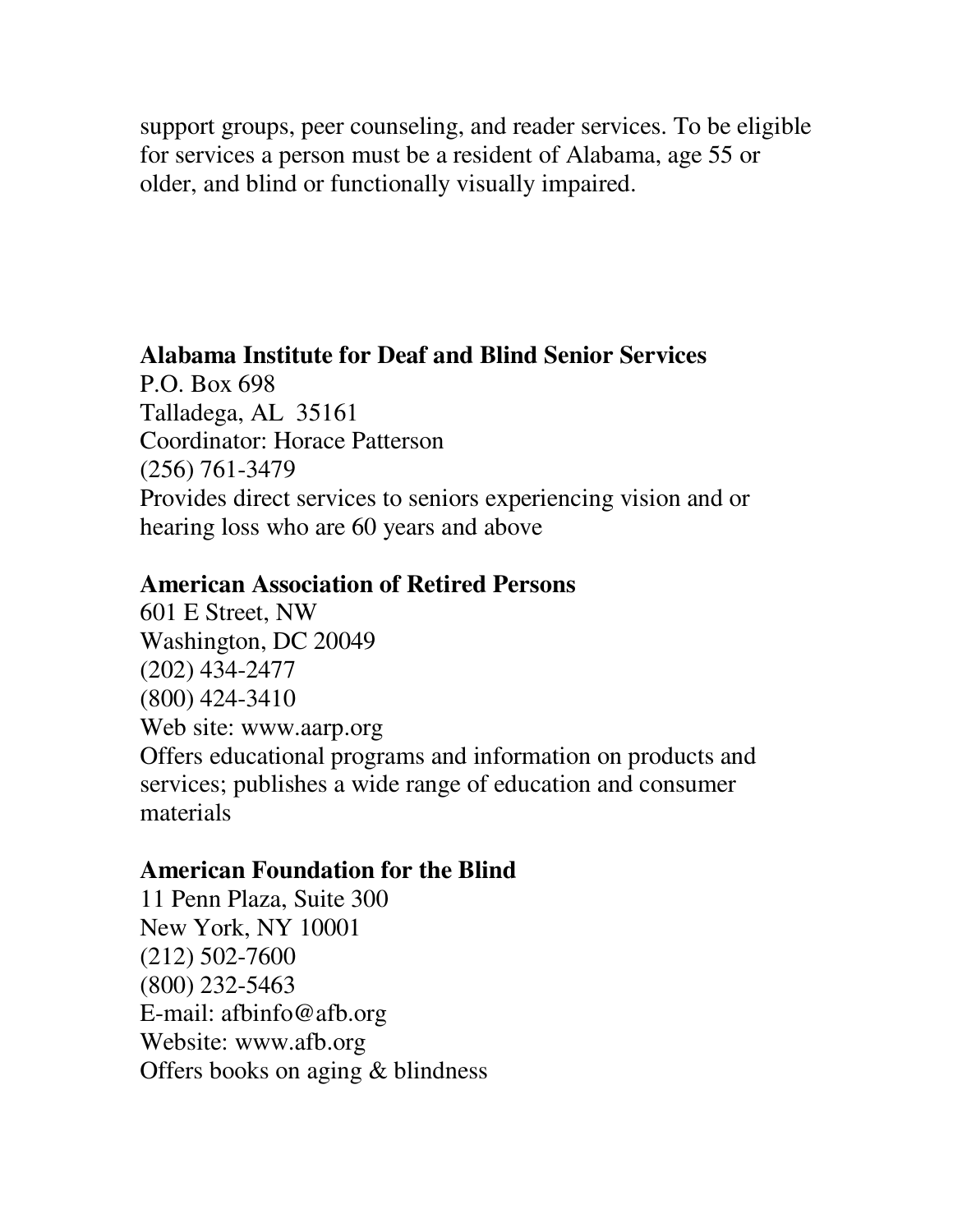### **Business Publishers, Inc.**

8737 Colesville Rd., Suite 1100 Silver Spring, MD 20910-1081 (301) 587-6300 Fax: (301) 587-1081 Web site: www.bpinews.com Publishes *Directory of Aging Resources*, a guidebook listing federal and state government programs, private organizations and other agencies related to aging and blindness.

#### **Eye Care America**

655 Beach Street

San Francisco, CA 94109-1336

Web site: www.eyecareamerica.org

Provides referrals for disadvantaged individuals over 65 who do not have access to an ophthalmologist they have seen in the past, sponsored by the Knights Templar. Eyeglasses, prescriptions, hospital services and fees of other medical professionals are not covered. Contact them to determine if you are eligible for their services.

## **Hammatt Senior Products**

601 Flaghouse Drive Hasbrouck Heights, NJ 07604 Orders: (800) 793-7900 Questions: (800) 428-5128 Fax: (800) 734-2193

Offers aerobics videos, exercise equipment, adapted sports equipment, large print trivia games and other board games, giant bingo cards, jumbo checkers, large print and braille playing cards, plus more

## **Lighthouse International**

111 East 59th Street New York, NY 10022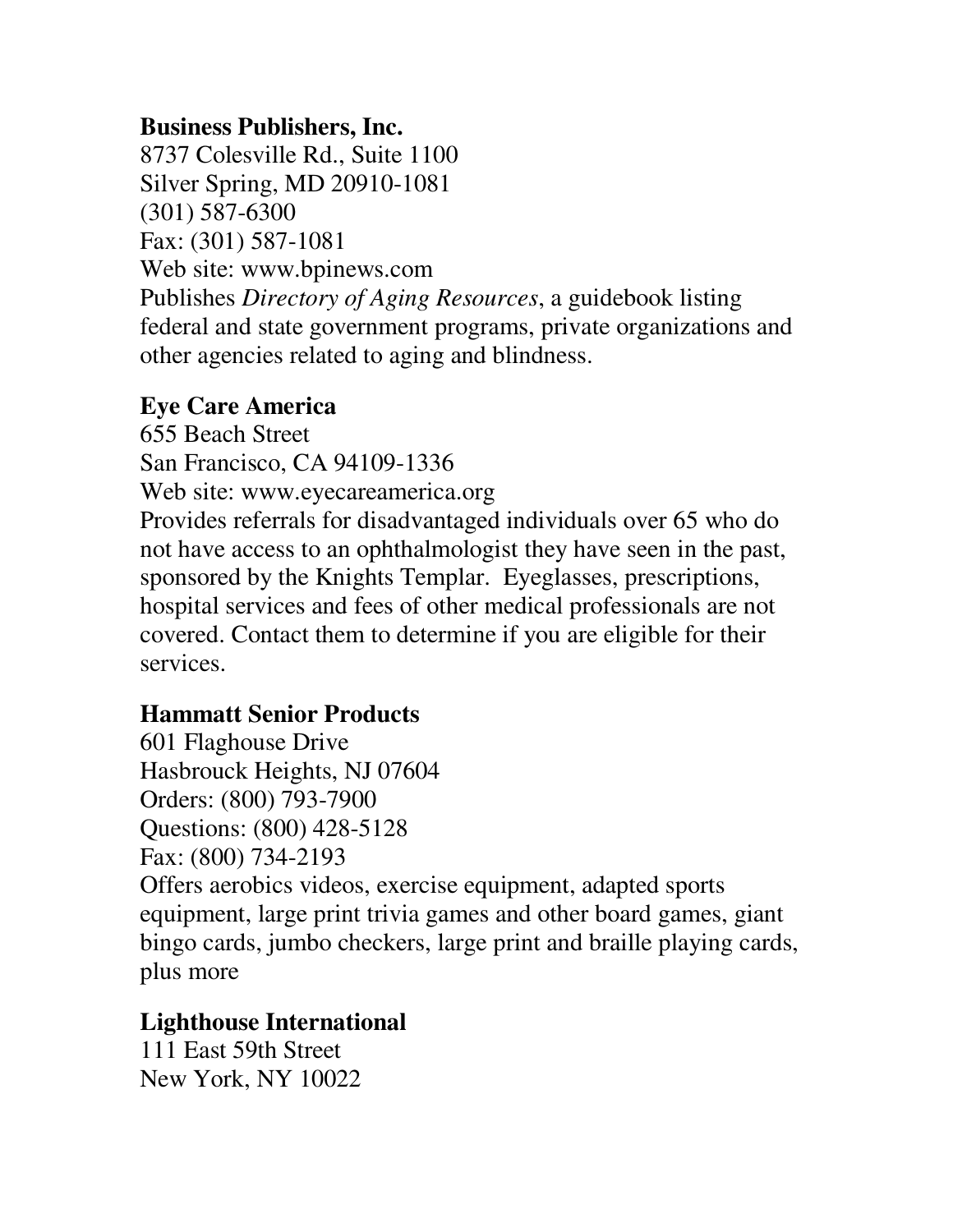(212) 821-9200 (800) 334-5497 E-mail: info@lighthouse.org Web site: www.lighthouse.org Publishes a guidebook entitled *Sound & Sight: Your Second Fifty Years*; has other age-related brochures and a free newsletter

## **National Academy of Elder Law Attorneys**

1604 N. Country Club Rd. Tucson, AZ 85716 (520) 881-4005 (520) 325-7925 Web site: www.naela.org Has several brochures on topics of interest to persons concerned with elder law issues, such as age discrimination, elder abuse, estate planning, durable powers of attorney, Medicare and Medicaid; a directory of members on the website or one can be purchased for \$15.00

## **National Council on the Aging**

409 3rd Street, SW, Suite 200 Washington, DC 20024 (202) 479-1200 Ordering Publications: (800) 424-9046 Fax: (202) 479-0735 Web site: www.ncoa.org Provides information and referral, advocacy and brochures of interest to older Americans; publishes bimonthly newsletters

## **National Eye Institute Information Center**

NEI, NIH Building 31, Room 6A32 31 Center Drive Bethesda, MD 20892 (301) 496-5248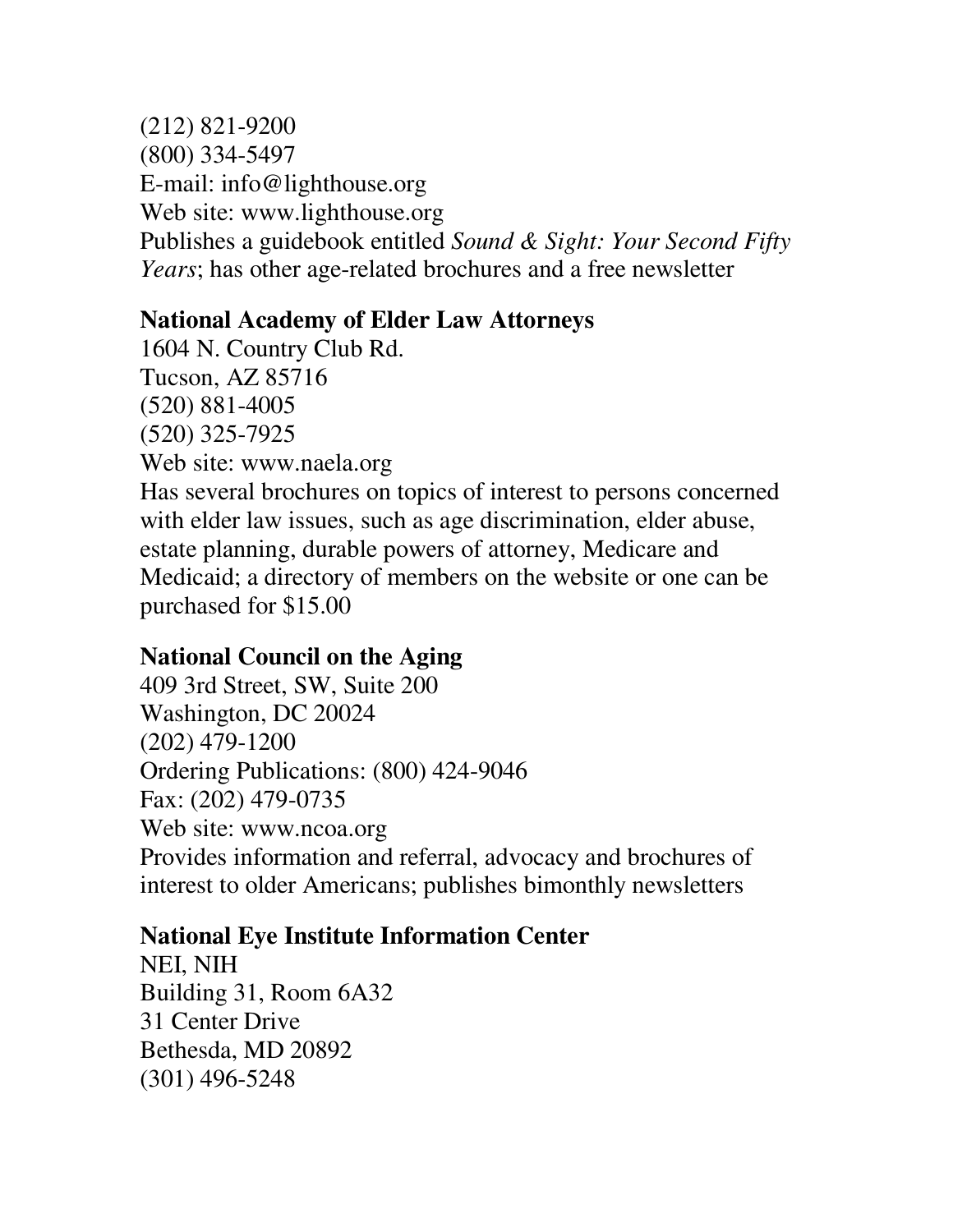Publication Distribution Center: (800) 869-2020 E-mail: 2020@nei.nih.gov Web site: www.nei.hih.gov Collects and distributes information on prevention, detection, and treatment of eye disorders

## **National Institute on Aging**

Box 8057 Gaithersburg, MD 20898-8057 (800) 222-2225 Fax:(301) 589-3014 Web site: www.nih.gov/hia/ Provides several brochures on common eye complaints and conditions often associated with aging

### **Prevent Blindness America**

National Office 500 East Remington Road Schaumburg, IL 60173-4557 (847) 843-2020 (800) 331-2020 E-mail: info@preventblindness.org Web site: www.preventblindness.org Has informational brochures on eye conditions and conducts public and professional education programs on prevention of blindness

## **Resources for Rehabilitation**

22 Bonad Road Winchester, MA 01890 (781) 368-9094 Fax: (781) 368-9096 E-mail: info@rfr.org Web site: www.rfr.org Publishes *Resources for Elders with Disabilities*, 4th ed., a directory providing information about the services and products